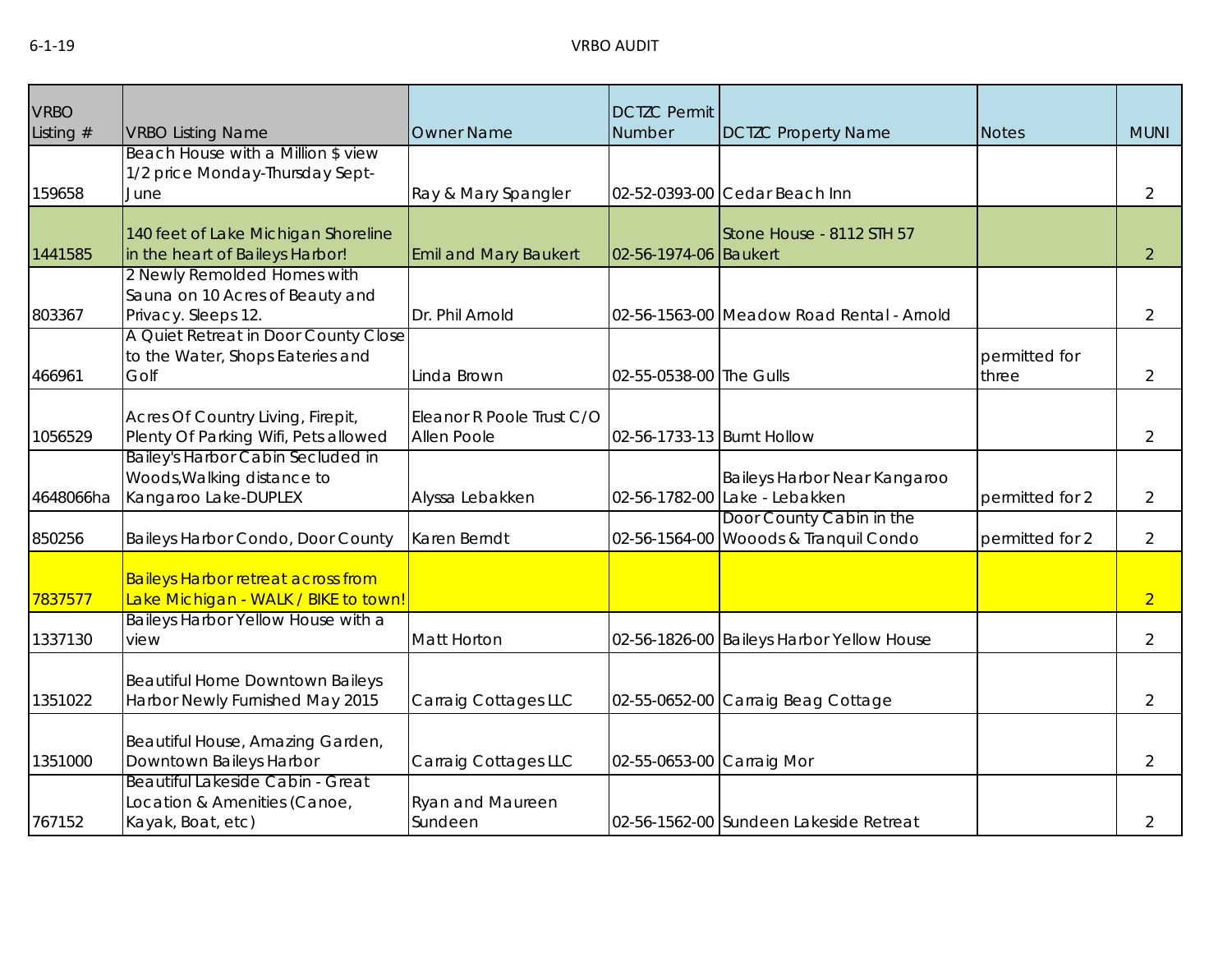|         | Bella Villa Log Home, One of a Kind                             |                                                     |                      |                                                                   |                    |                |
|---------|-----------------------------------------------------------------|-----------------------------------------------------|----------------------|-------------------------------------------------------------------|--------------------|----------------|
| 69122   | Secluded Retreat                                                | Saturnino Jauregui                                  |                      | 02-56-1058-00 Bella Villa Log Home                                |                    | $\overline{2}$ |
|         |                                                                 |                                                     |                      |                                                                   |                    |                |
|         | Century Old Door County in-Town                                 |                                                     |                      |                                                                   |                    |                |
| 294539  | Farmhouse with Shore Access                                     | Joan Holliday                                       |                      | 02-56-0542-00 Orchard House                                       |                    | 2              |
| 510375  | Charming 100yr. log home with<br>upscale modern conveniences.   | David Hass                                          |                      | Sunset Shores Resort - Kangaroo<br>02-56-1953-00 Kabin Unit #6    |                    | $\overline{2}$ |
|         |                                                                 |                                                     |                      |                                                                   |                    |                |
|         | Comfort and Beauty tucked                                       | East Shorewood Cottage                              |                      |                                                                   |                    |                |
| 221533  | between the Trees                                               | Homeowners Assoc.                                   |                      | 02-55-0130-00 East Shorewood Cottages                             | permitted for 10   | 2              |
|         | Cozy waterfront living at bargain                               | <b>Sunset Shores Resort</b>                         |                      |                                                                   |                    |                |
| 663478  | price!                                                          | Condo Assoc                                         |                      | 02-56-1952-00 Sunset Shores Resort - Tiger Lily                   | permitted for five | $\overline{2}$ |
|         | Cute two bedroom Cabin in the                                   |                                                     |                      |                                                                   |                    |                |
| 421057  | <b>Woods</b>                                                    | <b>Steve and Sarah Bell</b>                         |                      | 02-56-1223-13 Door County Harbor House                            |                    | $\overline{2}$ |
|         | Daisy Cottage is a quintessential                               |                                                     |                      |                                                                   |                    |                |
|         | Door County two-bedroom lakefront                               |                                                     |                      |                                                                   |                    |                |
| 1360726 | cottage                                                         | Stephen & Michelle Hoke 02-56-1915-06 Daisy Cottage |                      |                                                                   |                    | $\overline{2}$ |
|         | Door County Baileys Harbor Large                                |                                                     |                      | Baileys Large Home for Families -                                 |                    |                |
| 1436478 | Home for Families and Groups<br>Door County Cabin in the Woods, | Pelican Bay LLC                                     | 02-56-2016-00 Nguyen |                                                                   |                    | $\overline{2}$ |
| 824979  | <b>Baileys Harbor</b>                                           | Karen Berndt                                        |                      | Door County Cabin in the<br>02-56-1564-00 Wooods & Tranquil Condo | permitted for 2    | 2              |
|         |                                                                 |                                                     |                      |                                                                   |                    |                |
| 1479408 | Door County Dreamin                                             | Kate & Robert Lindsley                              |                      | 02-56-1960-00 Door County Dreaming                                |                    | $\overline{2}$ |
|         |                                                                 | East Shorewood Cottage                              |                      |                                                                   |                    |                |
| 221526  | Enjoy the Quaint Lakefront Cottage                              | Homeowners Assoc.                                   |                      | 02-55-0130-00 East Shorewood Cottages                             | permitted for 10   | $\overline{2}$ |
|         | Enjoy the Quiet Die of the Door                                 |                                                     |                      |                                                                   |                    |                |
|         | County Peninsula, 165' of Lake                                  |                                                     |                      |                                                                   |                    |                |
| 661048  | Michigan Shore                                                  | Janet Batzli                                        |                      | 02-55-0557-00 The Haven on North Bay                              |                    | $\overline{2}$ |
|         |                                                                 |                                                     |                      |                                                                   |                    |                |
|         | Enjoy the True Get-Away at                                      | East Shorewood Cottage                              |                      |                                                                   |                    |                |
| 221540  | Evergreen                                                       | Homeowners Assoc.                                   |                      | 02-55-0130-00 East Shorewood Cottages                             | permitted for 10   | $\overline{2}$ |
|         | Executive vacation home on                                      |                                                     |                      | Tretinyak - Blue on Roo-7571                                      |                    |                |
| 1046385 | Kangaroo Lake                                                   | Anne Tretinyak                                      |                      | 02-56-1829-00 South Kangaroo Lake Drive                           |                    | $\overline{2}$ |
|         | Fabulous Log Cabin on Kangaroo                                  |                                                     |                      |                                                                   |                    |                |
| 230613  | Lake in Door County WI                                          | <b>William Andersen</b>                             |                      | 02-55-0394-00 Log Cabin on Kangaroo Lake                          |                    | $\overline{2}$ |
|         |                                                                 |                                                     |                      |                                                                   |                    |                |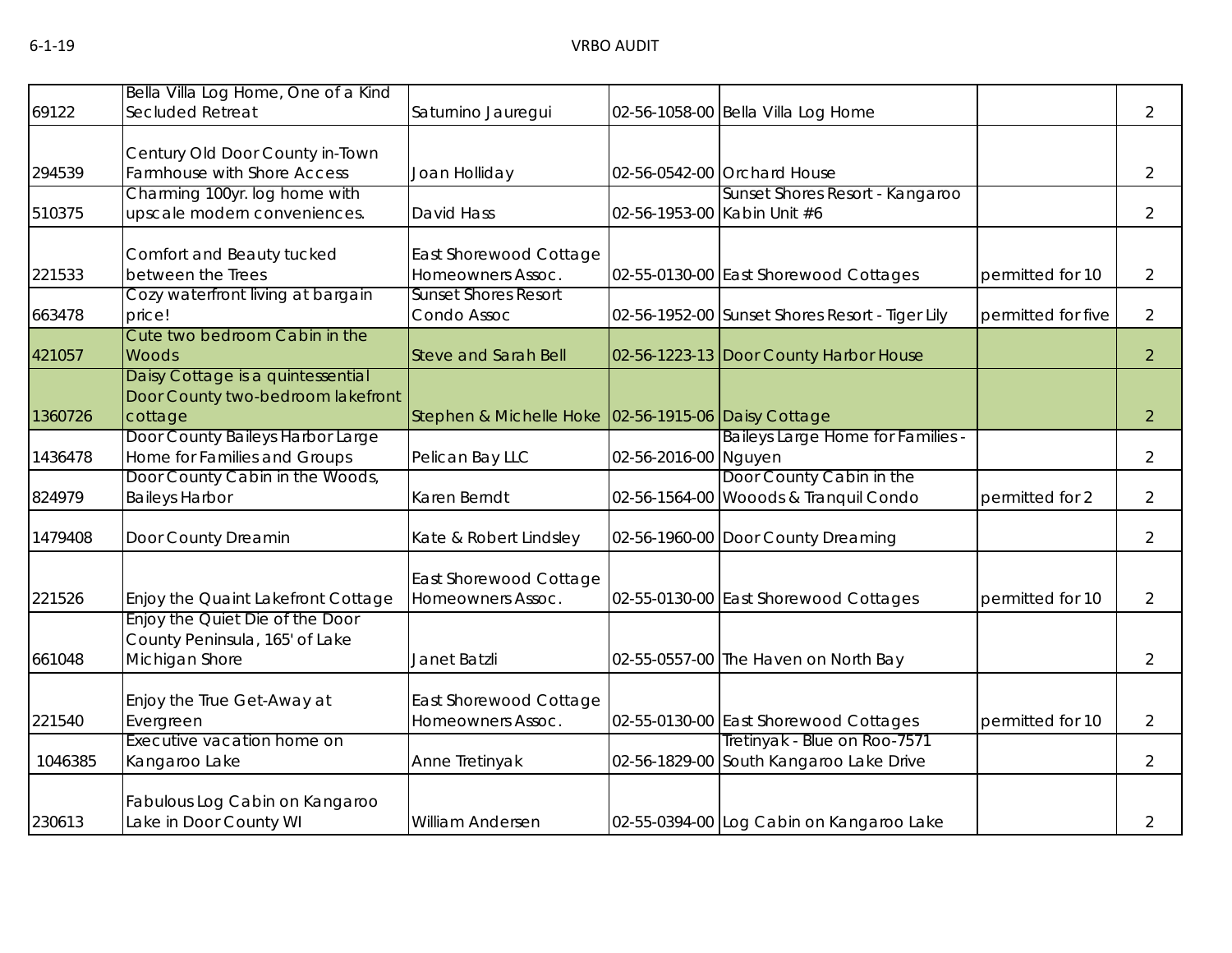|           | Fabulous New Two Bed, Two Bath                                                          |                                                   |                          |                                                                |                  |                |
|-----------|-----------------------------------------------------------------------------------------|---------------------------------------------------|--------------------------|----------------------------------------------------------------|------------------|----------------|
| 1351028   | Cottage On Kangaroo Lake                                                                | Carraig Cottages LLC                              |                          | 02-56-1052-00 Carraigeen Cottage                               |                  | 2              |
| 221452    | Get away at this Quaint Cottage<br>Tucked Behind Beautiful Fern Bed                     | East Shorewood Cottage<br>Homeowners Assoc.       |                          | 02-55-0130-00 East Shorewood Cottages                          | permitted for 10 | $\overline{2}$ |
| 221542    | Get Away from it all at this Rustic and East Shorewood Cottage<br>Romantic Cottage      | Homeowners Assoc.                                 |                          | 02-55-0130-00 East Shorewood Cottages                          | permitted for 10 | $\overline{2}$ |
| 1270494   | Kangaroo lake water frontage<br>opening June 2018                                       | Michael Servais                                   |                          | 02-56-1893-00 Island View Lake House                           |                  | $\overline{2}$ |
| 1360725   | Lagom Lodge, a lovely three-<br>bedroom chalet style home that sits<br>on the lakefront | Stephen & Michelle Hoke 02-56-1914-06 Lagom Lodge |                          |                                                                |                  | $\overline{2}$ |
| 93251     | Lake Living at its best                                                                 | <b>Sunset Shores Resort</b><br>Condo Assn         | $02 - 56 - 1950 - 00$ #3 | Sunset Shores Resort - Chalet Unit                             |                  | $\overline{2}$ |
| 1188298   | Lakefront home in Baileys Harbor<br>near Cana Lighthouse                                | Bues Point Road, LLC -                            |                          | William McAleer, Member 02-56-1803-00 Bues Point Road- McAleer |                  | $\overline{2}$ |
| 1190668   | Lake-house With The Best View Of<br>Cana Island And It's Lighthouse You<br>Can Find!    | Stephen Clemnti Jr.                               |                          | 02-56-1820-00 Boreal Beach House                               | permitted for 2  | 2              |
| 4924765ha | Lakeview Cottage in Downtown<br><b>Baileys Harbor</b>                                   | Pamela Schmitz                                    |                          | 02-56-1876-00 Baileys Harbor Beach House                       |                  | $\overline{2}$ |
| 1368115   | Large Beautiful 6 bedroom home<br>right on the lake sleeps 30 in Baileys<br>Harbor, WI  | Cana Cove LLC - Kevin<br>Kleinert                 | 02-56-1694-00 Cana Cove  |                                                                |                  | $\overline{2}$ |
| 723507    | Large Home on Kangaroo Lake                                                             | <b>William and Heather</b><br>Andersen            |                          | 02-56-1543-06 Kangaroo Lake Retreat                            |                  | $\overline{2}$ |
| 82233     | Million Dollar View, Affordable Price                                                   | <b>Judy Stang</b>                                 | 02-56-1949-00 Resort     | Lakeside Cottage Sunset Shores                                 |                  | $\overline{2}$ |
| 4840107ha | NEW! Baileys Harbor Studio on Lake<br>Michigan!                                         | James Dillenburg                                  |                          | 02-56-1257-00 Shalom Stone                                     |                  | $\overline{2}$ |
| 467927    | Newly remodeled, 2 Acres W/200'<br>Private Waterfront, Huge Deck, 5 Star<br>Rating      | Chris Warecki                                     |                          | 02-56-1312-00 All Creatures Lane - Warecki                     | permitted for 3  | $\overline{2}$ |
| 1357038   | Newly renovated with over 250 feet<br>of Shoreline!                                     | Eva McKee                                         | 02-56-1850-06 North Bay  | Secluded Waterfront Home on                                    |                  | 2 <sup>1</sup> |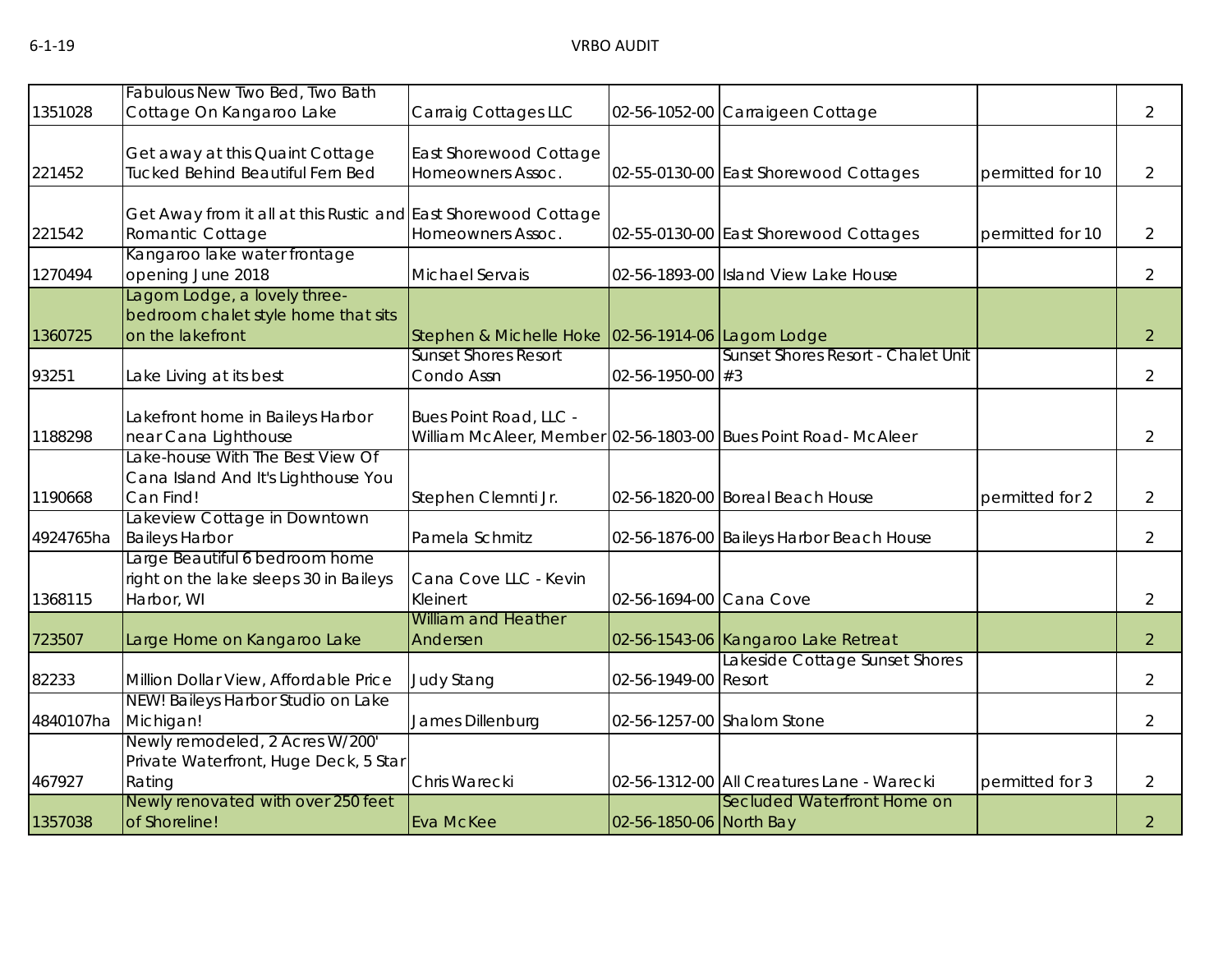| 4706534ha | North Unit Cabin Bailey's Harbor Door<br>County Near Kangaroo Lake                   | Alyssa Lebakken                             |                           | Baileys Harbor Near Kangaroo<br>02-56-1782-00 Lake - Lebakken | permitted for 2   | $\overline{2}$ |
|-----------|--------------------------------------------------------------------------------------|---------------------------------------------|---------------------------|---------------------------------------------------------------|-------------------|----------------|
| 460436    | Peace in the Pines                                                                   | Ricardo M Ochoa                             |                           | 02-56-1297-00 Peace in the Pines                              |                   | $\overline{2}$ |
| 160403    | Peak Season Weeks Still Available                                                    | <b>Sunset Shores Resort</b><br>Condo Assn   |                           | 02-56-1951-00 Sunset Shores Resort Sunflower                  |                   | 2              |
| 582941    | Perfect-Get-Away! Wooded and<br>close to lake                                        | Kathleen Nelson                             |                           | 02-56-1556-00 Perfect-Get-Away Nelson                         |                   | $\overline{2}$ |
| 633251    | Private Cottages situated on a rock<br>bluff located in downtown baileys<br>harbor   | Jessica and John Dennis                     |                           | 02-55-1415-00 Baileys Harbor on the Rocks                     | Permitted for two | $\overline{2}$ |
| 634804    | Private Cottages situated on a rock<br>bluff located in downtown baileys<br>harbor   | Jessica and John Dennis                     |                           | 02-55-1415-00 Baileys Harbor on the Rocks                     | Permitted for two | $\overline{2}$ |
| 220857    | Private Peninsula                                                                    | Dennis & Jeff Hickey                        |                           | 02-56-0200-06 Heggland House                                  |                   | $\overline{2}$ |
| 854909    | Private Water front estate!                                                          | Cole Family LLC                             |                           | 02-56-1607-06 Schook Shack                                    |                   | $\overline{2}$ |
| 1077847   | Quintessential Door County cottage<br>just steps from the water!                     | Jeffrey & Tamara Wiswell                    |                           | 02-56-1696-06 Kangaroo Lake Road Cottage                      |                   | $\overline{2}$ |
| 699521    | Remodeled, 250' waterfrontm 6<br>wooded acres, huge deck with view<br>of Cana Island | Chris Warecki                               |                           | 02-56-1312-00 All Creatures Lane - Warecki                    | permitted for 3   | $\overline{2}$ |
| 1279183   | Sand, Sand, and More Sand on Lake<br>Michigan!                                       | Alexandra Pape                              | 02-56-1903-00 Lyons Woods |                                                               |                   | $\overline{2}$ |
| 1596072   | South Lane Cottage #1, with a living<br>room view of Lake Michigan.                  | Matt Horton                                 |                           | 02-56-1826-00 Baileys Harbor Yellow House                     | permitted for 3   | $\overline{2}$ |
| 221546    | Spring, Summer or Fall, Great Place<br>to Get Away from it All                       | East Shorewood Cottage<br>Homeowners Assoc. |                           | 02-55-0130-00 East Shorewood Cottages                         | permitted for 10  | $\overline{2}$ |
| 219987    | Stay at this cozy cottage perfect for<br>couples!                                    | East Shorewood Cottage<br>Homeowners Assoc. |                           | 02-55-0130-00 East Shorewood Cottages                         | permitted for 10  | 2              |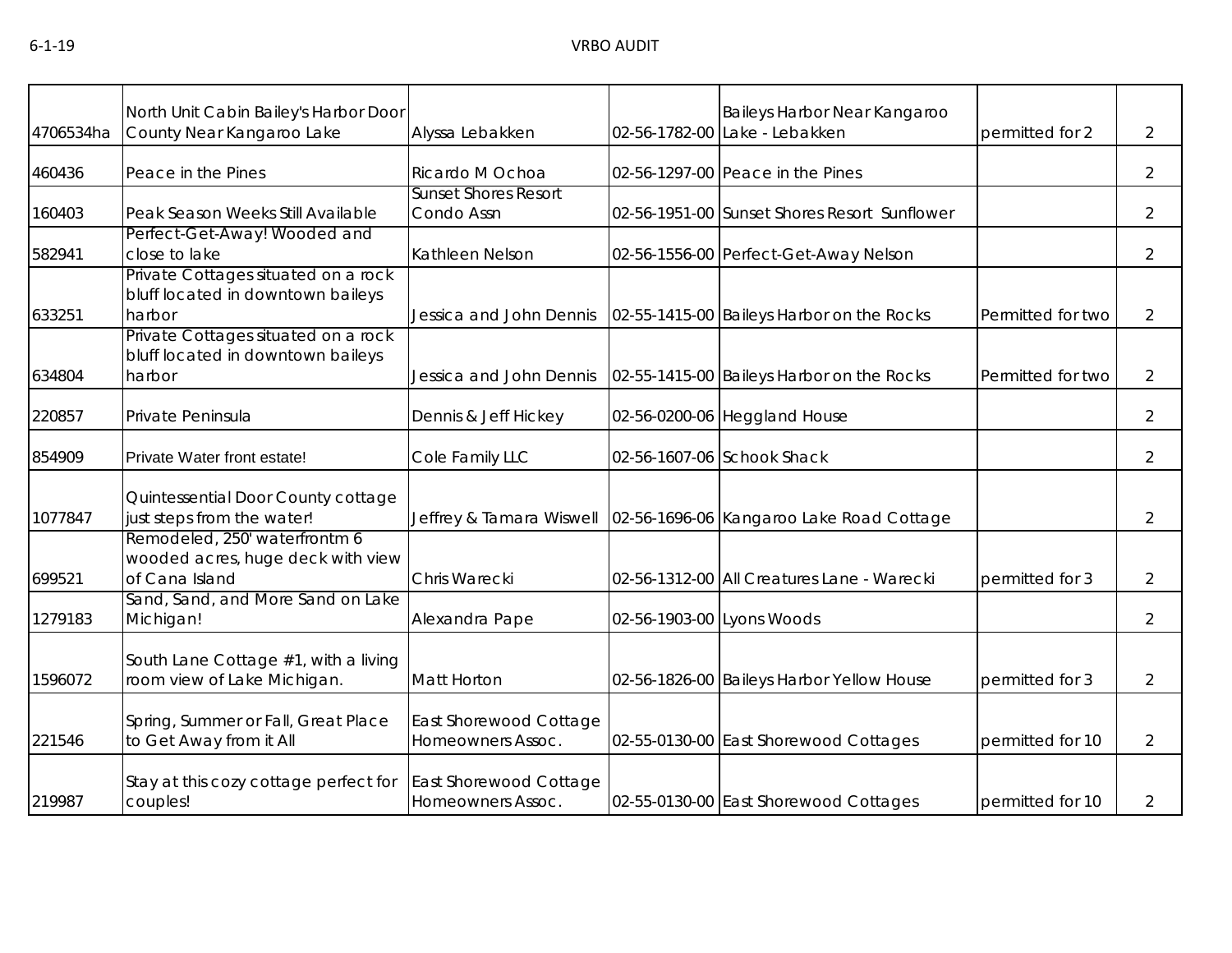|         | Stone Cottage, Nestled In The                                    | Dennis & Tamara Zee/       |                         |                                                |                  |                |
|---------|------------------------------------------------------------------|----------------------------|-------------------------|------------------------------------------------|------------------|----------------|
| 1209428 | Woods in Door County - Call for rates William & Lesley O'Kane    |                            |                         | 02-56-1824-00 Stone Cottage                    |                  | $\overline{2}$ |
|         | Stone Ridge on 4.2 Wooded                                        |                            |                         |                                                |                  |                |
|         | Acres/Firepit, 4 Bedrooms, 2.5 Baths,                            |                            |                         |                                                |                  |                |
| 791464  | Sleeps 14 & Pets                                                 | Stone Ridge                | 02-56-0272-13 Mel Fogel |                                                |                  | $\overline{2}$ |
|         |                                                                  | Tom and Michele            |                         |                                                |                  |                |
| 1435263 | The Oaks at Baileys Bluff                                        | Schaefer                   |                         | 02-56-1983-00 Oaks at Baileys Bluff - Schaefer |                  | $\overline{2}$ |
|         | THIS TREE HOUSE IS A PERFECT                                     | Martha and Michael         |                         |                                                |                  |                |
| 1248135 | <b>COUPLES GETAWAY</b>                                           | <b>Schulkins</b>           |                         | 02-56-1835-00 The Treehouse - Schulkins        |                  | $\overline{2}$ |
|         | Three Bedroom Lake House with Boat Family Style Contractor       |                            |                         |                                                |                  |                |
| 418647  | <b>Dock</b>                                                      | <b>LLC</b>                 |                         | 02-56-0339-06 Our Place on Kangaroo Lake       |                  | $\overline{2}$ |
|         |                                                                  |                            |                         |                                                |                  |                |
|         | Watch the Amazing Door County                                    | East Shorewood Cottage     |                         |                                                |                  |                |
| 221528  | Sunsets from Hickoy's Porch                                      | Homeowners Assoc.          |                         | 02-55-0130-00 East Shorewood Cottages          | permitted for 10 | $\overline{2}$ |
| 400026  | Waterfront 2-Story Log Cottage,<br>Decks, Beach, Canoe & Firepit | Donna & Peter Steffen      |                         |                                                |                  | $\overline{2}$ |
|         | Waterfront Log Cabin with Boat                                   |                            |                         | 02-56-0899-00 Steffan Log House                |                  |                |
| 221358  | House and Pier                                                   |                            |                         |                                                |                  | $\overline{2}$ |
|         |                                                                  | Natalie & Terry McAllister |                         | 02-56-0885-06 Rocky Bottom Ledge               | Part of Sunset   |                |
| 309037  | Water's Edge Cottage                                             | <b>Tim Hodkiewicz</b>      |                         | 02-55-0497-00 Water's Edge Cottage             | <b>Shores</b>    | $\overline{2}$ |
|         | Wild Cedars - Cana Island - Lake                                 |                            |                         |                                                |                  |                |
| 1563963 | Michigan - Distinctive New Home                                  | Stephen Clemnti Jr.        |                         | 02-56-1820-00 Boreal Beach House               | permitted for 2  | $\overline{2}$ |
|         | Wildwood Beach House Has A Large                                 |                            |                         |                                                |                  |                |
|         | Private Sandy Beach On The Shore                                 |                            |                         |                                                |                  |                |
| 882335  | Of Lake Michig                                                   | Laura Thometz              |                         | 02-56-1640-06 Wildwood Beach Home              |                  | $\overline{2}$ |
|         |                                                                  |                            |                         |                                                |                  |                |
| 1102901 | You Won't Want To Leave -- +                                     | Deb Homan                  |                         | 02-56-1468-00 Merlin's Lake House - Homan      |                  | $\overline{2}$ |
|         | Your Family will Love the Beautiful                              |                            |                         |                                                |                  |                |
|         | Lake View at This Comfortable                                    | East Shorewood Cottage     |                         |                                                |                  |                |
| 221522  | Cottage                                                          | Homeowners Assoc.          |                         | 02-55-0130-00 East Shorewood Cottages          | permitted for 10 | $\overline{2}$ |
|         |                                                                  |                            |                         |                                                |                  |                |
|         | Beautiful Lakefront Home in Southern                             |                            |                         |                                                |                  |                |
| 343303  | Door County                                                      | Robert & Mary O'Neil       |                         | 06-56-1147-00 O'Neil - 290 Clar Lin            |                  | 6              |
|         | Enjoy stunning lake views form your                              |                            |                         |                                                |                  |                |
| 271777  | own private hot tub.                                             | Dean & Corrine Zajac       |                         | 06-56-1002-00 Clay Banks Retreat               |                  | 6              |
|         |                                                                  | Door County Clay Banks     |                         |                                                |                  |                |
| 1244408 | Door County Retreat                                              | Retreat                    |                         | 06-56-1866-00 Darelynn M Louscher              |                  | 6              |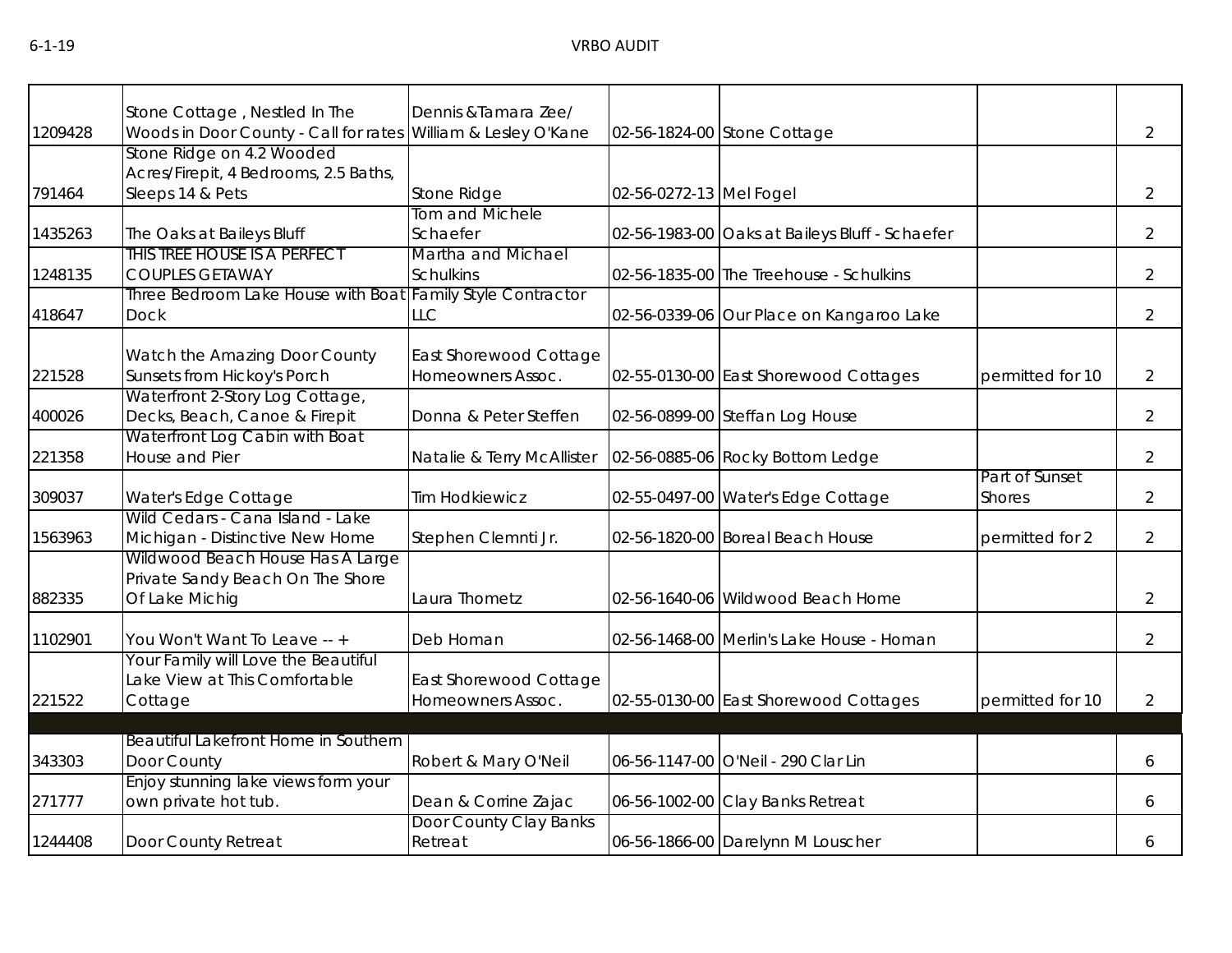| 754723    | Enjoy your own secluded beach                                                              | Mark Ciepluch                |                         | 06-56-0901-00 White Sands Hideaway                                 |                 | 6 |
|-----------|--------------------------------------------------------------------------------------------|------------------------------|-------------------------|--------------------------------------------------------------------|-----------------|---|
|           |                                                                                            |                              |                         |                                                                    |                 |   |
| 1206658   | 2 Bedroom, 1 Bath Home Away From Jonathon Pesek - Pesek<br>Home - Overlooks the lake       | Realty                       |                         | 08-53-1856-00 Landmark Resort - Pesek                              |                 | 8 |
| 1400614   | <b>Bay View Bungalow</b>                                                                   | Dean Hellwing                |                         | 08-53-1984-00 Landmark Bay View Bungalow                           |                 | 8 |
| 1457421   | Bay View Escape In Door County                                                             | Zanky Properties LLC         |                         | 08-53-2007-00 Ladmark Zanky                                        |                 | 8 |
| 751221    | Breathtaking Water View Condo -<br>Almost Everything New!                                  | Michael & Leigh Dicks        |                         | 08-53-1554-00 Landmark Dick's Rental                               |                 | 8 |
| 963491    | Cozy 1br Woodview! Landmark<br>Resort                                                      | <b>Brian Wiegand</b>         | 08-53-1688-00 Getaweays | Landmark Resort - Door County                                      | permitted for 4 | 8 |
| 1050857   | COZY WOODVIEW! Landmark Resort,<br>EGG HARBOR - Updated, Cozy, 1<br><b>Bdrm Woodview C</b> | <b>Brian Wiegand</b>         | 08-53-1688-00 Getaweays | Landmark Resort - Door County                                      | permitted for 4 | 8 |
| 1065393   | Gorgeous water view condo<br>overlooking Green Bay                                         | Matt Pidgeon                 |                         | 08-53-1754-00 Landmark Pidgeon                                     |                 | 8 |
| 423455    | Landmark 2-BR King Beds, 2-Bath                                                            | Curtis Rudy                  |                         | Landmark - Rudy - Units 1303,<br>08-53-1346-00 4218 and 2332       | permitted for 2 | 8 |
| 3686164ha | Landmark Resort - 2 Bedroom, 1<br>Bath, Wood View - NEWLY AND FULLY<br>REMODELED!!!        | Curt Rudy                    | 08-53-1346-00 & 2332    | Landmark Rudy - units 1303, 4218                                   | permitted for 2 | 8 |
| 7083628ha | Landmark Resort, 2 bedroom, 1 bath<br>sleeps 6. Lowest rates.                              | Harry & Sharon Achino        |                         | 08-53-1140-00 Achino - Landmark                                    |                 | 8 |
| 1000413   | Leaf House Door County, your home<br>at a beautiful Egg Harbor resort                      | Sean and Cami Wright         |                         | 08-53-1699-00 Landmark Resort - Leaf House                         |                 | 8 |
| 7521534ha | Light & Bright Bay View Retreat                                                            | Nomad Ventures LLC           |                         | Landmark Resort - Nomad<br>08-53-1990-00 Ventures LLC - #1110      | permitted for 3 | 8 |
| 843029    | Magnificent Water View Condo-<br>Completely Remodeled!                                     | Jeffrey Petsinger            |                         | 08-53-1617-00 Landmark Resort - Petsinger                          |                 | 8 |
| 1183567   | Modern, newly updated condo in<br>scenic Egg Harbor! Heart of Door<br>County               | David and Carrie<br>Counihan | 08-53-1783-00 Counihan  | Landmark Resort - #3202-                                           |                 | 8 |
| 1452844   | <b>NEW LISTING! Gorgeous Waterview</b><br>Condo in Egg Harbor, WI                          |                              |                         | Tod & Kathleen Kerscher   08-53-2013-00 Landmark Resort - Kerscher |                 | 8 |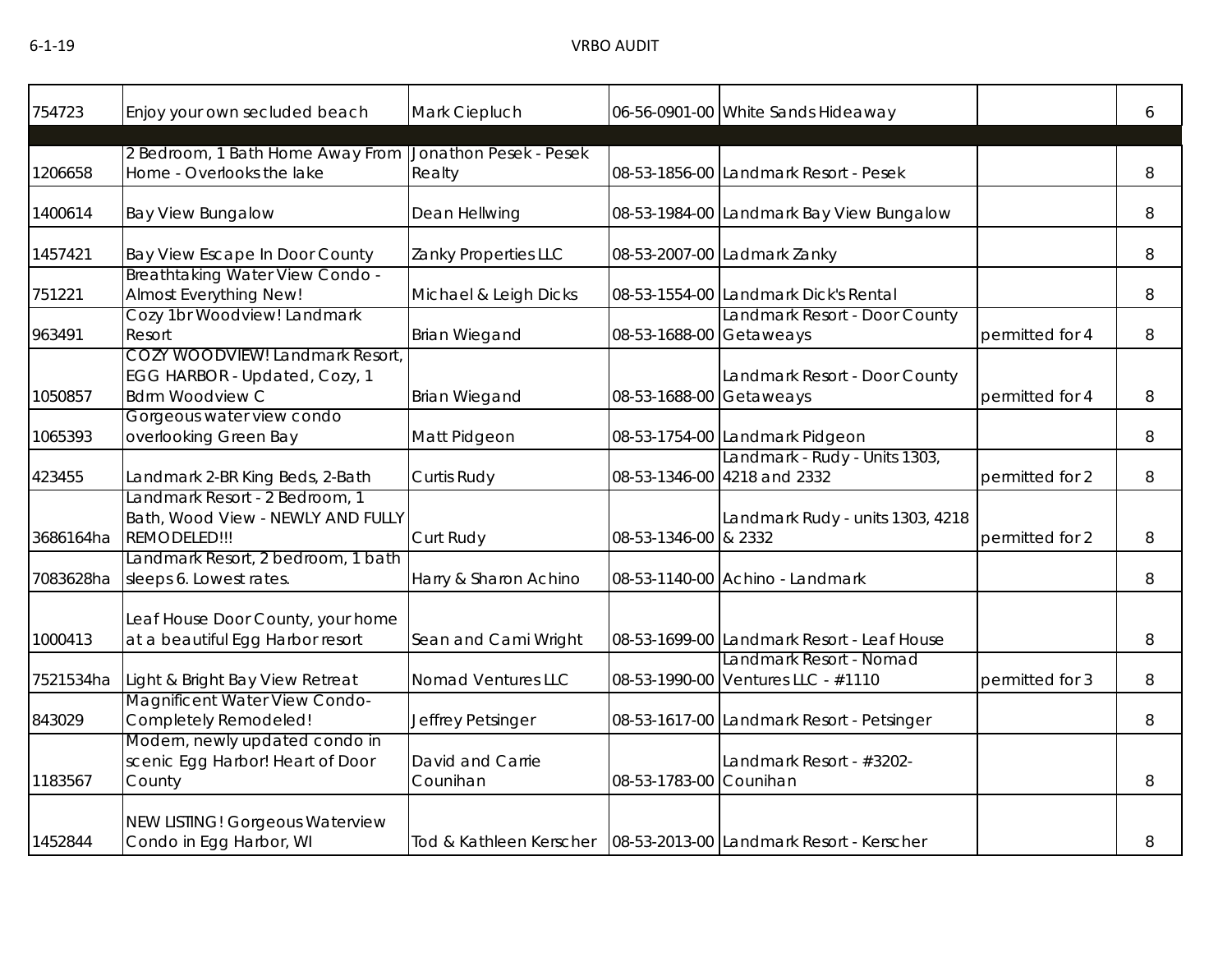|           | NEW! Landmark Resort Condo w/           |                                   |                            | Landmark Resort Good Faith                 |         |   |
|-----------|-----------------------------------------|-----------------------------------|----------------------------|--------------------------------------------|---------|---|
| 7692101ha | Spectacular Views!                      | Good Faith Financial              | 8-53-1970-00               | Financial Unit #2324                       | Evolve  | 8 |
|           | OFFSEASON special Nov to mid-May        |                                   |                            |                                            |         |   |
| 809045    | book 2 get 1; book 3 get 2.             | Landmark Resort- Callen           |                            | 08-53-1623-00 John and Sue Callen          |         | 8 |
|           | Quaint Door County Haven at The         |                                   |                            |                                            |         |   |
|           | Landmark Resort (Family-friendly        |                                   |                            | Quaint Door County Haven-                  |         |   |
| 1281266   | Condo)                                  | Mark Lorenzo                      |                            | 08-53-1832-00 Landmark Lorenzo             |         | 8 |
|           | Sand Castle in Egg Harbor - the         |                                   |                            |                                            |         |   |
|           | perfect summer getaway! Landmark        |                                   |                            | Landmark Resort Unit #4213                 |         |   |
| 1497708   | condo!                                  | Will A Pflum                      | 08-53-1684-07              | Pflum                                      |         | 8 |
|           | Seas the Bay in Egg Harbor - the        |                                   |                            |                                            |         |   |
|           | perfect summer getaway! Landmark        |                                   |                            | Landmark Resort - White - Unit             |         |   |
| 1497704   | condo!                                  | <b>Michael White</b>              | 08-53-1834-07              | 1102                                       |         | 8 |
|           |                                         |                                   |                            |                                            |         |   |
|           | Stunning waterview condo at the         |                                   |                            |                                            |         |   |
| 513963    | Landmark Resort in Egg Harbor           | <b>Curtis &amp; Carrie Downes</b> |                            | 08-53-1344-00 Landmark Downes #2207        |         | 8 |
|           | <b>TASTEFULLY RENOVATED 2 BEDROOM</b>   |                                   |                            |                                            |         |   |
| 1010162   | <b>WATERVIEW CONDO!</b>                 | Penny Albers                      |                            | 08-53-1735-00 Landmark Resort - Albers     | 1010074 | 8 |
|           | Treat yourself staying at this romantic |                                   |                            |                                            |         |   |
| 1372707   | retreat!                                | Natalia Luque                     |                            | 08-53-1929-00 Landmark Luque #1232         |         | 8 |
|           | Updated 1 bedroom king, book now        |                                   |                            |                                            |         |   |
| 476628    | for winter fun in door county           | Michael Kostiuk                   |                            | 08-53-0676-00 Landmark Resort -MJK Rentals |         | 8 |
|           | Vacation in Door County, Wisconsin -    |                                   |                            |                                            |         |   |
| 288910    | Cape Cod of the Midwest                 | Landmark Carson                   | 08-53-0945-00 Fred Carson  |                                            |         | 8 |
|           |                                         |                                   |                            |                                            |         |   |
|           | Wonderful place to relax for your       | Ditched LLC -Izabela              |                            |                                            |         |   |
| 1212725   | family in the heart of Door County      | <b>Ditchen Sims</b>               |                            | 08-53-1822-00 LandmarkDitched              |         | 8 |
|           |                                         |                                   |                            |                                            |         |   |
| 1646828   | 4 bedroom sunset views!                 | Brian & Krista Callaghan          |                            | 08-56-2056-06 Chateau Sunset               |         | 8 |
|           |                                         | <b>Aymee and David Balison</b>    |                            |                                            |         |   |
|           | 5 bedroom waterfront home with          | <b>Balison Joint Revocable</b>    |                            |                                            |         |   |
| 1507889   | stunning views!                         | Trust                             |                            | 08-56-2034-06 White Cliff Landing          |         | 8 |
|           | A newly renovated cottage on the        |                                   |                            |                                            |         |   |
| 822530    | green bay waters                        | Daniel & Wanda Kupsco             |                            | 08-56-1566-06 Sunset Sanctuary             |         | 8 |
|           | Amazing views from peaceful home        |                                   |                            |                                            |         |   |
|           | overlooking green bay close to          |                                   |                            |                                            |         |   |
| 375676    | beach                                   | Tim & Mary Kelley                 | 08-56-0305-00 Kelley House |                                            |         | 8 |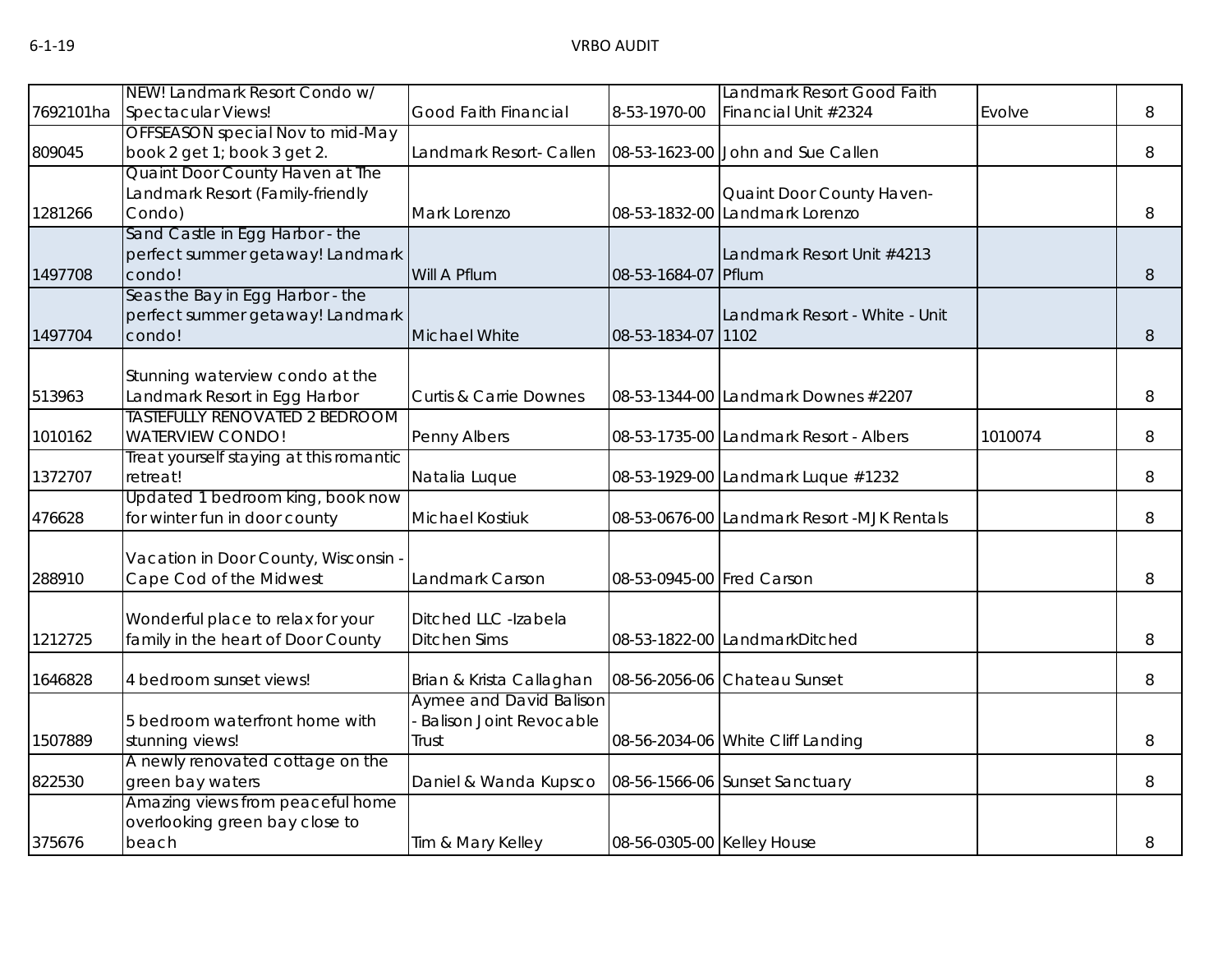| 403451    | Bayside Log Home Waterfront, WiFi, 3<br>bedrooms, Direct TV, Fire Pit                         | Laurel Key                                      |                             | 08-56-1037-13 Bayside Log Home                                       |            | 8              |
|-----------|-----------------------------------------------------------------------------------------------|-------------------------------------------------|-----------------------------|----------------------------------------------------------------------|------------|----------------|
| 1518746   | <b>BRAND NEW CUSTOM BUILT HOME -</b><br>Egg Harbor Retreat                                    | John and Susie Plumb                            |                             | 08-56-1895-00 Secret Meadow                                          |            | 8              |
| 7839409   | BRAND NEW LISTING in Egg Harbor<br>Luxury Log Cabin Home on 10 acres                          | <b>Heather Donald</b>                           |                             | 08-56-2084-00 Bjorktrod Forest Log Home LLC                          |            | 8              |
| 1603674   | Close To It, Far From It                                                                      | Lane Samuelon                                   |                             | 08-56-2053-00 Samuleson - 5707 Hyline Trail                          |            | 8              |
| 1024755   | Contemporary 3 Bed 2.5 Bath Hand-<br>Hewn Log Cabin in Wooded Setting<br>of Egg Harbor        | Patrick and Shari Hayes                         |                             | 08-56-1711-00 Hazy Hideaway                                          |            | 8              |
| 224851    | Cottage on the Bay - Waterfront,<br>100' Beach, 50ft pier, Sunsets,<br>Secluded, Wi-Fi        | Cottage on the Bay<br>Bernardi                  |                             | Elizabeth & Mario<br>08-56-0841-00 Bernardi/Bernardi Enterprises LLC |            | 8              |
| 1276892   | Diamond in the Wooods                                                                         | Elaine DeMarb                                   | 08-56-1860-00               | Diamond in the Woods                                                 |            | 8              |
| 677495    | Door County Egg Harbor Private<br>waterfront beautiful sunsets, sleeps 6                      | Ricky & Susan Kwaterski                         |                             | 08-56-0806-13 Ski Shore Retreat                                      |            | 8              |
| 1214889   | Door County Log Cabin - Egg Harbor<br>on 40 Acres; July 4th week still open!                  | Blue Chair Capital, Mike<br>and Becky Boyer     |                             | 08-56-1821-00 Boyer Log Home                                         |            | 8              |
| 249533    | Door County Luxurious<br>Accommodati                                                          | Kelly Tolomeo / Robert<br>Tole                  |                             | 08-56-0474-00 Door County Bluff House                                |            | 8              |
| 1222367   | Door County Retreat, Sunset Views,<br><b>Egg Harbor</b>                                       |                                                 |                             |                                                                      | compliance | $8\phantom{1}$ |
| 7080871ha | Gray Gull Cottage-Waterfront Home                                                             | Monument Point Lane LLP 08-55-0797-00 Grey Gull |                             |                                                                      |            | 8              |
| 1453926   | <b>JUST LISTED! Renovated Bay home</b><br>w/200 feet of waterfront - 3.3 acres.<br>Sleeps 10! | Kurt Schmelter                                  | 08-56-2033-00 Lulus Bayside |                                                                      |            | 8              |
| 404293    | Luxury Log Cabin in Egg Harbor Door<br>County                                                 | Susan Mullarkey                                 |                             | 08-56-0647-00 Birch Lane Log Cabin                                   |            | 8              |
| 1454913   | NEW LISTING! Charming Door County<br>Cabin on the Shores of Green Bay!                        | Jeff Garber                                     | 08-56-1396-07 Stones Throw  |                                                                      |            | 8              |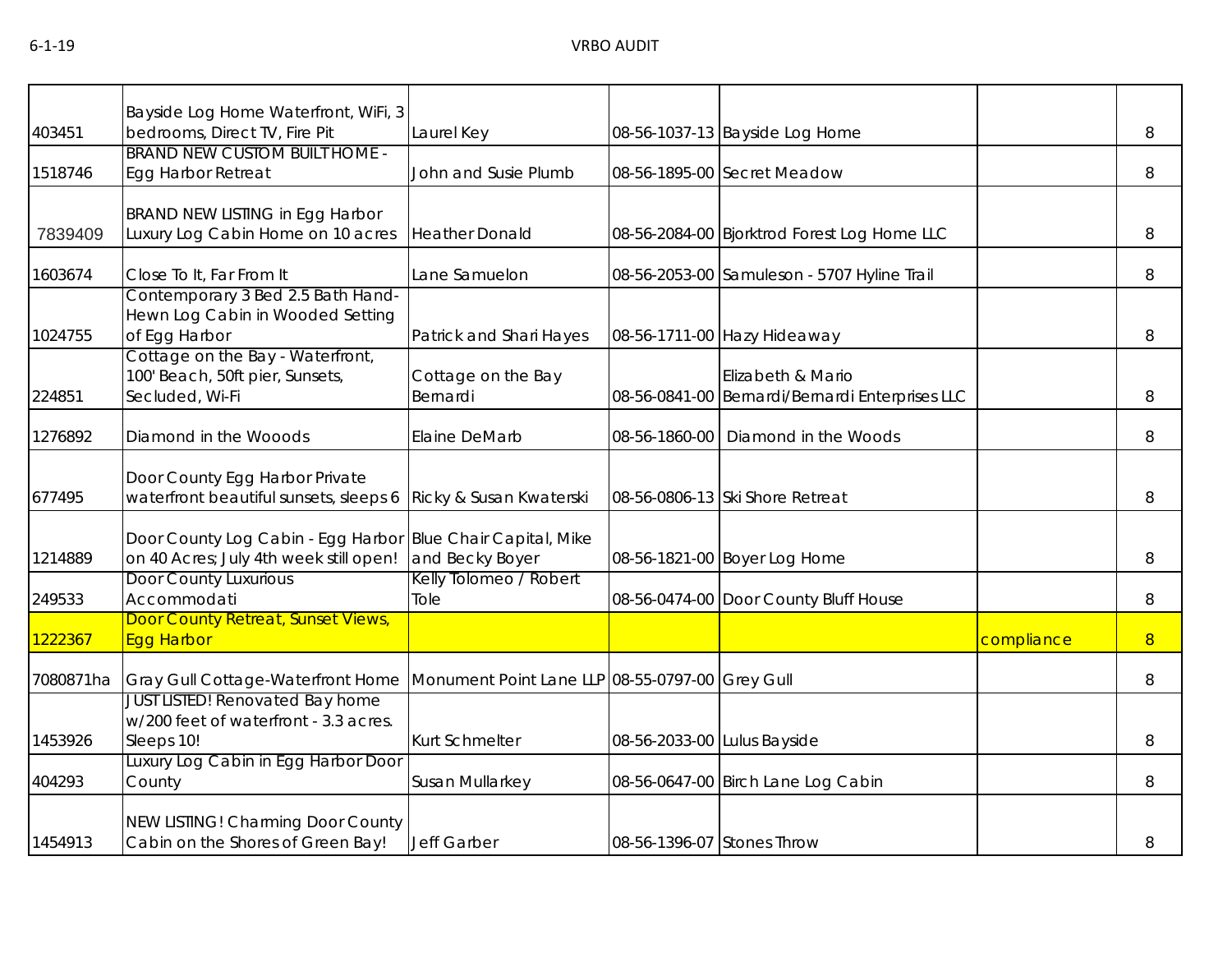|           | NEW LISTING! Go back in time to        |                                                        |                            |                                            |       |
|-----------|----------------------------------------|--------------------------------------------------------|----------------------------|--------------------------------------------|-------|
|           | Grandmas cottage! Quaint Door          |                                                        |                            |                                            |       |
|           | County Cabin with sunset views over    |                                                        |                            |                                            |       |
| 1454914   | the shores of Green Bay!               | Jeff Garber                                            | 08-56-1395-07 Stoney Shore |                                            | 8     |
|           | NEW! 2BR Egg Harbor House on 2         |                                                        |                            |                                            |       |
| 4647662ha | Acres!                                 | Kerri Zergoski                                         | 08-56-1768-00 Lodge 42     |                                            | 8     |
|           | Panorama Waterfront Guest House        |                                                        |                            |                                            |       |
| 57138     | North of Sturgeon Bay                  | Margaret Koenen                                        |                            | 08-55-0155-00 Koenens Panorama Guest House | 8     |
|           | Pet Friendly Private Cottage on 10     | Applewood Cottage                                      |                            |                                            |       |
| 78867     | Acre Farm in Fish Creek                | Property Managment LLC 08-55-0093-00 Applewood Cottage |                            |                                            | 8     |
|           | Privacy In The Woods, Yet Close To     |                                                        |                            |                                            |       |
| 655760    | All The Fun!                           | <b>Butterfly House - Blosser</b>                       |                            | 08-56-1580-00 Robert Blosser               | 8     |
| 1001072   | (3BR/2ba)                              | Patricia Culliton                                      |                            | 08-56-1715-00 Green Apple Lodge            | 8     |
| 456464    | Secluded Waterfront Cottage            | <b>Robert Cowles</b>                                   |                            | 08-56-1375-00 Cherry Lodge                 | $8\,$ |
|           | Stunning Door County Cabin in the      |                                                        |                            |                                            |       |
|           | Woods, Wi-Fi, firepit, fireplace, game |                                                        |                            |                                            |       |
| 230079    | room                                   | Charles Ireland                                        |                            | 08-56-0925-00 Hidden Bear Cabin            | 8     |
|           | SUNSETS ON THE BLUFF! NEW              |                                                        |                            |                                            |       |
| 1319701   | CONSTRUCTION! WATERVIEW!               | Gail Bergman                                           |                            | 08-56-1874-00 Bluff Cottage Sunset LLC     | 8     |
| 1445907   | The Cabin at Shady Grove               | Maureen Gribble                                        |                            | 08-56-1925-00 Shady Grove - Gribble        | 8     |
|           | The Gull Cottage: New Construction,    |                                                        |                            |                                            |       |
| 1115406   | Waterfront Home With Private Pier      | <b>Anne Neuhaus</b>                                    | 08-56-1773-00 Gull Cottage |                                            | 8     |
|           | Unique Distinctive Cottage on the      | Sara Steinharted/Jon                                   |                            |                                            |       |
| 595501    | Shores of Green Bay                    | Chapman                                                |                            | 08-56-1316-06 Whitestone at the Water      | 8     |
|           |                                        | David Ohlson/ Charles                                  |                            |                                            |       |
| 566840    | Views of Green Bay and Egg Harbor      | Chilcote                                               |                            | 08-56-0729-06 Ohlson Chateau2              | 8     |
| 7045122ha | Villa Royer - Waterfront home          | Villa Royer                                            |                            | 08-56-1029-00 Barbara-Widder Lowry         | 8     |
|           | Wooded Beach Front Property that       |                                                        |                            |                                            |       |
| 456458    | sleeps 12                              | <b>Robert Cowles</b>                                   | 08-56-1376-00 The Annex    |                                            | 8     |
|           |                                        |                                                        |                            | Cousins Cottage - Your key to the          |       |
| 468335    | Your key to the door                   | Bryan Troutman                                         | 08-56-1322-00 Door         |                                            | 8     |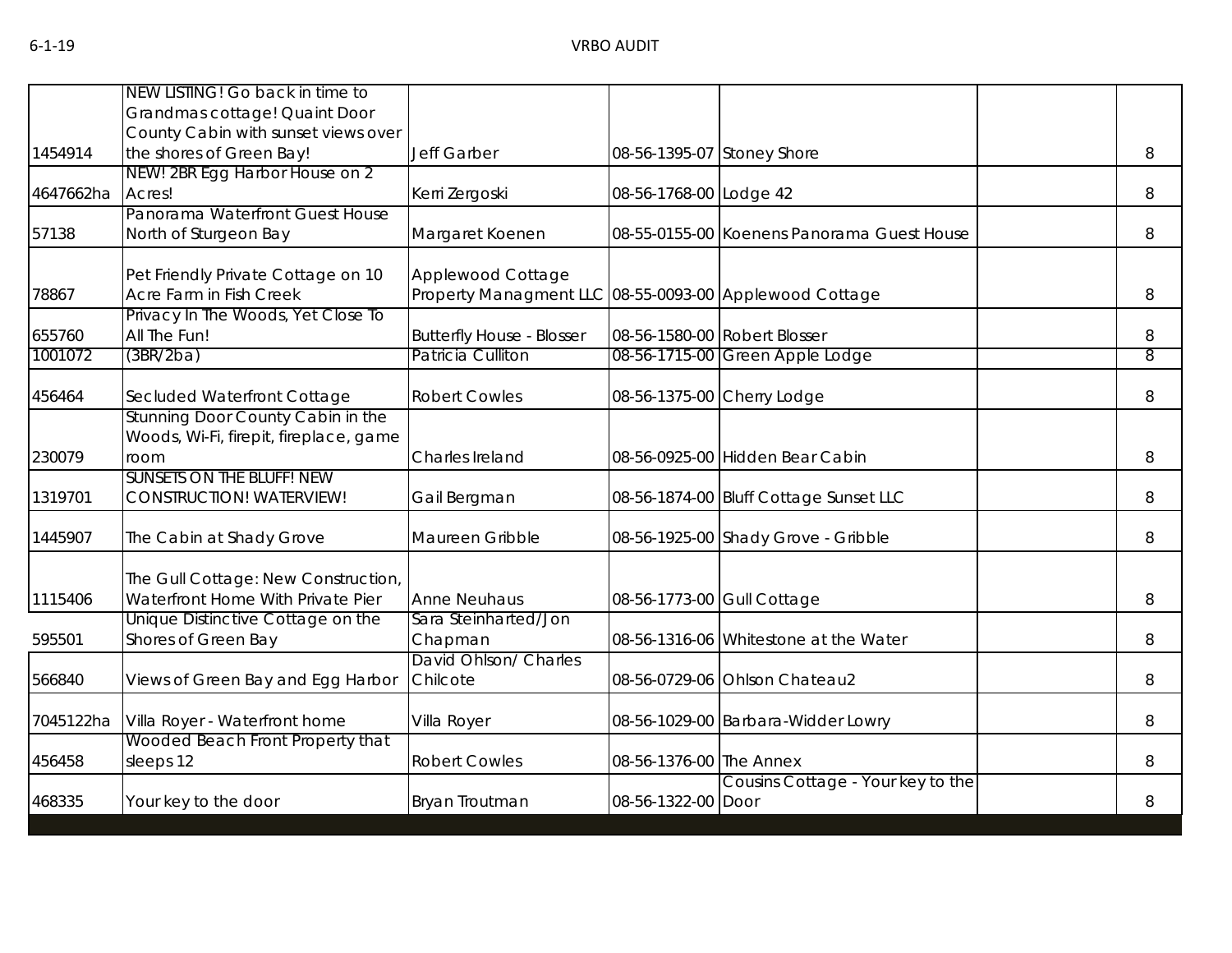|           | Newport Resort - Near Alpine Beach -                      |                             |                           |                                                    |                 |   |
|-----------|-----------------------------------------------------------|-----------------------------|---------------------------|----------------------------------------------------|-----------------|---|
| 4595946ha | Standard Room, 2 Bedrooms                                 | Newport Resort              |                           | 09-51-0410-00 Newport Resort Condo Ass'n Inc       |                 | 9 |
|           | Awesome Bluff Views of Green Bay in                       |                             |                           |                                                    |                 |   |
|           | Egg Harbor from your private 2nd                          |                             |                           |                                                    |                 |   |
| 22662     | floor deck                                                | Robert Baudo                |                           | 09-53-0253-00 Baudo - 7810 Ridgewood Bluff         |                 | 9 |
|           | Luxurios Large Condo - Great Water                        |                             |                           |                                                    |                 |   |
| 114019    | Views Ac & WI FI                                          | Angie Vandenavond           |                           | 09-53-0637-00 Eames Farm m6                        |                 | 9 |
|           | Newly furnished condo w/exquisite                         |                             |                           |                                                    |                 |   |
|           | sunset/water view from balcony. Wifi                      |                             |                           |                                                    |                 |   |
| 56038     | included.                                                 | Angie Vandenavond           |                           | 09-53-0640-00 Ridgewood Condo 2-B                  | permitted for 2 | 9 |
|           | Summer of 2018 rentals-\$1350 per                         | <b>Thomasan Christensen</b> |                           |                                                    |                 |   |
| 309573    | week off season 140 per night                             | Harnack                     |                           | 09-53-0498-00 Eames Farm, #S-3 - Christensen       |                 | 9 |
| 429685    | Waterfront Town Home in Egg Harbor Arthur R. Derse        |                             |                           | 09-53-1100-05   Derse's White Cliff Condo - Unit 5 |                 | 9 |
|           | "YOUR PLACE" 3-bedroom, 2-bath                            |                             |                           |                                                    |                 |   |
|           | ranch style home in the village of                        |                             |                           |                                                    |                 |   |
| 705682    | Egg Harbor                                                | <b>Joe Nimmer</b>           | 09-56-1537-00 Your Place  |                                                    |                 | 9 |
|           | 1 Bedroom Cape Cod-style Cottage                          |                             |                           |                                                    |                 |   |
| 1008131   | in Egg Harbor, WI                                         | Bertschinger Investments    |                           | 09-55-0317-00 Bertschinger Investments             | permitted for 8 | 9 |
|           | 3 Bedroom Cape Cod-style Cottage                          |                             |                           |                                                    |                 |   |
| 1008132   | in Egg Harbor, WI                                         | <b>Bertschinger LLC</b>     |                           | 09-55-0316-00 Bertschinger LLC                     | permitted for 8 | 9 |
|           | 3 Bedroom, 2 Bath Ranch Home With                         |                             |                           |                                                    |                 |   |
| 647346    | A Great Egg Harbor Location.                              | <b>Shallows Resort</b>      | 09-56-1453-00 Falun House |                                                    |                 | 9 |
|           | Breathtaking views of the bay                             |                             |                           |                                                    |                 |   |
| 1357071   | walking distance to town!                                 | Massoud Maleki              |                           | 09-56-1086-06 Scenic Home in Egg Harbor            |                 | 9 |
|           | Door County three bedroom                                 |                             |                           |                                                    |                 |   |
| 449353    | vacation home                                             | Shallows, Inc.              | 09-56-0361-00 Bluffside   |                                                    |                 | 9 |
|           | Door County Waterfront Home with                          |                             |                           |                                                    |                 |   |
| 626232    | Private Beach                                             | <b>RPO Holdings</b>         | 09-56-1460-00 Mariner II  |                                                    |                 | 9 |
| 881025    | Egg Harbor Log Cabin, Door County                         | Karen Berndt                |                           | 09-56-1646-00 Egg Harbor Log Cabin                 |                 | 9 |
|           | arge Five Bedroom on the Water in                         |                             |                           |                                                    |                 |   |
| 672228    | Egg Harbor.                                               | Bertschinger Investments    |                           | 09-55-0317-00 Bertschinger Investments             | permitted for 8 | 9 |
| 427036    | arsen Log Cabin in the beautiful<br>Village of Egg Harbor | Paul Larsen                 |                           | 09-55-0381-00 Larsen Log Cabin                     | permitted for 2 | 9 |
|           |                                                           |                             |                           |                                                    |                 |   |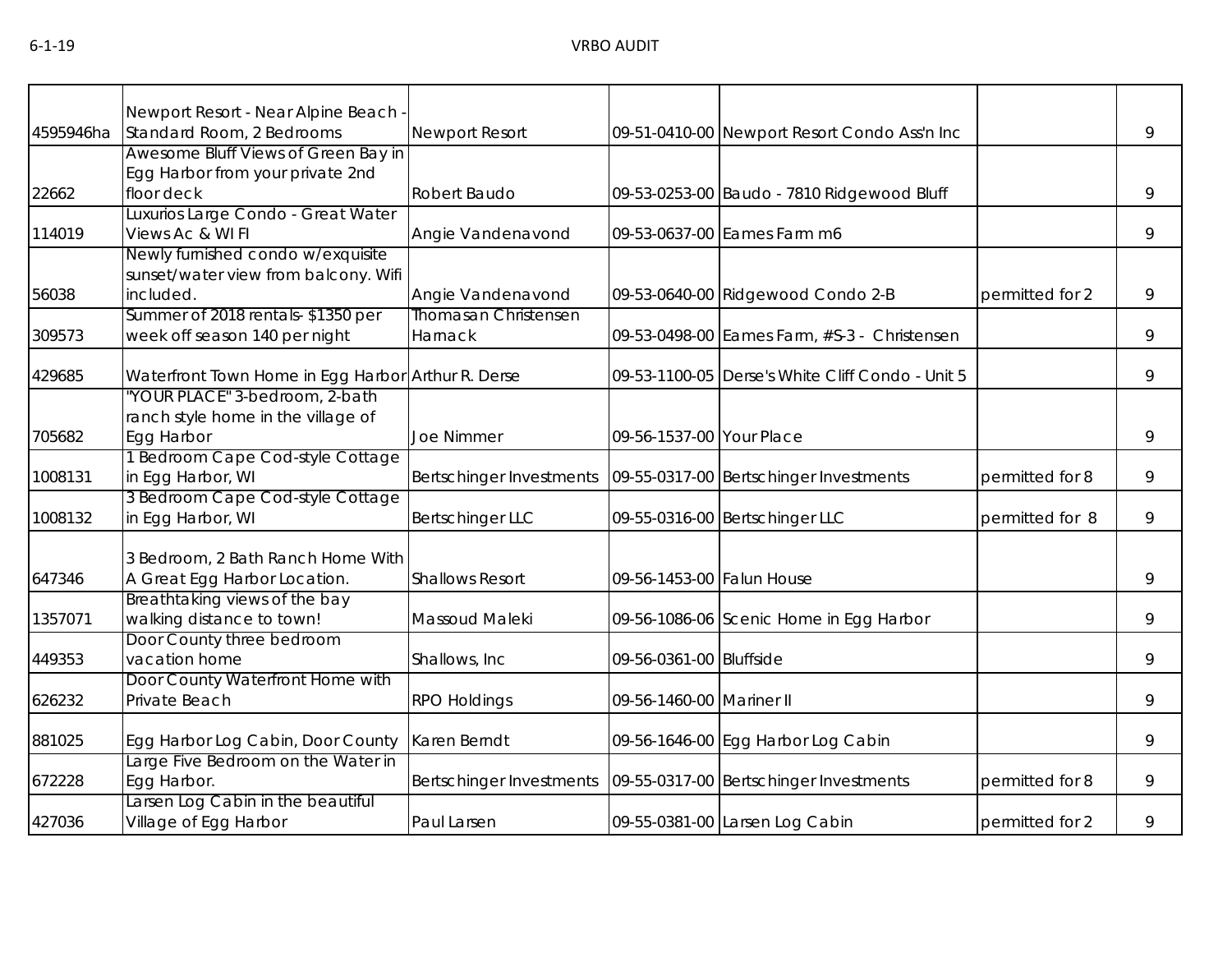|           | Lighthouse Place is the perfect place             |                          |                       |                                                |                 |   |
|-----------|---------------------------------------------------|--------------------------|-----------------------|------------------------------------------------|-----------------|---|
|           | to enjoy Egg Harbor and all of Door               |                          |                       |                                                |                 |   |
|           |                                                   |                          |                       |                                                |                 |   |
| 1341621   | County                                            | <b>Claire Murphy</b>     |                       | 09-56-1830-16 Lighthouse Place                 |                 | 9 |
|           |                                                   |                          |                       |                                                |                 |   |
|           | Luxurious Door County Waterfront                  |                          |                       |                                                |                 |   |
| 591007    | Home with Private Beach                           | <b>RPO Holdings</b>      | 09-56-1417-00 Mariner |                                                |                 | 9 |
|           | Luxury Craftsman in the Heart of Egg              | Robert and Suzanne       |                       |                                                |                 |   |
| 1503315   | Harbor                                            | Esposito                 |                       | 09-56-1780-00 Egg Harbor Hideaway - Esposito   | permitted for 2 | 9 |
|           | Majestic Sunsets and Incredible                   |                          |                       |                                                |                 |   |
| 4916534ha | <b>Views</b>                                      | <b>Trevor Farell</b>     |                       | 09-56-1897-00 Majestic Sunsets                 |                 | 9 |
|           | NEW on the VRBO Market 6/21/14,                   |                          |                       |                                                |                 |   |
| 427037    | The Larsen House                                  | Paul Larsen              |                       | 09-55-0381-00 Larson Log Cabin                 |                 | 9 |
|           | One Bedroom Cottage Near Central                  |                          |                       |                                                |                 |   |
| 827152    | Egg Harbor                                        | Bertschinger Investments |                       | 09-55-0317-00 Bertschinger Investments         | permitted for 8 | 9 |
| 672229    | One Bedroom Cottage on the Water Bertschinger LLC |                          |                       | 09-55-0316-00 Bertschinger LLC                 | permitted for 8 | 9 |
|           | Roomy Two Bedroom House Near                      |                          |                       |                                                |                 |   |
| 1221143   | Central Egg Harbor                                | <b>Bertschinger LLC</b>  |                       | 09-55-0316-00 Bertschinger LLC                 | permitted for 8 | 9 |
|           | Roomy Two Bedroom House Near                      |                          |                       |                                                |                 |   |
| 562683    | Egg Harbor Marina                                 | <b>Bertschinger LLC</b>  |                       | 09-55-0316-00 Bertschinger LLC                 | permitted for 8 | 9 |
|           | Roomy Two Bedroom House Near                      |                          |                       |                                                |                 |   |
| 1221144   | Egg Harbor Marina                                 | <b>Bertschinger LLC</b>  |                       | 09-55-0316-00 Bertschinger LLC                 | permitted for 8 | 9 |
|           | Secluded, water front home on the                 |                          |                       | Secluded Waterfront Home on                    |                 |   |
| 1005094   | Bay in Egg Harbor                                 | Julie Kowalkowski        |                       | 09-56-1738-00 the Bay in Egg Harbor            |                 | 9 |
|           | Sleepy Hollow Cottage, the Perfect                |                          |                       |                                                |                 |   |
| 571420    | Location                                          | Paula W Peterson         |                       | 09-56-1349-00 Sleepy Hollow Cottage - Peterson |                 | 9 |
|           |                                                   |                          |                       |                                                |                 | 9 |
| 1357675   | Sounds of the Bay                                 | <b>Brian Fecteau</b>     |                       | 09-56-1725-06 Sounds of the Bay                |                 |   |
|           | Spacious four bedroom house near                  |                          |                       |                                                |                 |   |
|           | Alpine Golf Course and Egg Harbor                 |                          |                       |                                                |                 |   |
| 452105    | beach.                                            | Bertschinger Investments |                       | 09-55-0317-00 Bertschinger Investments         | permitted for 8 | 9 |
|           | Spacious four bedroom house near                  |                          |                       |                                                |                 |   |
|           | Alpine Golf Course and Egg Harbor                 |                          |                       |                                                |                 |   |
| 1221145   | beach.                                            | <b>Bertschinger LLC</b>  |                       | 09-55-0316-00 Bertschinger LLC                 | permitted for 8 | 9 |
|           | Spacious four bedroom house on the                |                          |                       |                                                |                 |   |
| 899706    | bay of Green Bay.                                 | <b>Bertschinger LLC</b>  |                       | 09-55-0316-00 Bertschinger LLC                 | permitted for 8 | 9 |
|           | Spacious waterfront home in Egg                   |                          |                       |                                                |                 |   |
| 4728373ha | Harbor                                            | Mary Zeller              |                       | 09-56-1882-00 Point Beach House                |                 | 9 |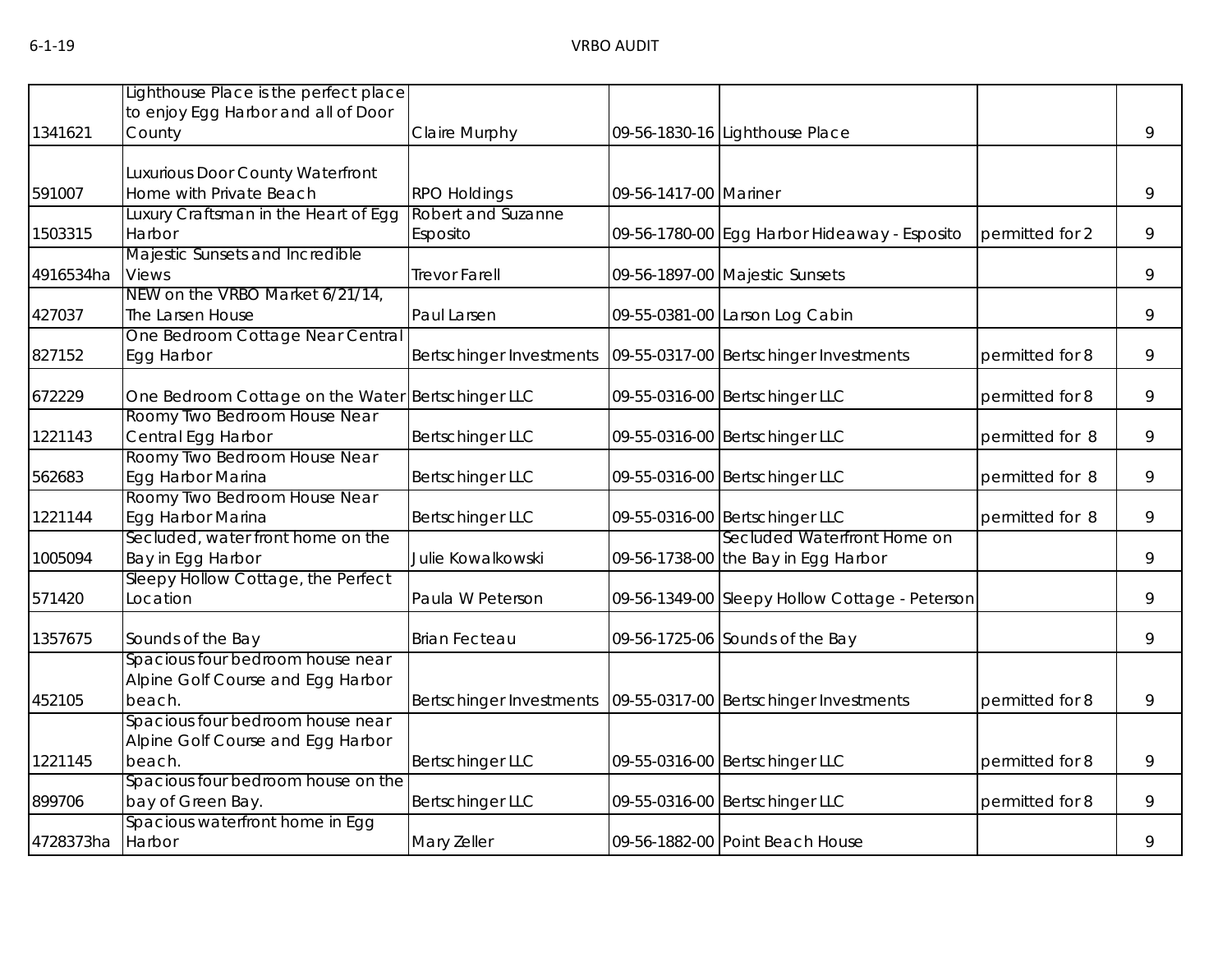| 7081743ha | The 5th Hole- On a 36 hole golf<br>course                                                   | Kevin Murphy                                            |                          | 09-55-0753-00 The Fifth Hole                |                                                    | 9 |
|-----------|---------------------------------------------------------------------------------------------|---------------------------------------------------------|--------------------------|---------------------------------------------|----------------------------------------------------|---|
|           |                                                                                             |                                                         |                          |                                             |                                                    |   |
| 1535497   | The Flats on Church Street - Door<br>County's Modern Vacation Rental                        | Egg Bnb LLC                                             |                          | 09-56-2071-00 Flats on Church Street        | permitted for 4                                    | 9 |
| 1565071   | The Flats on Church Street - Door<br>County's Modern Vacation Rental                        | Egg Bnb LLC                                             |                          | 09-56-2071-00 Flats on Church Street        | permitted for 4                                    | 9 |
| 1578249   | The Flats on Church Street - Door<br>County's Modern Vacation Rental                        | Egg Bnb LLC                                             |                          | 09-56-2071-00 Flats on Church Street        | permitted for 4                                    | 9 |
| 1546893   | The Flats on Church Street - Door<br>County's Modern Vacation Rental                        | Egg Bnb LLC                                             |                          | 09-56-2071-00 Flats on Church Street        | permitted for 4                                    | 9 |
| 570970    | The Yellow House in Egg Harbor -<br>beautifully remodeled & ready for<br>you!               | R Lynn & Sandi Rowe                                     |                          | 09-56-1404-00 The Yellow House              |                                                    | 9 |
| 827151    | Three bedroom cottage in Point<br>Beach area of Egg Harbor                                  | Bertschinger Investments                                |                          | 09-55-0317-00 Bertschinger Investments      | permitted for 8                                    | 9 |
| 401618    | Trillium Gap Cottage - Woodland<br>Retreat - Walk to Beach                                  | Trillium Gap, LLC - Rick &<br>Susie Julison             |                          | 09-56-1182-00 Trillium Gap Cottage          |                                                    | 9 |
| 1618557   | <b>Two Luxurious Waterfront Door</b><br><b>County Properties</b>                            | <b>RPO Holdings</b>                                     | 09-56-1460-00 Mariner II |                                             | Combined listing<br>for both mariner<br>properties | 9 |
| 660427    | Water Front Home With Spectacular<br>Sunset View!                                           | Jan and Craig Bilgen                                    |                          | 09-55-0817-06 On the Water Escape           |                                                    | 9 |
| 889272    | We offer "country-quiet" a short walk<br>from the village center and town<br>dock.          | <b>Richard Woldt</b>                                    |                          | 09-55-0365-00 Woldts Intowm Farmette        |                                                    | 9 |
| 236719    | White Cliff Water Front Home, the<br>Finest in Door County!                                 | Michael & Dawn McCole 09-56-0894-06 White Cliff Cottage |                          |                                             |                                                    | 9 |
| 515418    | Best Waterview of Egg Harbor -<br>Beautiful, Fully Appointed Ground<br>Level Condo          | JRCH, LLC                                               |                          | 09-59-1345-00 Eames Farm Condo - #M5 - JRCH |                                                    | 9 |
| 662409    | <b>DOOR COUNTY THREE BEDROOM</b><br>CONDO FOR RENT IN QUAINT EGG<br>HARBOR, WIS. SLEEPS 12! | Meadow Ridge<br>Timeshare- Vander Wyst                  |                          | 09-59-1508-00 Guy & Ann Vander Wyst         |                                                    | 9 |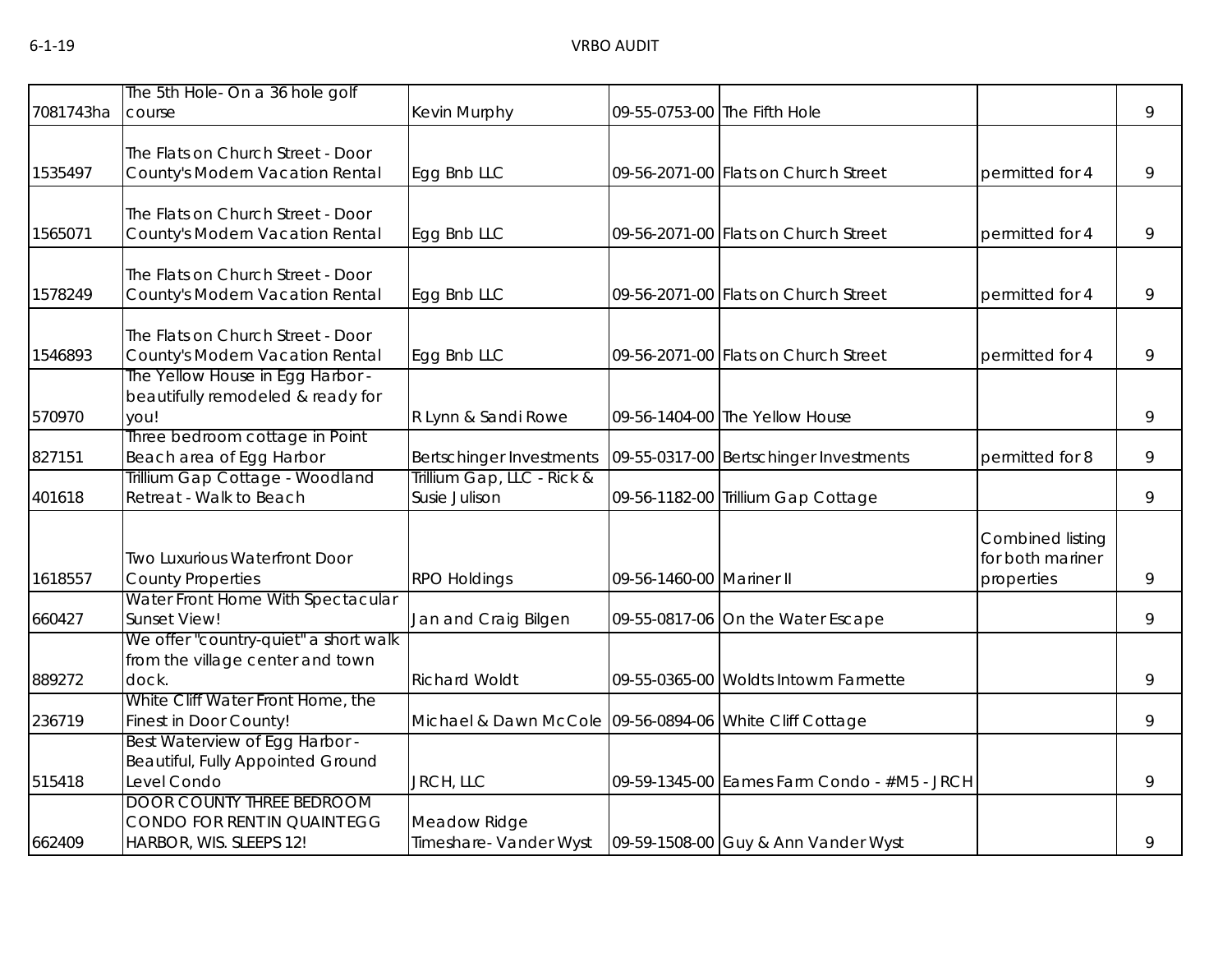|         | Meadow Ridge of Door County                              |                                                             |                                            |                 |    |
|---------|----------------------------------------------------------|-------------------------------------------------------------|--------------------------------------------|-----------------|----|
| 1015419 | Resort                                                   | Peri Brown                                                  | 09-59-1717-00 Peri Jackson - Meadow Ridge  |                 | 9  |
|         |                                                          |                                                             |                                            |                 |    |
|         |                                                          | <b>Stuart Chomeau BTC</b>                                   |                                            |                 |    |
| 471850  | 2 Bedroom Cottage                                        | <b>HOLDINGS II LLC</b>                                      | 11-56-1295-19 Beach View Cottage           |                 | 11 |
|         | 4 bedroom home on the water with                         |                                                             |                                            |                 |    |
| 1050003 | westerly views of sunset<br>5 Star Rating! Check Out Our | <b>Windsor McCutcheon</b>                                   | 11-56-1724-06 Harbor View on Northshore    |                 | 11 |
| 309251  | Reviews! Pet Friendly, Too!                              | Kevin & Janell Hoey                                         | 11-56-1381-00 mingary Cottage              |                 | 11 |
|         | Adorable Cottage in the heart of                         |                                                             |                                            |                 |    |
| 795001  | Ephraim!                                                 | Kim Cassidy                                                 | 11-56-1574-00 Cassidy's Cottages           |                 | 11 |
|         | Beach Access /2BR/ Harbor House                          | Randal and Elizabeth                                        |                                            |                 |    |
| 982888  | <b>Guest Cottage</b>                                     | Frink                                                       | 11-56-1383-00 Harbor House & Guest Cottage | permitted for 2 | 11 |
|         | Beautiful Private, Modern Home,                          |                                                             |                                            |                 |    |
| 555709  | Sleeps 12                                                | Patricia Sexton                                             | 11-56-1448-00 Coral Hill Sexton            |                 | 11 |
|         |                                                          |                                                             |                                            |                 |    |
|         | Beautifully Appointed 4+ Bedroom,                        |                                                             |                                            |                 |    |
| 1025601 | Waterfront Home - Sleeps 12                              | Parks Edge Lakeshore LLC 11-55-0411-06 Park's Edge Cottages |                                            |                 | 11 |
|         | Cedar Glen, a fresh, ephraim                             |                                                             |                                            |                 |    |
|         | cottage, one block from water and                        |                                                             |                                            |                 |    |
| 185458  | sunset                                                   | John & Rachel Rothschild 11-55-0758-06 Cedar Glen           |                                            |                 | 11 |
|         | Comfy Remodeled House a mile                             |                                                             |                                            |                 |    |
|         | north of downtown Ephraim on Hwy                         |                                                             |                                            |                 |    |
| 617107  | 42. Great Location                                       | Fran Richter                                                | 11-56-1386-00 Tuckaway Cottage             |                 | 11 |
|         | Door County Log Cabin in Ephraim,                        |                                                             |                                            |                 |    |
| 249849  | #1 Small Town in Midwest                                 | Steve & Susan Schroeder                                     | 11-56-1993-00 Log Cabin Place              | permitted for 2 | 11 |
|         |                                                          |                                                             |                                            |                 |    |
|         | Door County Log Cabin in Ephraim,                        |                                                             |                                            |                 |    |
| 424825  | #1 Small Town in Midwest                                 | Steve & Susan Schroeder   11-56-1993-00 Log Cabin Place     |                                            | permitted for 2 | 11 |
|         |                                                          |                                                             |                                            |                 |    |
| 442496  | Enjoy Door County at its finest!!                        | PKJ2 LLC - Jim Blair                                        | 11-56-1373-00 Evans Woods                  |                 | 11 |
|         | Enjoy Views Of Ephraim And Eagle                         |                                                             |                                            |                 |    |
|         | Harbor While Sitting On The Porch Of                     |                                                             |                                            |                 |    |
| 710960  | Bayview                                                  | Parks Edge Lakeshore LLC 11-55-0411-06 Park's Edge Cottages |                                            |                 | 11 |
|         |                                                          |                                                             |                                            |                 |    |
| 677492  | Ephraim Home Away from Home                              | John Maher                                                  | 11-56-1528-00 Ephraim Lodge                |                 | 11 |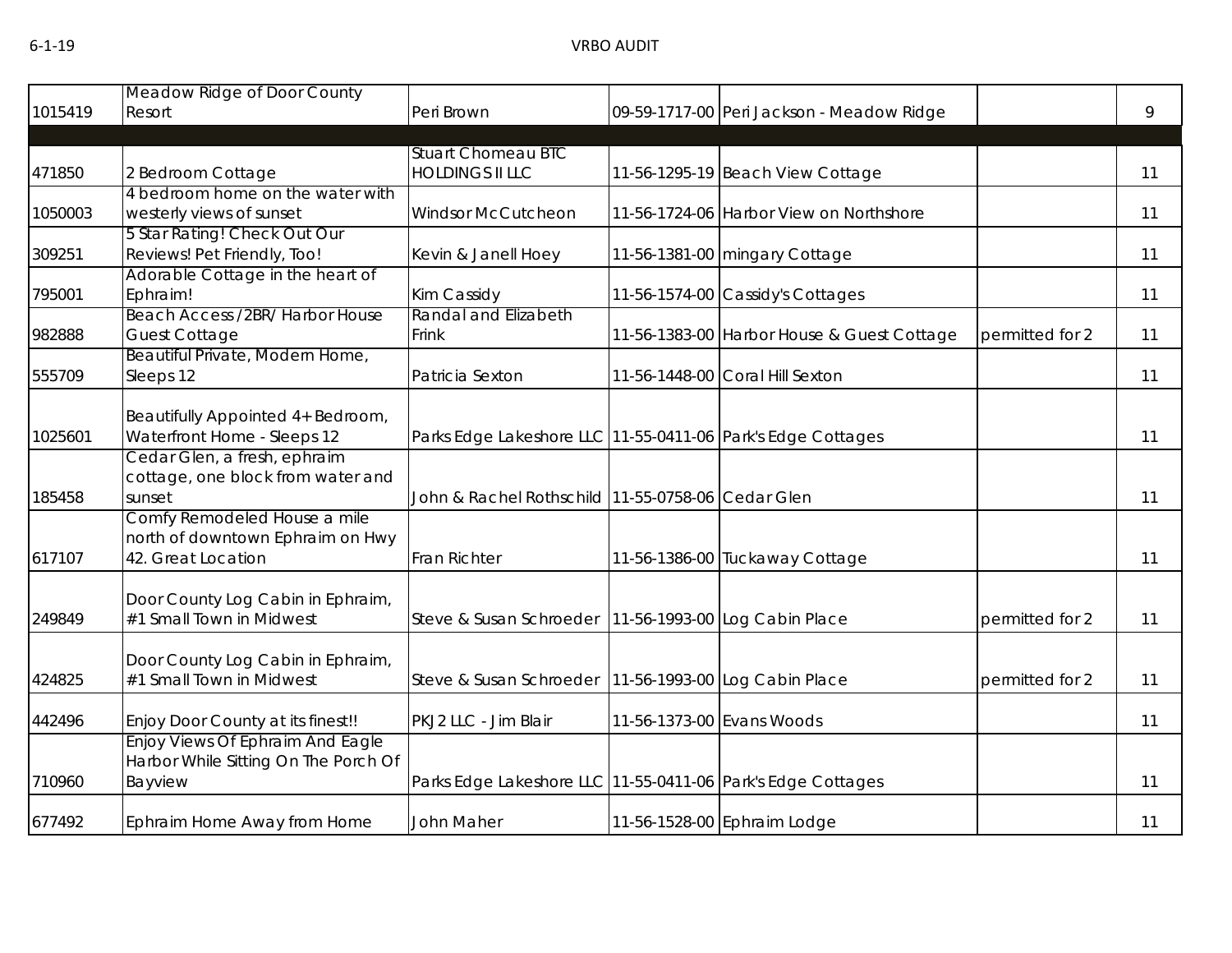| 894251    | Ephraim Waterfront Cottage With<br>Private Dock On Green Bay  |                                                        |                     | 11-56-1662-00 The Shore - Schmeltz        |                 | 11 |
|-----------|---------------------------------------------------------------|--------------------------------------------------------|---------------------|-------------------------------------------|-----------------|----|
|           | Experience the feel of staying in a                           | Jaco Mgmt                                              |                     |                                           |                 |    |
|           | century old farm house with modern                            |                                                        |                     |                                           |                 |    |
| 1371859   | amenities                                                     | <b>Roy Elquist</b>                                     |                     | 11-56-1069-06 Townline - 9895 Townline Rd |                 | 11 |
|           |                                                               |                                                        |                     |                                           |                 |    |
| 485111    | Experience True Door County Charm                             | <b>BD Thorp</b>                                        | 11-56-0809-06 Thorp |                                           |                 | 11 |
|           | Family getaway by the beach in                                |                                                        |                     |                                           |                 |    |
| 349721    | beautiful Ephraim                                             | Kathy & Glenn Pentler                                  |                     | 11-56-1119-00 Larson Lane LLC             |                 | 11 |
|           | Family Retreat in Heart of Door                               |                                                        |                     |                                           |                 |    |
| 7339901ha | County - Norra Skogen                                         | Brian & Amanda Jenkins                                 | 11-56-1407-0        | Norra Skogen                              |                 | 11 |
| 307617    | Historic - Waterfront - Family/Pet<br>Friendly                | Brad & Amy Russell                                     |                     | 11-56-1265-00 Arbor Cottage               |                 | 11 |
|           | Homestead Rental. Relax in Ephraim.                           |                                                        |                     |                                           |                 |    |
|           | Convienent Home in center of                                  | Glenn Gerdman & Diane                                  |                     |                                           |                 |    |
| 990768    | village.                                                      | Jacobson                                               |                     | 11-56-1630-00 Homestead Rental            |                 | 11 |
|           | Ideally located between the towns                             | Leslee and Morrie                                      |                     |                                           |                 |    |
| 836338    | of Ephraim and Sister Ba                                      | Goldman                                                |                     | 11-56-1258-06 Coral Hill Cottage          |                 | 11 |
|           |                                                               |                                                        |                     |                                           |                 |    |
|           | Kulma Cottage in the Heart of                                 |                                                        |                     |                                           |                 |    |
| 177706    | Ephraim, blocks away from beach                               | Gregg & Janice Kulma                                   |                     | 11-55-0279-06 Kulma Cottages              | permitted for 3 | 11 |
|           | Location Location Location between                            |                                                        |                     |                                           |                 |    |
| 711105    | Sister Bay and Ephraim                                        | Cynthia Bungert                                        |                     | 11-56-1515-00 Bungert Haven               |                 | 11 |
|           | Modern Log Home In The Heart Of                               |                                                        |                     |                                           |                 |    |
| 794986    | Ephraim                                                       | Kim Cassidy                                            |                     | 11-56-1574-00 Cassidy's Cottages          |                 | 11 |
| 1323313   | Natures Window                                                | Bill and Heather Anderson 11-56-1958-00 Natures Window |                     |                                           |                 | 11 |
|           | New Listing: Unequaled Door County                            |                                                        |                     |                                           |                 |    |
|           | Harborview Location For Family Or                             |                                                        |                     |                                           |                 |    |
| 1221684   | Couples                                                       | Tim Christofferson                                     |                     | 11-56-1595-00 Heritage House              |                 | 11 |
|           | New New New WATER View View                                   |                                                        |                     |                                           |                 |    |
| 1591624   | View                                                          | Tim Christofferson                                     |                     | 11-56-1595-00 Heritage House              |                 | 11 |
|           | NEW 'The Carriage House' Walk to                              |                                                        |                     |                                           |                 |    |
| 7181525ha | Peninsula St Park                                             | Deborah Eckert                                         |                     | 11-55-0680-00 Park's Place Cottages       | permitted for 5 | 11 |
|           | NEW! 'Butternut Cottage' in Central<br>7181473ha Door County! | Deborah Eckert                                         |                     |                                           |                 | 11 |
|           | NEW! 'Cherry Cottage' near                                    |                                                        |                     | 11-55-0680-00 Park's Place Cottages       | permitted for 5 |    |
|           | 7181482ha Peninsula State Park!                               | Deborah Eckert                                         |                     | 11-55-0680-00 Park's Place Cottages       | permitted for 5 | 11 |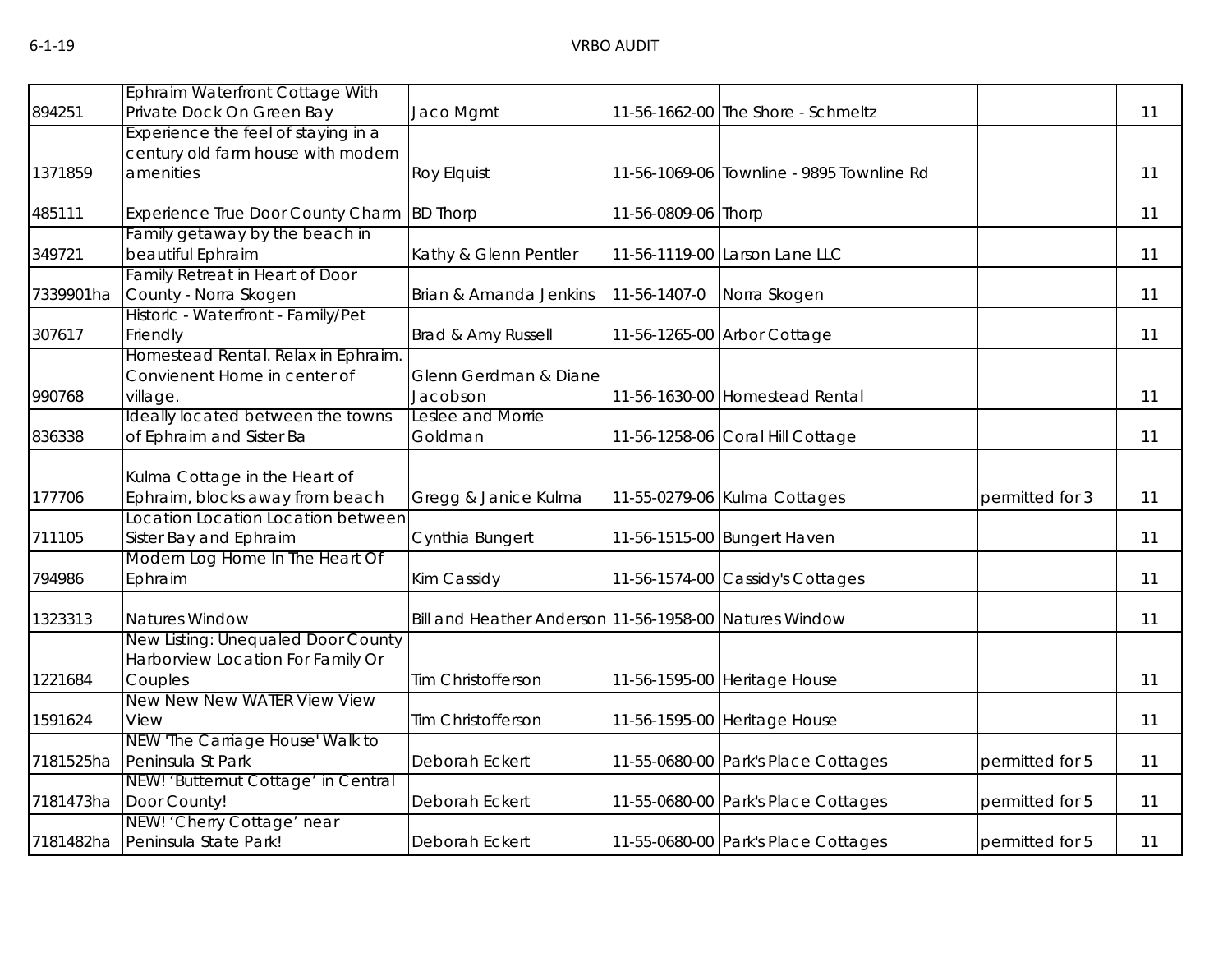|           | NEW! 3BR Ephraim House w/ Harbor                                  |                                |                           |                                             |                    |    |
|-----------|-------------------------------------------------------------------|--------------------------------|---------------------------|---------------------------------------------|--------------------|----|
| 4712540ha | Views!                                                            | Carol Corbet                   |                           | 11-56-1806-00 Harbor View Ephraim - Corbett |                    | 11 |
|           | NEW! Cozy Ephraim 'Cedar Cottage'                                 |                                |                           |                                             |                    |    |
|           | 7181476ha w/Private Deck!                                         | Deborah Eckert                 |                           | 11-55-0680-00 Park's Place Cottages         | permitted for 5    | 11 |
|           | NEW! Ephraim Cottage w/Green Bay                                  |                                |                           | <b>Blue Shutter and Mooring</b>             |                    |    |
|           | 7353778ha View - Near Beach                                       | <b>Tony Schmeltz</b>           | 11-56-1718-00 Cottage     |                                             | new evolve listing | 11 |
|           | NEW! Lakefront Ephraim Cottage -                                  |                                |                           | <b>Blue Shutter and Mooring</b>             |                    |    |
|           | 7353874ha Walk to Beach!                                          | <b>Tony Schmeltz</b>           | 11-56-1718-00 Cottage     |                                             | new evolve listing | 11 |
|           | NEW! Updated Ephraim 'Pine                                        |                                |                           |                                             |                    |    |
|           | 7181486ha Cottage' w/Deck!                                        | Deborah Eckert                 |                           | 11-55-0680-00 Park's Place Cottages         | permitted for 5    | 11 |
|           |                                                                   |                                |                           |                                             |                    |    |
|           | Newly Remodeled And Only Blocks                                   |                                |                           |                                             |                    |    |
| 879597    | From Public Beach And Town!                                       | Jennifer & Bjorn Larson        |                           | 11-56-1635-06 Cedar Barn Rental             |                    | 11 |
| 1427259   | Newly renovated in the heart of<br>Ephraim, one block from water! | Robert & Nicole Collins        |                           | 11-56-1708-06 Ephraim Boat House, The       |                    | 11 |
|           | Nordic Hearth Cabin - Charming and                                |                                |                           |                                             |                    |    |
| 926758    | Historic Log Home                                                 | Thomas & Donna Moretti         |                           | 11-56-1677-00 Moretti - 10438 Water St      |                    | 11 |
|           |                                                                   |                                |                           |                                             |                    |    |
| 690840    | Pine Cone Cottage, Ideal Location!                                | Pam Mache                      |                           | 11-56-1517-00 Pine Cone Cottage             |                    | 11 |
|           | Private Sand Beach /5 Bedroom.                                    |                                |                           | <b>Harbor House and Guest</b>               |                    |    |
| 514956    | Harbor House & Guest Cottage                                      | Randall & Elizabeth Frink      | 11-56-1383-00 Cottage     |                                             | permitted for 2    | 11 |
|           | Private Waterfront Property in the                                | Robert Beart/Beart Family      |                           |                                             |                    |    |
| 502544    | Woods                                                             | <b>LLC</b>                     |                           | 11-56-1072-00 All American Green House      |                    | 11 |
|           | Professionally decorated home in                                  |                                |                           |                                             |                    |    |
| 882561    | Ephraim!                                                          | Daniel & Laurel Simons         |                           | 11-56-1656-00 Elegant Home Ephraim          |                    | 11 |
|           |                                                                   |                                |                           |                                             |                    |    |
|           | Quaint and Quiet Cottage North of                                 |                                |                           |                                             | permitted for two  |    |
| 475131    | Ephraim, Just of HWY 42 Easy to Find                              | <b>Frances Richter</b>         |                           | 11-56-1386-00 Tuckaway Cottage/RBs House    | units              | 11 |
|           | Quintessential Door County Cottage                                |                                |                           |                                             |                    |    |
|           | on the Bay walking distance to                                    | Thomas & Katherine             |                           |                                             |                    |    |
| 837276    | Ephraim                                                           | Hughes                         |                           | 11-56-1605-00 North Star Cottage            |                    | 11 |
|           | Spacious Home On 1.5 Acres                                        |                                |                           |                                             |                    |    |
| 823896    | Overlooking The Bay In Ephraim<br>The beach across from public    | Sandy Van Sickle               | 11-55-0057-00 Hobby Horse |                                             |                    | 11 |
| 247187    | beach, views of eagle harbor                                      | Chris & Kirsten Bungener       |                           | 11-56-0954-06 Beach - Bungener              |                    | 11 |
|           | Unique rental in Ephraim! The                                     | <b>Cathcart Holdings LLC -</b> |                           | <b>Binkhaven The Rosemaling</b>             |                    |    |
| 1508507   | <b>Rosemailing Cottage</b>                                        | <b>Elliot Taillon</b>          |                           | 11-56-2028-00 Cottage - 9697 Maple Grove    |                    | 11 |
|           |                                                                   |                                |                           |                                             |                    |    |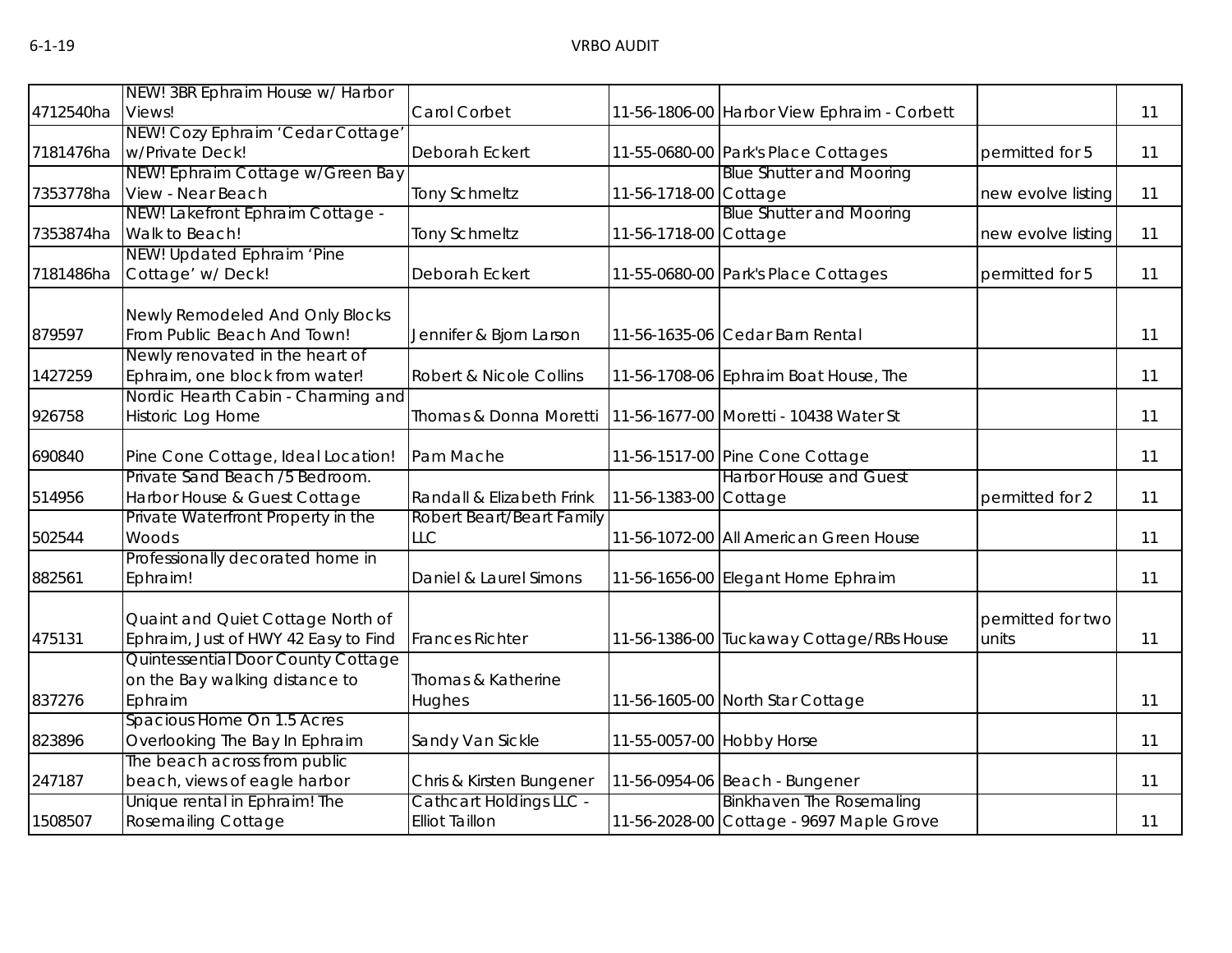| 390442    | Waterfront Historic Home, Views,<br>Private Beach, Walk to Town | <b>Charles Falwell</b>      |                      | 11-56-1185-00 Yeoman Cottage                                      |                  | 11 |
|-----------|-----------------------------------------------------------------|-----------------------------|----------------------|-------------------------------------------------------------------|------------------|----|
|           | The House at Green Gables- a                                    |                             |                      |                                                                   |                  |    |
|           | dream retreat in the heart of                                   |                             |                      |                                                                   |                  |    |
| 1658362   | Ephraim!                                                        | Colin Welford               |                      | 11-56-2133-00 Green Gables                                        | permitted for 2  | 11 |
|           |                                                                 |                             |                      |                                                                   |                  |    |
|           |                                                                 | Colin Welford               |                      | 11-56-2133-00 Green Gables                                        | permitted for 2  | 11 |
|           |                                                                 |                             |                      |                                                                   |                  |    |
|           | Settlement Courtyard Inn &<br>Lavender Spa - Room, 1 King Bed   |                             |                      |                                                                   |                  |    |
| 4401790ha | with Sofa bed (Courtyard)                                       | Marise Redman               |                      | 12-50-0287-00 Settlement Courtyard Inn                            | permitted for 34 | 12 |
|           | Stunning 3800 square penthouse                                  |                             |                      |                                                                   |                  |    |
| 7453010ha | condo                                                           |                             |                      | Little Sweden Condo Assc 12-51-0298-00 Little Sweden Condominiums |                  | 12 |
|           |                                                                 |                             |                      |                                                                   |                  |    |
| 559794    | 30+ day rental - no permit needed                               |                             |                      |                                                                   |                  | 12 |
|           |                                                                 | <b>WATERFRONT COTTAGE</b>   |                      |                                                                   |                  |    |
|           |                                                                 | ROW CONDO IN THE            |                      |                                                                   |                  |    |
|           |                                                                 | <b>HEART OF FISH CREEK!</b> |                      |                                                                   |                  |    |
| 993369    | 30+ day rental - no permit needed                               | SUNSETS! PET FRIENDLY!      |                      |                                                                   |                  | 12 |
|           | 4190 Cottage Row Ct. - New                                      |                             |                      |                                                                   |                  |    |
|           | Contruction Downtown Fish Creek -                               |                             |                      |                                                                   |                  |    |
| 1360182   | Walk Everywhere!                                                | Kurt Doman et al            |                      | 12-53-1981-00 Cottage Row Court - Doman                           |                  | 12 |
|           | Brook Point Luxurious 2 Bedroom 2                               |                             |                      |                                                                   |                  |    |
| 402228    | 1/2 Bath Home in Fish Creek                                     | SMC Door County, LLC        |                      | 12-53-0626-19 Brook Point Condo #4- BRK4                          |                  | 12 |
|           |                                                                 | Kathleen & Danny            |                      |                                                                   |                  |    |
| 224945    | Down town Fish Creek                                            | Stanton                     |                      | 12-53-0929-12 Birch Grove Condo Stanton                           |                  | 12 |
|           |                                                                 | <b>Downtown Fish Creek</b>  |                      | Magnificent Memories - Stacey                                     |                  |    |
| 4840082ha | Downtown Fish Creek with a view                                 | with a view - Berndt        | 12-53-1855-00 Berndt |                                                                   |                  | 12 |
|           | Elegant Creekside Cottage in                                    |                             |                      |                                                                   |                  |    |
| 1320444   | downtown Fish Creek!                                            | Patricia Culliton           | 12-53-1890-00        | Elegant Creekside Cottage                                         |                  | 12 |
|           | Excellent water view from this                                  |                             |                      |                                                                   |                  |    |
|           | apartment in perfect Fish Creek                                 | Scott Schmitz & Karin       |                      |                                                                   |                  |    |
| 7542655ha | location                                                        | Skare                       |                      | 12-53-1764-00 Fish Creek Beach House, The                         |                  | 12 |
|           | Fish Creek Condo/Town Home at                                   |                             |                      | Brook Point Condo - Unit 5 -                                      |                  |    |
| 946469    | <b>Brook Point, Door County</b>                                 | Karen Berndt                | 12-53-1681-00 Berndt |                                                                   |                  | 12 |
|           | Fish Creek/Northhaven - Beautiful,                              |                             |                      |                                                                   |                  |    |
|           | newly furnished 3 bed, 2.5 bath                                 |                             |                      |                                                                   |                  |    |
| 997926    | condo                                                           | Nicholas M Peiffer          |                      | 12-53-1703-00 Northhaven Condo - Peiffer                          |                  | 12 |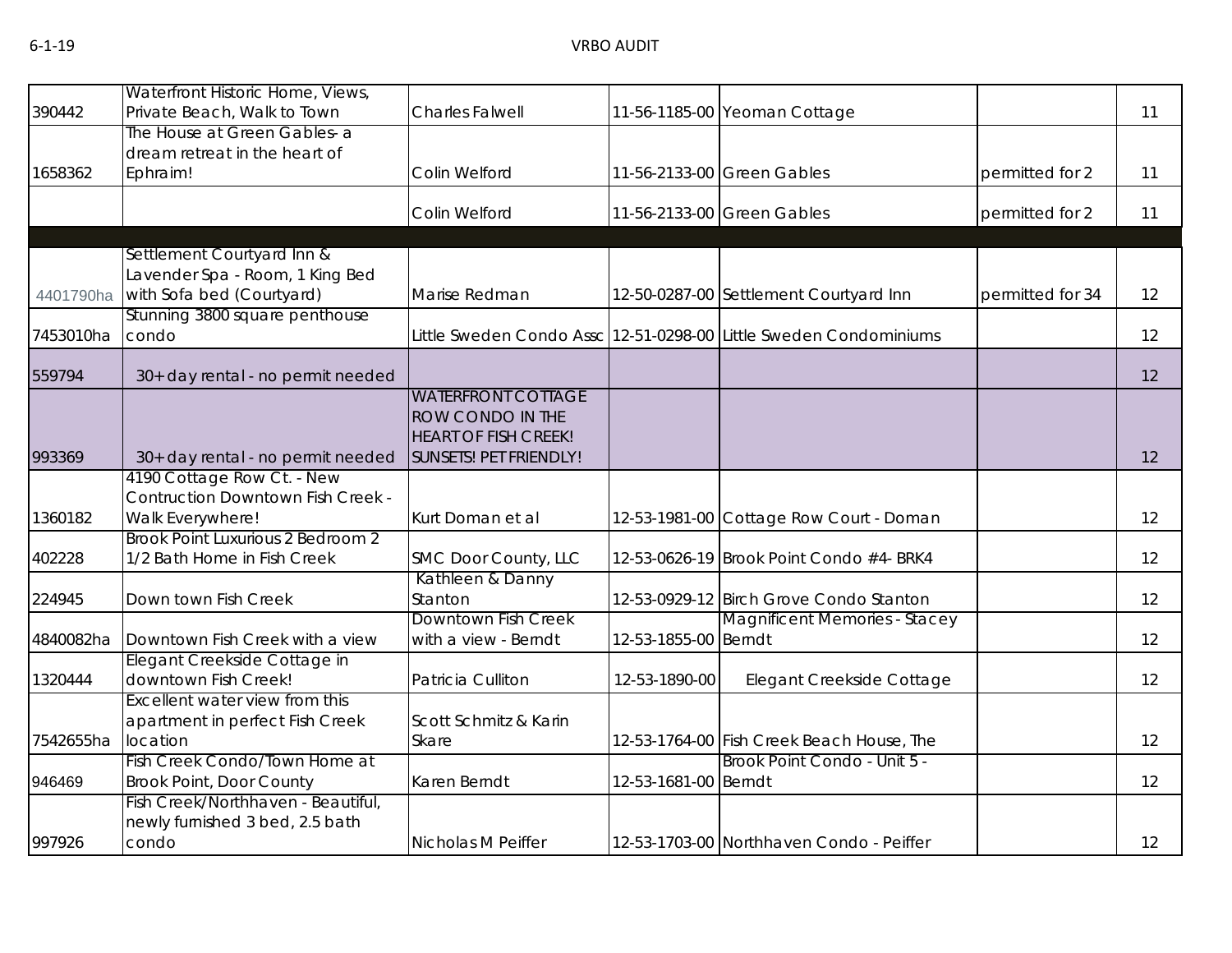|           | Fish Creek/Northhaven-3bd/2.5bt -                            |                               |                     |                                                   |                 |                   |
|-----------|--------------------------------------------------------------|-------------------------------|---------------------|---------------------------------------------------|-----------------|-------------------|
|           | in/Outdr Pools! - Like New-Great                             |                               |                     | Door County Retreat -                             |                 |                   |
| 710547    | Location-Wifi                                                | <b>Heather Paulis</b>         |                     | 12-53-1511-00 Northhaven Unit 17006               |                 | 12                |
|           | Heart of Fish Creek! - Newer                                 |                               |                     |                                                   |                 |                   |
|           | Construction - 4BR, 4.5BA Condo-                             |                               |                     |                                                   |                 |                   |
| 257802    | Sleeps 8-10                                                  | Jason Martone                 |                     | 12-53-1989-00 Bluffs at Cottage Row Court         |                 | 12                |
|           | Immaculate, spacious 3 bedroom, 2                            |                               |                     |                                                   |                 |                   |
| 587031    | full bath condo. Family friendly.                            | Mary & Bryan Gunderson        |                     | 12-53-1423-00 Northhaven #39004-Gunderson         |                 | 12                |
|           | Luxury Tri-Level Condo Downtown                              |                               |                     |                                                   |                 |                   |
| 1151019   | <b>Fish Creek</b>                                            | Jon and Katie Glapa           |                     | 12-53-1791-00 Luxury Tri-Level Fish Creek - Glapa |                 | 12                |
|           | New Listing in Fish Creek! Quiet                             |                               |                     |                                                   |                 |                   |
|           | Family Friendly Getaway with Access                          |                               |                     | Quiet Family Friendly Getaway                     |                 |                   |
| 1444754   | to It All!                                                   | Leslie Vogel                  |                     | 12-53-2070-00 with Access to it all               |                 | 12                |
|           | NEW!!! Spacious 3BR, 3 bath, 2                               |                               |                     |                                                   |                 |                   |
| 1564582   | balconies on Main Street! Walkable<br>to everything!         | <b>Bob and Laurie Zanotti</b> | 12-53-2092-00       | Creekside Cove #3 Zanotti                         |                 | 12                |
|           | Northhaven - Great Family Value                              |                               |                     |                                                   |                 |                   |
| 882273    | Retreat! Free WiFi                                           | Carolyn Ahmad                 |                     | 12-53-1643-00 Northhaven Fountain View            |                 | 12                |
|           |                                                              |                               |                     |                                                   |                 |                   |
|           | Private 3 BR 3 Bath condo on the Fish Peter C Diltz, Sole    |                               |                     | Creekside Cove Unit 11 - RRRP                     |                 |                   |
| 1080095   | Creek, overlooking private harbor                            | Member                        | 12-53-1712-00 LLC   |                                                   |                 | $12 \overline{ }$ |
|           |                                                              | Amanda and Derek              |                     |                                                   |                 |                   |
| 1141807   | Quiet condo in heart of Fish Creek                           | Rhodes                        |                     | 12-53-2098-19 Cedar Court Condo #17               |                 | 12                |
|           | This is the best place we have ever                          |                               |                     |                                                   |                 |                   |
| 353378    | stayed at by far!'                                           | Jennifer & Michael Briggs     | 12-53-0424-00 R & R |                                                   |                 | 12                |
|           | Walking distance to downtown Fish                            |                               |                     |                                                   |                 |                   |
| 920769    | Creek and Minutes From Peninsula<br>State Park!              | Jack & Diane Holzman          |                     | 12-53-1687-00 Top of the Hills Shops - Holzman    |                 | 12                |
|           | Walking distance to everything in                            |                               |                     |                                                   |                 |                   |
|           | Heart of Fish Creek! 3BR/4BA Sleeps 8-                       |                               |                     |                                                   |                 |                   |
| 354913    |                                                              | Kurt Doman et al              |                     | 12-53-0898-00 Bluffs at Cottage Row Court         |                 | 12                |
|           | Water view from Beach House! Walk                            | Fish Creek Beach House,       |                     |                                                   |                 |                   |
| 3010889ha | anywhere in town.                                            | The                           |                     | 12-53-1764-00 Scott Schmitz & Karin Skare         | permitted for 3 | 12                |
|           | Waterview apartment in downtown                              |                               |                     |                                                   |                 |                   |
|           | Fish Creek, right across from the town Scott Schmitz & Karin |                               |                     |                                                   |                 |                   |
| 7528189ha | beach!                                                       | Skare                         |                     | 12-53-1764-00 Fish Creek Beach House, The         | permitted for 3 | 12 <sup>2</sup>   |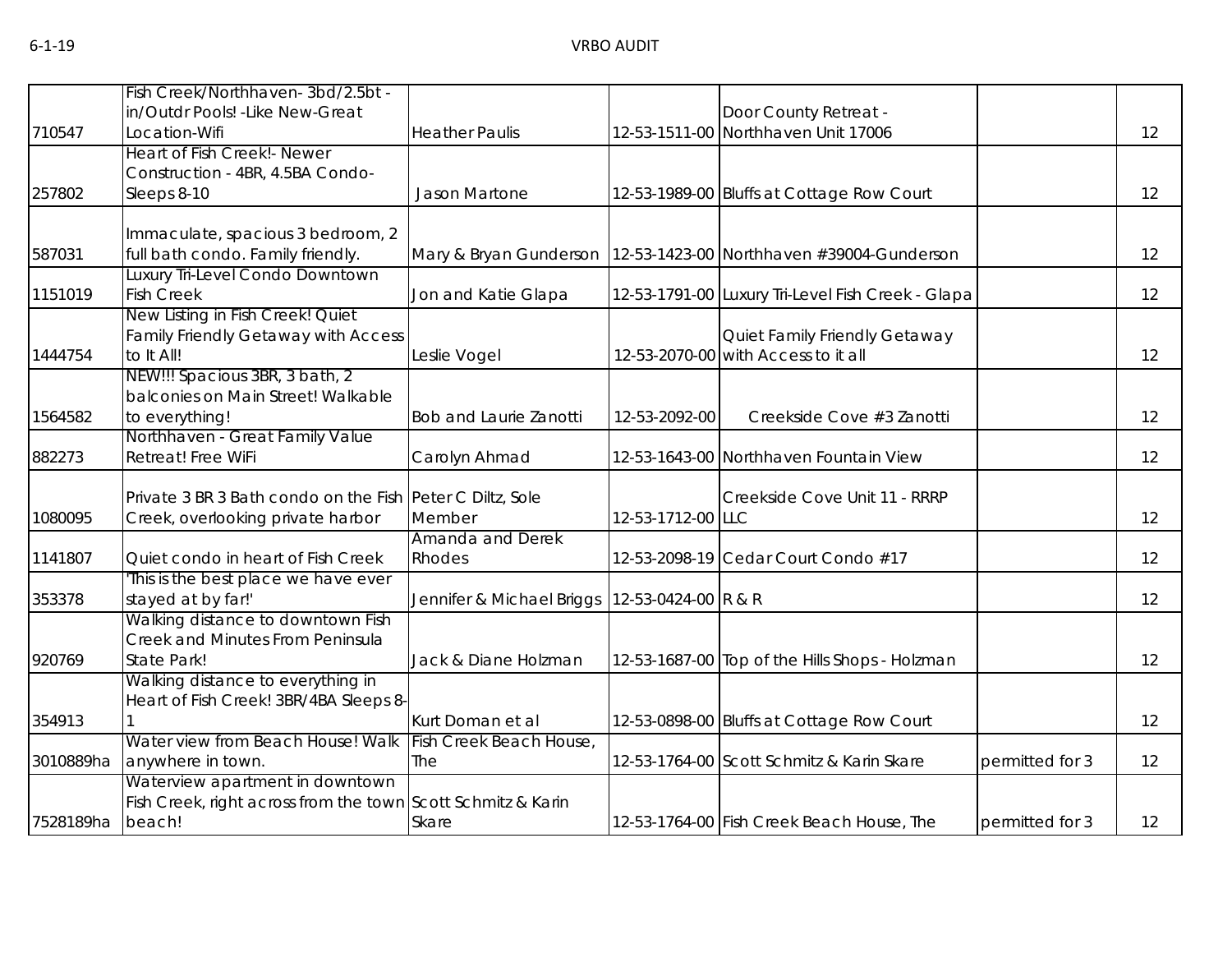| 7633541ha | Wonderful downtown Fish Creek<br>townhome.                                               |                                                     |                             | 12-53-2109-00 Noble Square #104           |                          | 12 |
|-----------|------------------------------------------------------------------------------------------|-----------------------------------------------------|-----------------------------|-------------------------------------------|--------------------------|----|
|           |                                                                                          | Ron and Melissa Schmitz                             |                             |                                           |                          |    |
| 469264    | Irish Hospitality In County Door!                                                        | Megan O'Meara                                       |                             | 12-54-0685-00 O'Meara's Cottage Loft      |                          | 12 |
|           | Retro, Cozy Cottage - Peninsula St.<br>Park, Family/Pet Friendly - Open year<br>around   |                                                     |                             |                                           |                          |    |
| 1060002   |                                                                                          | <b>Brad Russell</b>                                 | 12-56-1744-00 Lille Cottage |                                           |                          | 12 |
| 4961062ha | 'Cliff Cottage' Door County Home -<br>Walk to Bay!                                       | Jennifer Ciesar                                     |                             | 12-56-1979-00 Cliff Cottage LLC           |                          | 12 |
| 619373    | 2 bedroom, Across from the YMCA                                                          | Troy and Carolee Lasecki                            | 12-56-1450-00 The Treeport  |                                           | permitted for 3<br>units | 12 |
| 602669    | 4 Bedroom home fully furnished<br>wooded lot                                             | Troy and Carolee Lasecki 12-56-1450-00 The Treeport |                             |                                           | permitted for 3<br>units | 12 |
| 1361191   | 4188 Cottage Row Ct. - Beautiful<br>New Construction Condo Downtown<br><b>Fish Creek</b> | Kurt Doman et al                                    |                             | 12-56-0898-00 Cottage Row Bluff House     | permitted for 2          | 12 |
| 144492    | A deluxe vacation rental home in fish<br>creek area open all year                        | Leon Hasenjager                                     |                             | 12-56-0588-00 Hasenjagers Country Home    |                          | 12 |
| 1351038   | A Truly Luxurious Door County Retreat                                                    | Carraig Cottages LLC                                |                             | 12-56-1277-00 Carruag Nua                 |                          | 12 |
| 453464    | As seen in Door County Magazine!<br>Private, Family Friendly, Sat TV, WIFI               | <b>Todd and Lisa Mion</b>                           | 12-56-1261-00 Five Birches  |                                           |                          | 12 |
| 431472    | Bay View Lodge - Log Home<br>Overlooking Harbor                                          | <b>Bay Breeze Resort Deb</b><br>Krause              |                             | 12-56-0476-00 Bayview Lodge               |                          | 12 |
| 182426    | Cedarwood, Rent 3 Nights & Get<br>One Night Free through June 1                          | Carla Marr                                          |                             | 12-55-0778-00 Cedarwood Marr              |                          | 12 |
| 1262366   | Charming Cape Cod in Fish Creek                                                          | Deb Eckert                                          | 12-56-0679-00 House         | <b>Eckert Vacation Home Cape</b>          |                          | 12 |
| 118184    | Country Chalet, Sleeps 6 Adults, Book<br>Your Mid-week Getaway!!                         | Dennis & Marla Sunstrom                             |                             | 12-55-0830-00 Country Chalet              |                          | 12 |
| 1219483   | Country Farm House With 38 Acres.                                                        | <b>Rick Ripley</b>                                  |                             | 12-56-1833-00 Country Farm House - Ripley |                          | 12 |
| 396135    | Cozy Cabin in the Woods: Between<br>Fish Creek and Ephraim-- Perfect<br>location!        | Michelle and Kurt Van<br>Thiel                      |                             | 12-56-1206-00 Cozy Cabin in the Woods     |                          | 12 |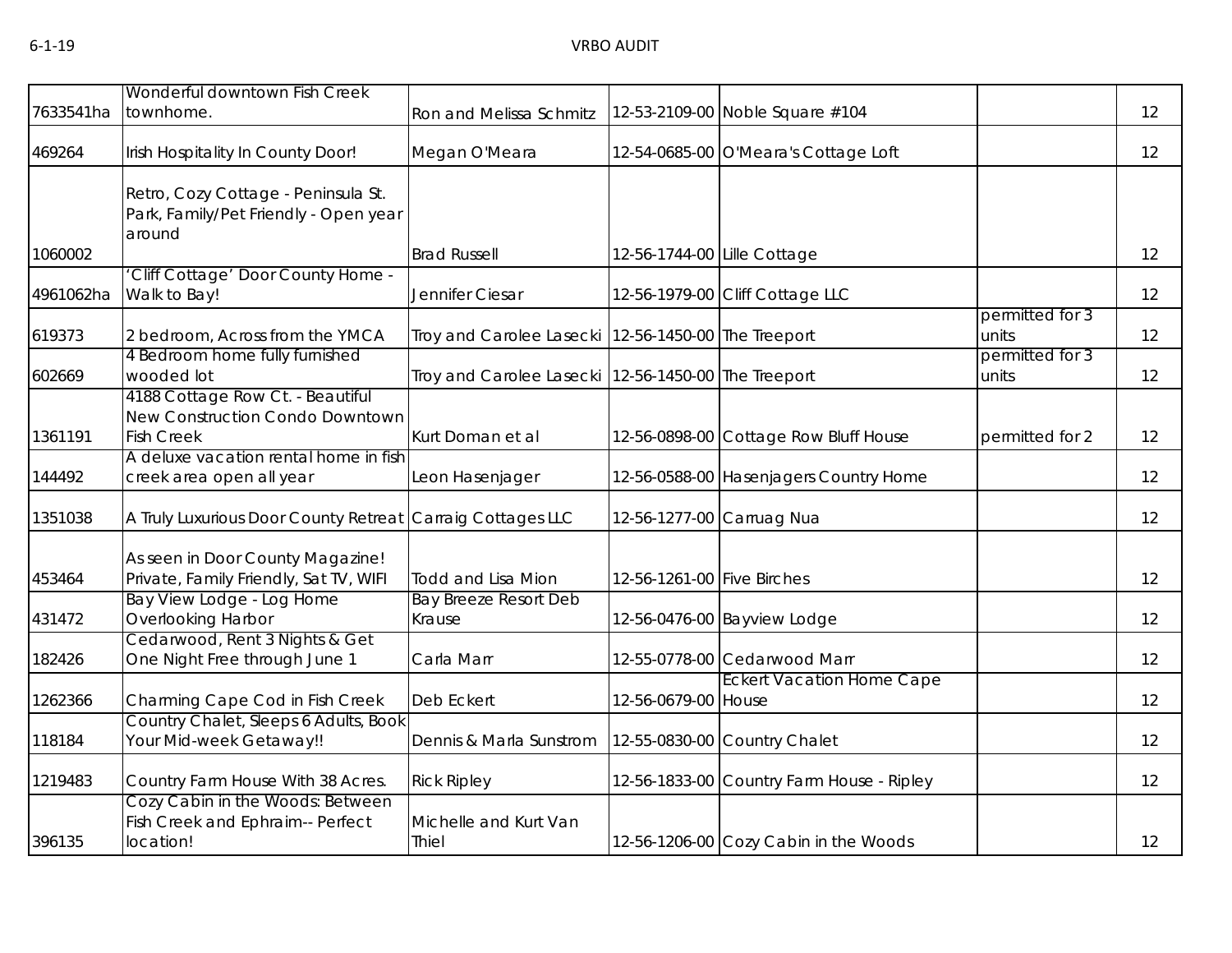|         | Cozy Cottage in the woods: perfect                                                         | Michelle and Kurt Van                  |                             |                                                 |                 |                   |
|---------|--------------------------------------------------------------------------------------------|----------------------------------------|-----------------------------|-------------------------------------------------|-----------------|-------------------|
| 1219104 | location fish creek                                                                        | <b>Thiel</b>                           |                             | 12-56-1206-00 Cozy Cabin in the Woods           |                 | 12                |
| 642394  | Cozy, Comfortable, Quiet Cottage in<br><b>Fish Creek</b>                                   | Pam Olafsson/ Beth Collins             |                             | 12-56-1275-00 Little Spring Cottage             |                 | 12                |
| 1508518 | Cozy, Tranquil Home Minutes Away<br>from the Heart of Fish Creek                           | Paul and Tricia Kaye                   |                             | 12-56-2054-00 Kayes Hideaway                    |                 | 12                |
| 976203  | <b>DOOR COUNTY HOME RETREAT IN</b><br><b>FISH CREEK</b>                                    | Steven and Lisa<br>Pachonphai          |                             | 12-56-1692-00 DC Home - Pachonphai              |                 | 12                |
| 698240  | Enjoy picture perfect sunsets on the<br>deck of Cottage Row On the Rocks                   | Apfelbach Family Trust,<br><b>LLC</b>  |                             | 12-56-1494-06 Cottage Row on the Rocks          |                 | 12                |
| 1533213 | Ephraim/Fish Creek, House AND<br>available Cabin!                                          | Jay Chomeau                            |                             | 12-56-1330-00 Maple Grove LLC                   |                 | 12                |
| 1351075 | <b>Exceptional Home in Tranquil Door</b><br><b>County Setting</b>                          | Carraig Cottages LLC                   | 12-56-1276-00 Carriag Dale  |                                                 |                 | 12                |
| 896105  | Family Friendly Cabin With Modern<br>Kitchen, Working Fireplace, Wrap<br>Around Porch!     | Eric Simonson                          | 12-56-1572-00 DC Thunder    |                                                 |                 | 12                |
| 1497755 | <b>FANTASTIC WATER VIEWS, Newly</b><br>Renovated, Secluded, Pet-Friendly                   | Jennifer Ninivaggi                     | 12-56-1748-00 Casita Vistas |                                                 |                 | 12                |
| 813262  | Fish Creek- Gibraltar Rd.- Near YMCA Roger & Jeni Ripley                                   |                                        |                             | 12-56-1618-00 Gibraltar Road Ripley             |                 | 12                |
| 503056  | Fish Creek- Near Peninsula State Park Rick Ripley                                          |                                        |                             | 12-56-1114-00 Ripley - 3802 & 3806 Gibraltar Rd | permitted for 2 | 12                |
| 1071057 | Fish Creek WIFI Fire Pit                                                                   | Ryan and Karilyn Dayton                |                             | 12-56-1743-13 Manistique Stone Cottage          |                 | 12                |
| 347567  | Fish Creek, 4 Bed, Near Ymca/<br>Peninsula State Park.                                     | <b>Ripley Properties, LLC</b>          |                             | 12-56-1114-00 Ripley - 3802 & 3806 Gibraltar Rd | permitted for 2 | $12 \overline{ }$ |
| 42183   | Gingerbread Cottage - Forest<br>Setting - Available Winter Too!                            | Daryle Capelle                         |                             | 12-56-1266-00 Gingerbread Cottage               |                 | 12                |
| 385243  | <b>Great Family Vacation Spot! Across</b><br>from Fish Creek Beach. Sept/Oct<br>Available! | Marlin Volz Jr.-Karen Volz<br>Campbell | 12-56-0321-00 Louisvilla    |                                                 |                 | 12                |
| 1328037 | Guest Bedroom at the Quarry House Mitchel & Mary Heinrichs 12-56-0805-00 Quarry House      |                                        |                             |                                                 | permitted for 2 | 12                |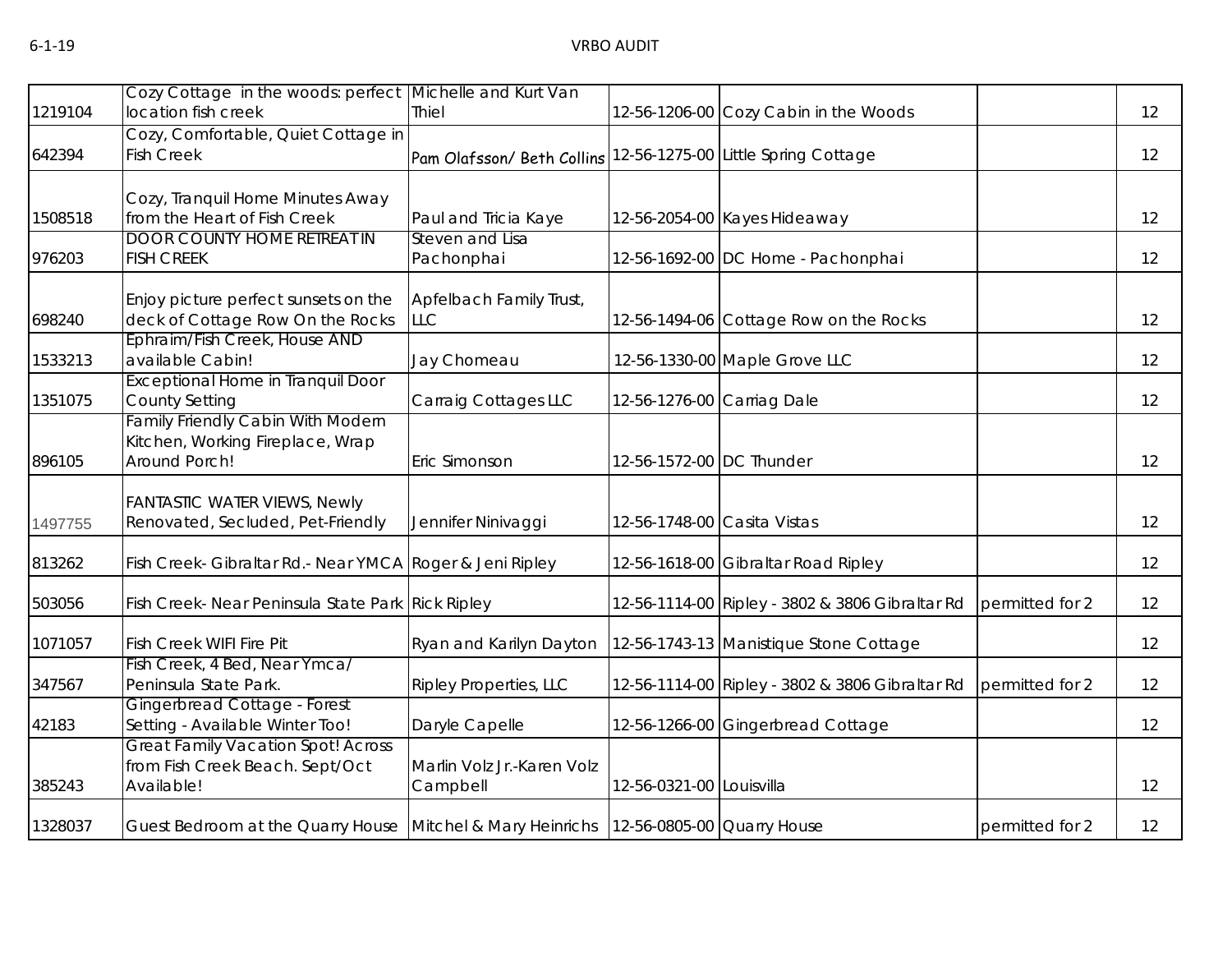| 614537    | Home on 5 acres just 1 mile from<br>town                  | Paul & Amy Devine      |                          | 12-56-1439-06 Gibraltar House               |                   | 12 |
|-----------|-----------------------------------------------------------|------------------------|--------------------------|---------------------------------------------|-------------------|----|
|           |                                                           |                        |                          |                                             |                   |    |
|           | Island View! Beautiful View Of The                        |                        |                          |                                             |                   |    |
|           | Bay! Perfect Location. Hot Tub and                        |                        |                          | Island View Vacation Home -                 |                   |    |
| 1292282   | <b>Boat Too!</b>                                          | <b>Charles Paschke</b> |                          | 12-56-1894-00 8750 Island View              |                   | 12 |
|           | Large Guest House located within                          |                        |                          |                                             |                   |    |
| 833837    | the town of Fish Creek                                    | <b>Greg Lawler</b>     |                          | 12-56-1573-00 Lawler Guest House            |                   | 12 |
| 426335    | Log Retreat At Fish Creek                                 | <b>Bill Anderson</b>   |                          | 12-56-1225-06 Log Retreat at Fish Creek     |                   | 12 |
|           | Modernized Classic Log Home Close                         |                        |                          |                                             |                   |    |
| 348054    | to Shopping and Sunset Walks                              | James Graham           |                          | 12-56-1294-00 Modern Classic Log Home       |                   | 12 |
|           | New Construction - 2 Story - 4                            | DCLife LLC - Pamela    |                          |                                             |                   |    |
| 1216466   | bedroom, 3.5 bath                                         | Hoppe                  | 12-56-1840-00 DCLife LLC |                                             |                   | 12 |
|           | NEW Family-Friendly Fish Creek 'Cape Eckert Vacation Home |                        |                          |                                             |                   |    |
| 7181479ha | House' w/Yard                                             | Cape House             | 12-56-0679-00 Deb Eckert |                                             | duplicate listing | 12 |
|           | NEW home. GREAT location across                           |                        |                          |                                             |                   |    |
|           | from YMCA. Can accommodate                                |                        |                          |                                             | permitted for 3   |    |
| 1127055   | LARGE groups                                              | The Treeport           |                          | 12-56-1450-00 Troy and Carolee Lasecki      | units             | 12 |
|           | NEW! Custom 3BR Home 3 Min from                           |                        |                          |                                             |                   |    |
| 4841776ha | <b>Fish Creek Harbor</b>                                  | <b>Bluff Barn</b>      |                          | 12-56-1858-00 Beth and Karen Ciesar         |                   | 12 |
|           | NEW-GREAT LOCATION-SLEEPS 14-                             |                        |                          |                                             |                   |    |
| 4713533ha | <b>INDOOR &amp; OUTDOOR POOLS</b>                         | Park House             |                          | 12-56-1801-00 PDW Rentals LLC               |                   | 12 |
|           | Newly renovated farmhouse in Fish                         |                        |                          |                                             |                   |    |
| 7680927   | Creek!                                                    | JJ JETTS LLC           |                          | 12-56-2078-00 Triangle Farmhouse            |                   | 12 |
|           | Nicely located Near Fish Creek,                           | Klems Investment       |                          |                                             |                   |    |
|           | Ranch home, 4 bedroom, 2 bath.                            | Properties LLC - Mary  |                          | Klems Investments - Klimczyk 8580           |                   |    |
| 1444826   | NEW OWNERSHIP.                                            | Klimczyk               | 12-56-2027-00 STH 42     |                                             |                   | 12 |
|           | Perfect for Family Reunions &                             | Kenneth and Maxine     |                          |                                             |                   |    |
| 418193    | Weekend Getaways, sleeps 12                               | Riche                  |                          | 12-56-1241-00 Riche - 9419 Tree Top         |                   | 12 |
|           |                                                           |                        |                          |                                             |                   |    |
|           | Perfect Location for Family, spotlessly                   |                        |                          |                                             |                   |    |
| 503970    | clean sleeps 18 friendly owners                           | Michael Servais        |                          | 12-56-1357-00 Cedar Creek Lodge II          |                   | 12 |
|           |                                                           | Minerva & Armando      |                          |                                             |                   |    |
| 723814    | Pine Cone Guest House                                     | Mejia                  |                          | 12-56-0525-00 Pine Cone Guest House         |                   | 12 |
|           | Quiet Cottage in the Woods - Door                         |                        |                          |                                             |                   |    |
| 223983    | County Remote Seclusion                                   | Charlie Eckhardt       |                          | 12-56-0910-00 Eckhardt - 3003 Sugar Bush Rd |                   | 12 |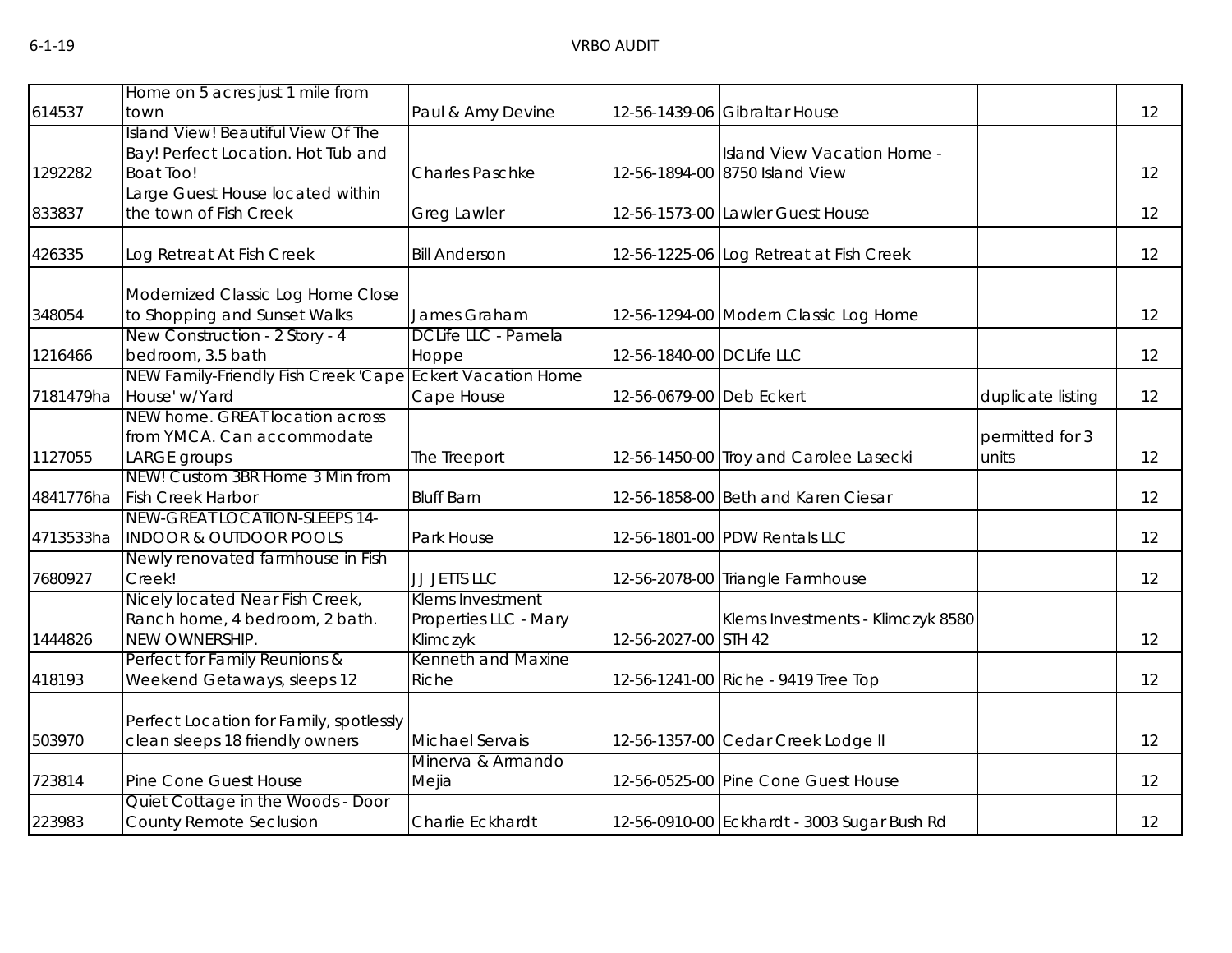|        | Remodeled Cottage in Downtown                                  |                          |                         |                                          |                 |                   |
|--------|----------------------------------------------------------------|--------------------------|-------------------------|------------------------------------------|-----------------|-------------------|
| 410989 | Fish Creek-the Cookery's Lodging                               | <b>Richard Skare</b>     |                         | 12-55-0122-00 Cookery Suites & Cottages  | permitted for 2 | 12                |
|        | Spacious Custom 4bedroom a Mile                                |                          |                         |                                          |                 |                   |
| 997318 | from Fish Creek                                                | Ross Lunn                |                         | 12-56-1033-00 Gibraltar Lodge            |                 | 12                |
|        | Spectacular Views of Eagle Harbor                              |                          |                         |                                          |                 |                   |
| 824134 | and Ephraim                                                    | Nancy Claypool           |                         | 12-56-1570-06 Eagle Harbor View          |                 | 12                |
|        | SPRING ROAD HOME, JUST MINUTES                                 |                          |                         |                                          |                 |                   |
| 473918 | <b>FROM FISH CREEK</b>                                         | <b>Jeff Herbst</b>       |                         | 12-56-1318-00 Herbst Spring Road         |                 | 12                |
|        |                                                                | Coffee & Crossbones      |                         |                                          |                 |                   |
| 424315 | The Java Hut, a cottage with 'perks'                           | LLC/Carina Helm          |                         | 12-56-1188-00 Java Hut, The              |                 | 12                |
|        | The Log Home at Fish Creek-In the                              |                          |                         |                                          |                 |                   |
| 272736 | <b>Heart of Door County</b><br>The Perfect Year-Round Vacation | David & Linda Horne      |                         | 12-56-1023-00 The Log Home at Fish Creek |                 | 12                |
|        |                                                                |                          |                         |                                          |                 | 12                |
| 90461  | Home for All to Enjoy                                          | Donald Rubin             |                         | 12-56-0645-00 Fish Creek Retreat         |                 |                   |
| 238110 | Unique Setting - Built on Quarry Bed                           | Mitchel & Mary Heinrichs |                         | 12-56-0805-00 Quarry House               | permitted for 2 | $12 \overline{ }$ |
|        | Updated Retro Retreat! Indoor &                                |                          |                         |                                          |                 |                   |
|        | Outdoor Fireplace, Backyard Oasis                              |                          |                         |                                          |                 |                   |
| 569210 | With Waterfall                                                 | Mark Schneider           |                         | 12-56-1719-00 Fish Creek Beginnings      |                 | 12                |
|        | Walk to downtown Fish Creek and                                |                          |                         |                                          |                 |                   |
| 587050 | Peninsula State Park!                                          | Michael & Diane Cotter   |                         | 12-56-1410-00 Birch Grove II - Unit #2   |                 | 12                |
|        | Water View in Downtown Fish Creek                              |                          |                         |                                          |                 |                   |
| 391901 | The Cookery's Lodging.                                         | Cookery Inc              |                         | 12-55-0122-00 Cookery Suites & Cottages  | permitted for 2 | 12                |
|        | Wooded Chalet in Fish Creek - Pet                              |                          |                         |                                          |                 |                   |
|        | Friendly, small dogs only, no more                             |                          |                         |                                          |                 |                   |
| 365869 | then 40 $#$                                                    | Allen & Emelie Franke    |                         | 12-55-0021-00 High Ridge Chalet          |                 | 12                |
|        |                                                                |                          |                         |                                          |                 |                   |
|        | Woodlands 3 Bedroom, 1 1/2 Bath                                |                          |                         |                                          |                 |                   |
| 715374 | Fish Creek, Vacation Getaway                                   | Tim & Bonnie Mirkiewicz  | 12-56-1363-00 Woodlands |                                          |                 | 12                |
|        | <b>Beautiful Door County Country</b>                           |                          |                         |                                          |                 |                   |
|        | Escape                                                         |                          |                         |                                          |                 | 14                |
|        |                                                                |                          |                         |                                          |                 |                   |
|        | 4 Bedroom, 4 Bath, 2 Story Home,                               |                          |                         |                                          |                 |                   |
|        | Sand Beach, Handicapped Access,                                | Sunrise Shores #7 -      |                         |                                          |                 |                   |
| 585337 | Wifi, sleeps 12                                                | <b>DCRMAALLC</b>         |                         | 15-53-1431-00 DCRMAA LLC                 |                 | 15                |
|        |                                                                |                          |                         |                                          |                 |                   |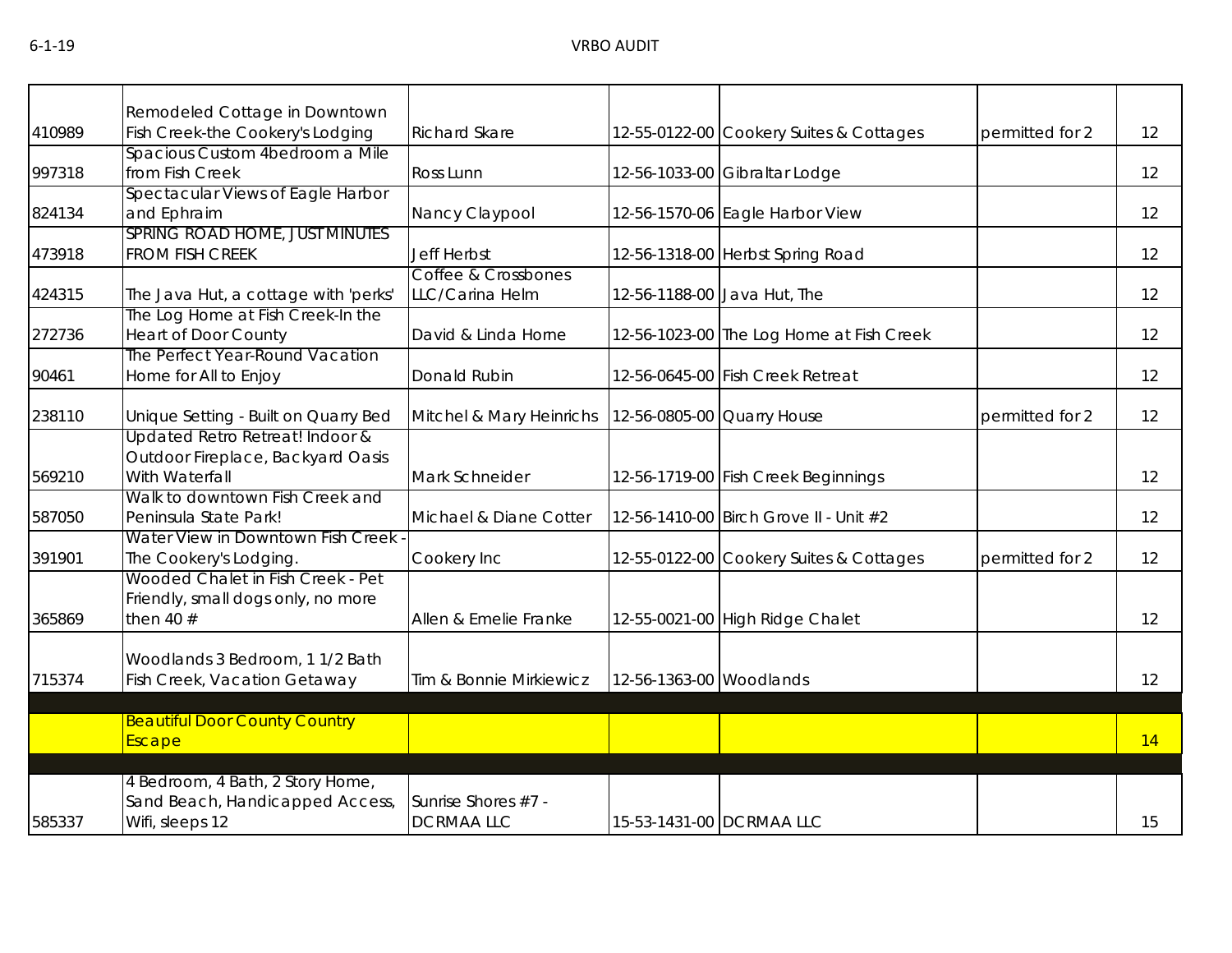|         | Door County June 1-8 2 bedroom 2    |                           |                           |                                            |                  |    |
|---------|-------------------------------------|---------------------------|---------------------------|--------------------------------------------|------------------|----|
|         | bath Condo at The Rushes Baileys    |                           |                           |                                            |                  |    |
| 1335047 | <b>Harbor</b>                       |                           |                           | owner info unfound                         |                  | 15 |
|         |                                     |                           |                           |                                            | \$0 nightly rate |    |
|         | Fantastic Sandy Beach Condo for     |                           |                           |                                            |                  |    |
|         | Family and Friends. Spectacular     |                           |                           |                                            |                  |    |
| 505152  | Sunrises!                           | Sanata & Catherine Lau    |                           | 15-53-1362-00 Sunrise Shores #6 - Lau      |                  | 15 |
|         | Special \$150/nt Thru 6/17:         |                           |                           |                                            |                  |    |
|         | Beautiful, Clean, Sand Beach Condo, |                           |                           |                                            |                  |    |
| 171303  | Amazing Views, Wifi                 | Sunrise Shores #4         |                           | 15-53-1153-00 Jeanne & Paul Wiesner        |                  | 15 |
|         | Sunrise Shores Condo 3, Beautiful   |                           |                           |                                            |                  |    |
| 125749  | Sand Beach, CLEAN condo             | <b>Sunrise Shores ASH</b> | 15-53-0492-00 Mark Ash    |                                            |                  | 15 |
|         |                                     |                           |                           |                                            |                  |    |
| 414415  | Arts & Crafts Masterpiece           | Craig Nelson              |                           | 15-56-0235-00 Nelson House                 |                  | 15 |
|         | Beachfront Cottage, Spring 2018     |                           |                           | Quietside Cottages "the beach              |                  |    |
| 352035  | Special 3 nights w/ 4th night free  | Quietside Leadership LLC  | 15-55-0398-00 house"      |                                            | permitted for 2  | 15 |
|         |                                     |                           |                           | <b>Beautiful Waterfront Cottage on</b>     |                  |    |
| 1432604 | Beautiful Clark Lake Cottage        | Scot and Kerri Hunt       | 15-56-1998-00 Clark Lake  |                                            |                  | 15 |
|         | Beautiful Sunsets On Clark Lake     |                           |                           |                                            |                  |    |
| 744695  | Located in Door County, Wi          | Kaufman                   |                           | 15-56-1536-00 Kaufman - 5543 Clark Lake Dr |                  | 15 |
|         | Book Summer '18 Now! - Prime Weeks  |                           |                           |                                            |                  |    |
| 97026   | <b>Book Quickly!</b>                | Mary Jo Jump              | 15-56-1263-04 Jump Inn    |                                            | permitted for 2  | 15 |
|         | CEDAR SHORES IS EXPANDING!-ON       |                           |                           |                                            |                  |    |
|         | SCHEDULE!1 Aug Wk Open. Book        |                           |                           |                                            |                  |    |
| 216654  | <b>CHOICE FALL DATES.</b>           | Linda Schaap              |                           | 15-55-0831-00 Cedar Shores - Beach Front   |                  | 15 |
| 1628001 | Jacksonport Lakeside Park Home      | Jacksonport Home          | 15-56-1944-00 Rob Geitner |                                            |                  | 15 |
|         |                                     |                           |                           |                                            |                  |    |
|         |                                     |                           |                           |                                            |                  |    |
|         | Lake Michigan Beachfront Cottage    |                           |                           | Quietside Cottages "the beach              |                  |    |
| 852534  | Springl Special 3 Nights/4th free   | Quietside Leadership LLC  | 15-55-0398-00 house"      |                                            | permitted for 2  | 15 |
| 717637  | Lake Michigan Sand Beach!!          | Les Kiehnau               |                           | 15-56-1531-12 The Beach at Lakeside Park   |                  | 15 |
|         | Lakefront Cottage with Sensational  |                           |                           |                                            |                  |    |
| 848144  | Sunsets!                            | Paul & Tricia Kaye        |                           | 15-56-1621-00 Kaye Cottage                 |                  | 15 |
|         |                                     |                           |                           |                                            |                  |    |
|         | Lakefront Home, Architect Designed  |                           |                           |                                            |                  |    |
| 244227  | for His Family and Friends          | Janet Slater              |                           | 15-56-1085-00 Lakeside Paradise - Slater   |                  | 15 |
|         |                                     |                           |                           |                                            |                  |    |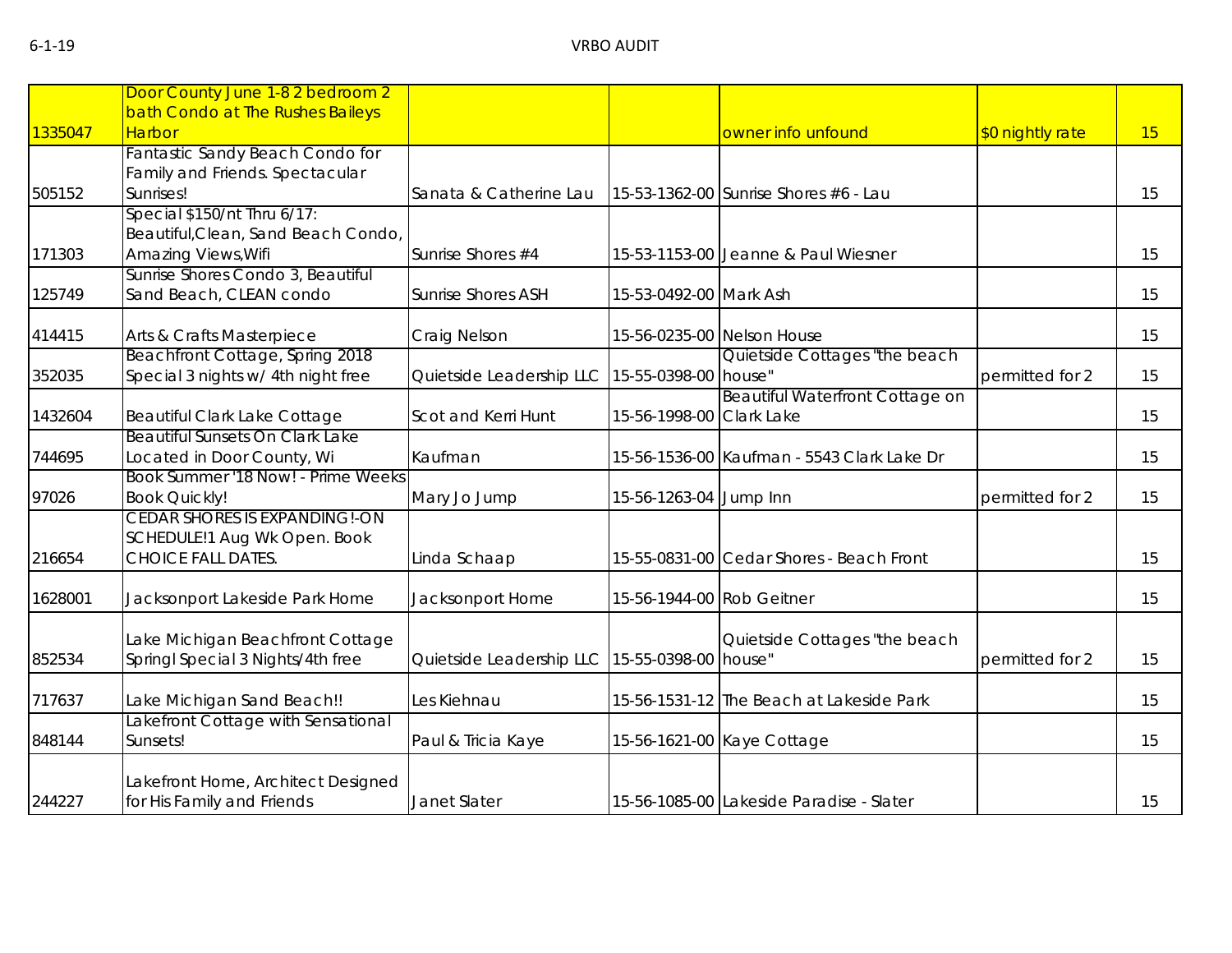|         |                                                           |                                                             |                   |                                             | permitted for 3:                     |    |
|---------|-----------------------------------------------------------|-------------------------------------------------------------|-------------------|---------------------------------------------|--------------------------------------|----|
|         |                                                           |                                                             |                   |                                             | 1) Shadow of<br>Seagulls 2) It's All |    |
|         |                                                           |                                                             |                   |                                             | About the                            |    |
|         | Neat Cottage getaway on the Lake                          |                                                             |                   |                                             | Lakeshore                            |    |
|         | Michigan Rugged Shore=Relax-                              | Sommer Property Mgmt                                        |                   | All about the lake shore Door               | 3) same time                         |    |
| 746483  | Romantic-Restore-ah                                       | <b>LLC</b>                                                  |                   | 15-56-0023-00 County Cottages               | next year                            | 15 |
|         | Neat Cottage Getaway On The Lake                          |                                                             |                   |                                             |                                      |    |
|         | Michigan Rugged Shore=relax-                              | Sommer Property Mgmt                                        |                   | All about the lakeshore Door                |                                      |    |
| 1055782 | romantic-restore-ah                                       | <b>LLC</b>                                                  |                   | 15-56-0023-00 County Cottages               |                                      | 15 |
|         | <b>NEW LISTING: Spacious Cottage</b>                      |                                                             |                   |                                             |                                      |    |
|         | Close to Lake Michigan with Heated                        | Michael and Amanda                                          |                   |                                             |                                      |    |
| 1361580 | Pool!                                                     | Warecki                                                     |                   | 15-56-1948-00 Cottage at Cave Point, The    |                                      | 15 |
|         |                                                           | Dan Rehberg - Rehberg                                       |                   |                                             |                                      |    |
| 825405  | New Rental w/Lake & Beach Access                          | <b>Boathouse LLC</b>                                        |                   | 15-56-1593-12 Cottage at Trails End         |                                      | 15 |
|         | NEW! Door County Lake Cabin on                            |                                                             |                   |                                             |                                      |    |
|         | Private Peninsula with an East & West Jeremy and Caitlyn  |                                                             |                   |                                             |                                      |    |
| 1621220 | <b>Facing Dock</b>                                        | Jeffery                                                     |                   | 15-56-2060-00 The Point on Clark Lake       |                                      | 15 |
|         | Newer Log Home on Clarks Lake with                        | Vans Log Home on Clark                                      |                   |                                             |                                      |    |
| 333509  | Dock and Boats                                            | Lake                                                        |                   | 15-56-0308-06 Vans Log Home                 |                                      | 15 |
| 414043  | Prime Time Going Fast! May/June<br>Dates Still Available! | Kris Zeile et al & Mary Jo<br>Jump                          | 15-56-1263-04 Inn | Shoreline Ventures Inc & Jump               | permitted for 2                      | 15 |
|         | Quintessential Door County Cabin on                       |                                                             |                   |                                             |                                      |    |
| 34399   | Lake Michigan                                             | Carolyn Brzezinski                                          |                   | 15-56-0713-00 Killasonna Lodge - Brzezinski |                                      | 15 |
|         | Romantic Classic Cedar Cottage-                           |                                                             |                   |                                             |                                      |    |
|         | door-county-rentals.com//-                                | Sommer Property Mgmt                                        |                   | All about the lakeshore Door                |                                      |    |
| 1055804 | Brochure.pdf                                              | <b>LLC</b>                                                  |                   | 15-56-0023-00 County Cottages               |                                      | 15 |
|         |                                                           | <b>Carrington Family Trust</b>                              |                   |                                             |                                      |    |
| 346952  | SAND BEACH on Lake Michigan                               | c/o Fergus                                                  |                   | 15-56-0340-12 Sandy Beach Lake House        |                                      | 15 |
|         | Sand beach retreat. Play in the sand                      |                                                             |                   |                                             |                                      |    |
| 114970  | or just look at the water. Great<br>location!             | <b>Emerald Surf</b>                                         |                   | 15-56-0501-00 Eugene Takle                  |                                      | 15 |
|         |                                                           |                                                             |                   |                                             |                                      |    |
|         |                                                           |                                                             |                   | Stella Maris Beach House/Stella             |                                      |    |
| 369476  | Stella Maris Beach House                                  | Michael & Valerie Schierl   15-56-1170-00 Vista Beach House |                   |                                             | permitted for 2                      | 15 |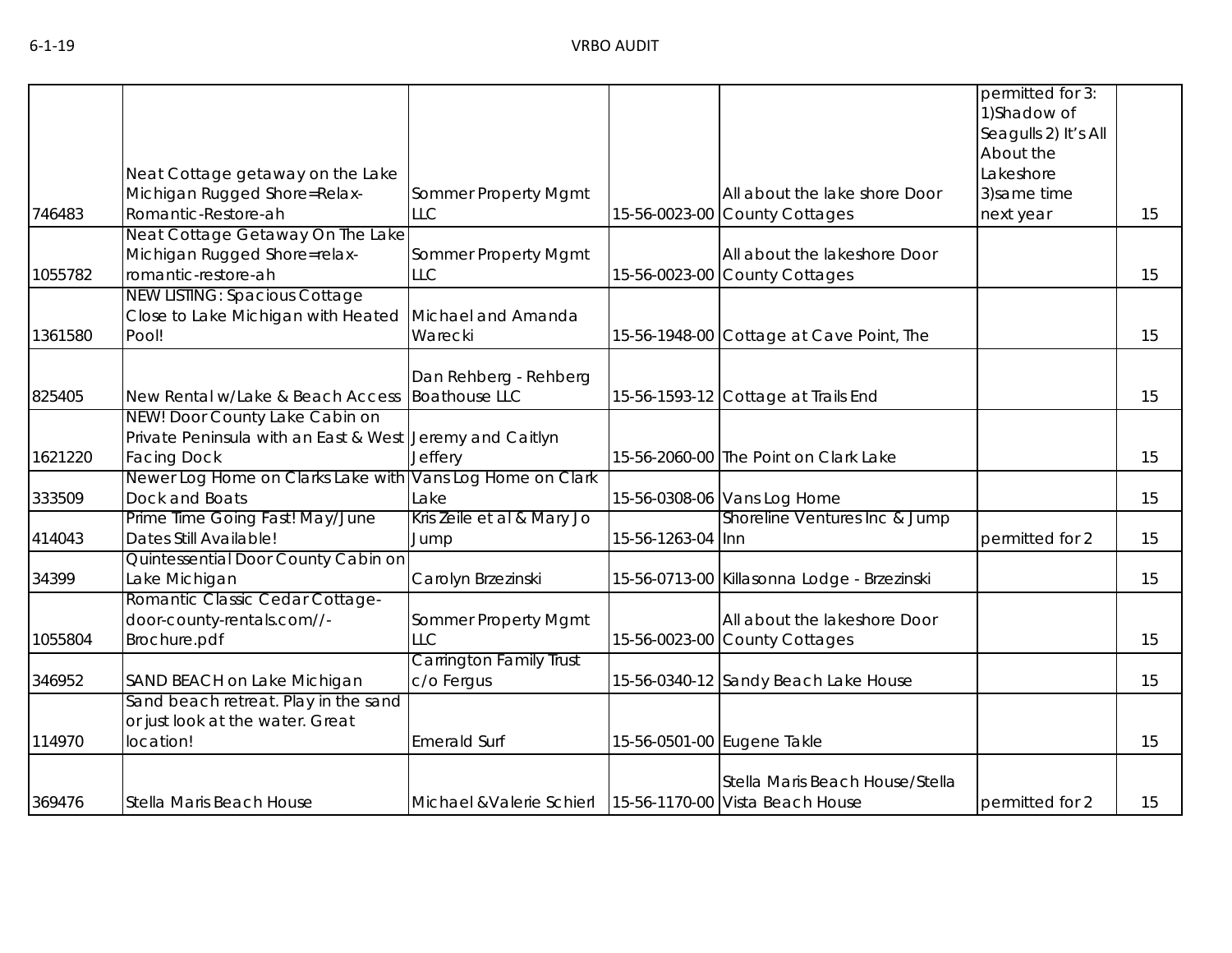| 432667  | Stella Vista Beach House                                                             | Michael & Valerie Schierl                                     |                            | Stella Maris Beach House/Stella<br>15-56-1170-00 Vista Beach House     | permitted for 2             | 15 |
|---------|--------------------------------------------------------------------------------------|---------------------------------------------------------------|----------------------------|------------------------------------------------------------------------|-----------------------------|----|
| 1655426 | The Sunrise Beach House                                                              | Anthony & Patricia<br>Waldron                                 |                            | 15-56-2135-12 The Sunrise Beach house                                  |                             | 15 |
| 1397692 | Beach House at Beach Harbor                                                          | <b>Beach Harbor Resort</b>                                    | 27-51-0807-00 Jon Hanson   |                                                                        |                             | 27 |
| 1397724 | Cozy Studio Cottage Near Water                                                       | <b>Beach Harbor Resort</b>                                    | 27-51-0807-00 Jon Hanson   |                                                                        |                             | 27 |
| 921123  | Cozy Studio Cottage Near Water                                                       | <b>Beach Harbor Resort</b>                                    | 27-51-0807-00 Jon Hanson   |                                                                        |                             | 27 |
| 1493156 | 1930 Door County Home on the<br>Water   175' dock                                    | Steve Sullivan                                                |                            | 27-55-0471-17 Merdith House                                            |                             | 27 |
| 112606  | Country setting just outside the city!!!                                             | <b>Terry Kinney</b>                                           |                            | 27-55-0737-00 Door County Country Home                                 |                             | 27 |
| 747958  | Cozy retreat Off the beaten path.                                                    | <b>Hideaway Cottage</b><br>Smola                              | 27-56-1542-0               | Connel Smola                                                           |                             | 27 |
| 409619  | Eagle View a Year-Round Country<br>Home Sleeps 8                                     | Lisa B Goldney                                                | 27-56-1228-00 Eagleview    |                                                                        |                             | 27 |
| 1405853 | Family friendly updated home in<br>Idlewild Peninsula, Door County, WI               | Richard and Judith<br>Laessig                                 |                            | 27-56-1995-00 Uncle Bob's Guest House                                  |                             | 27 |
| 1062307 | Located at the end of the road,<br>waterfront home with quiet feel of<br>northwoods! | Cabot's Point                                                 |                            | 27-56-1729-06 Cabot's Point Properties LLC                             |                             | 27 |
| 1368363 | Nasewaupee Trail Log Home                                                            | Nasewaupee Trail Log<br>Home react 5/29/18                    | 27-56-1841-00 Terry Kinney |                                                                        |                             | 27 |
| 1449030 | NEW LISTING • Great Getaway with<br>Lots of Comfort and Charm!                       | Steve and Joan Rockwell 27-56-2008-00 The Doorstop - Rockwell |                            |                                                                        |                             | 27 |
| 7851718 | NEW! Island Home in Sturgeon Bay<br>w/Boat Dock & BBQ                                | Cedarbirch Island -                                           |                            | Sunrise and Sunset Cabin 27-56-1861-00 Claire Miller and Justin Berken | permitted for 2 -<br>evolve | 27 |
| 1450867 | Newly updated cottage on 12 acres<br>only minutes from Potawatomi State<br>Park!     | Bungalow at Potawatomi<br>Park-Isaacson                       |                            | 27-56-2011-00 Andrew and Erin Isaacson                                 |                             | 27 |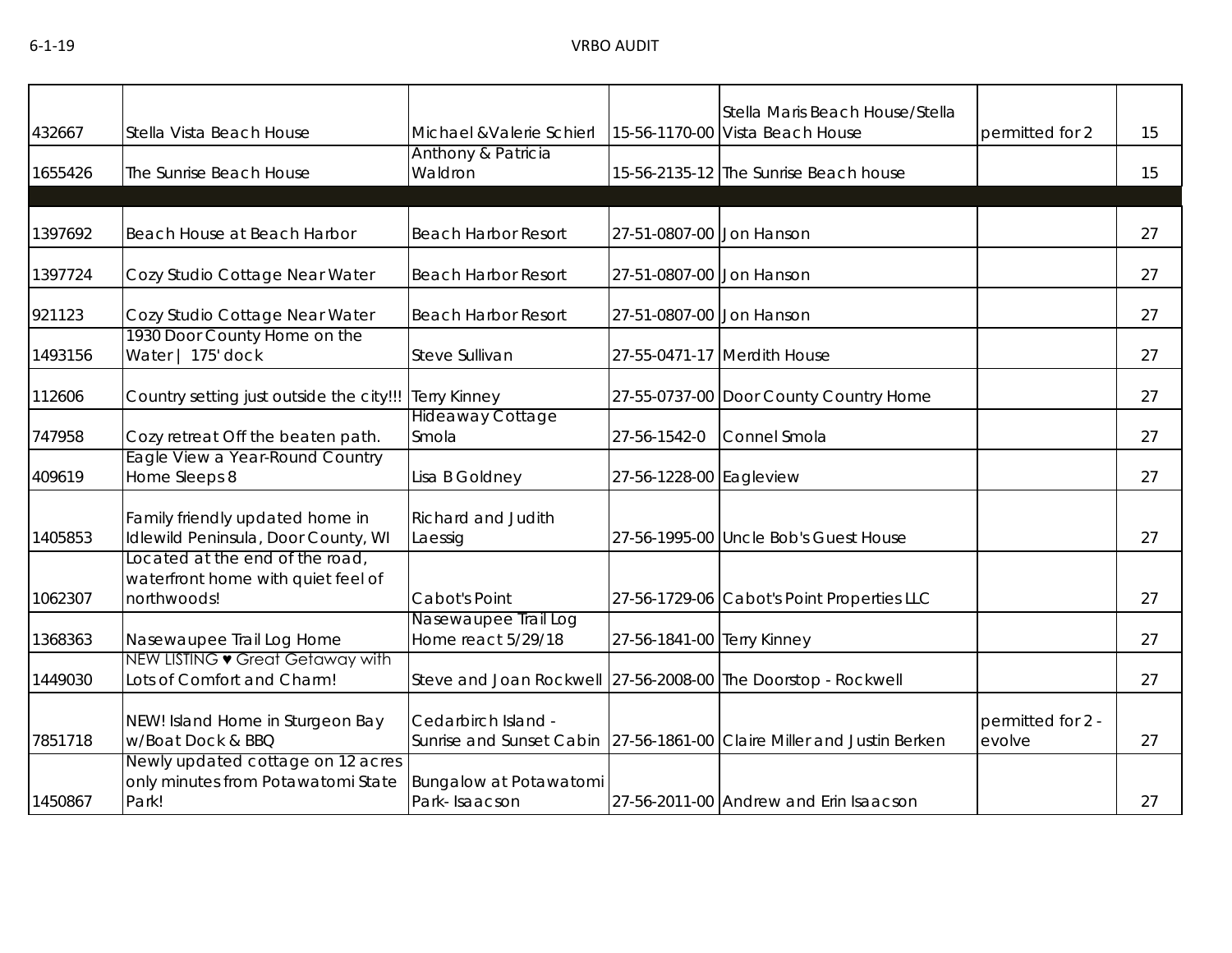|           | NEW-Rustic Lakefront Cabin                                 | Cedarbirch Island -              |                             |                                                                        | permitted for 2 - |    |
|-----------|------------------------------------------------------------|----------------------------------|-----------------------------|------------------------------------------------------------------------|-------------------|----|
| 7851740ha | w/Canoe in Sturgeon Bay                                    |                                  |                             | Sunrise and Sunset Cabin 27-56-1861-00 Claire Miller and Justin Berken | evolve            | 27 |
|           | One of a Kind Door County                                  |                                  |                             | One of a kind Door County Boat                                         |                   |    |
| 267726    | <b>Boathouse Waiting for Your Visit</b>                    | Deb Robinson                     | 27-56-1050-00 House         |                                                                        |                   | 27 |
|           | Outback Cottages in Door County -                          |                                  |                             |                                                                        |                   |    |
|           | near beach, modern, private,                               |                                  |                             |                                                                        |                   |    |
| 902029ha  | peaceful                                                   | <b>Outback Cottages</b>          |                             | 27-56-1143-00 Galen & Pam Carpenter                                    |                   | 27 |
|           | Sand Bay Lodge And Cottages                                |                                  |                             |                                                                        |                   |    |
| 312662    | <b>Waterfront Sleeps 23</b>                                | Sand Bay Lodge                   | 27-55-0667-00 Dan Farah     |                                                                        |                   | 27 |
| 735264    | Spectacular Water View                                     | Karen Hyttel                     |                             | 27-56-1540-00 Bay House - Hyttel                                       |                   | 27 |
|           | Trillium Cottage - Family Friendly                         |                                  |                             |                                                                        |                   |    |
|           | Retreat on Sand Bay Point in Door                          | Trillim Cottage - 4088           |                             |                                                                        |                   |    |
| 1629251   | County                                                     | Snake Island Road                |                             | 27-56-2118-00 Andrew Swartz and Kristin Long                           |                   | 27 |
|           | Waterfront 2 b.r. Bay View                                 |                                  |                             |                                                                        |                   |    |
|           | Cottage/sunsets/wineries/lighthouses                       |                                  |                             |                                                                        |                   |    |
| 642597    | /beaches/fishing                                           | Sand Bay Lodge                   | 27-55-0667-00 Dan Farah     |                                                                        |                   | 27 |
|           | Waterfront 4 b.r./3<br>ba/beaches/fishing/sunsets/wineries |                                  |                             |                                                                        |                   |    |
| 642598    | lighthouses/state parks                                    | Sand Bay Lodge                   | 27-55-0667-00 Dan Farah     |                                                                        |                   | 27 |
|           | Waterfront Cottage: 2 bedroom, 1.5                         | McComb's= 4143 Snake             |                             |                                                                        |                   |    |
| 802382    | bathrooms                                                  | <b>Island Road</b>               |                             | 27-56-1598-00 John McCombs                                             |                   | 27 |
|           | Waterfront Swedish-style Log Cabin                         |                                  |                             |                                                                        |                   |    |
|           | on Sand Bay, Door County -                                 |                                  |                             |                                                                        |                   |    |
| 135683    | Moonlight Magic                                            | Tammy M Leemon                   |                             | 27-56-1014-00 Moonlight Magic                                          |                   | 27 |
|           |                                                            |                                  |                             |                                                                        |                   |    |
|           |                                                            | Shoreline Resort and             |                             |                                                                        |                   |    |
| 1576440   | <b>Beautiful Shoreline Condominium</b>                     | Condos                           |                             | 32-51-0796-00 Rockton-Shoreline LLC                                    |                   | 32 |
|           | Water View Condominium at                                  | Shoreline Resort and             |                             |                                                                        |                   |    |
| 294853    | Shoreline Resort in Gills Rock                             | Condos                           |                             | 32-51-0796-00 Rockton-Shoreline LLC                                    |                   | 32 |
|           | Ellison Bay Bluff Waterview Condo                          |                                  |                             | Daniel & Cynthia Shaulis                                               |                   |    |
| 3915169ha | Retreat                                                    | <b>Ellison Bay Bluff Retreat</b> |                             | 32-53-1533-00 Revocable Trust                                          |                   | 32 |
| 1373547   | Ellison Bay Condominium at the<br>heart of town.           | Hideaway Condos, The             | 32-53-1904-00 Bruce Peissig |                                                                        |                   | 32 |
|           |                                                            |                                  |                             |                                                                        |                   |    |
|           | Great Waterview Home in Door                               |                                  |                             |                                                                        |                   |    |
| 84278     | County. Fabulous Home Sleeps 14!!                          | Hale - 1615 Big Pine Ln          | 32-53-0717-00 Lyn Hale      |                                                                        |                   | 32 |
|           |                                                            |                                  |                             |                                                                        |                   |    |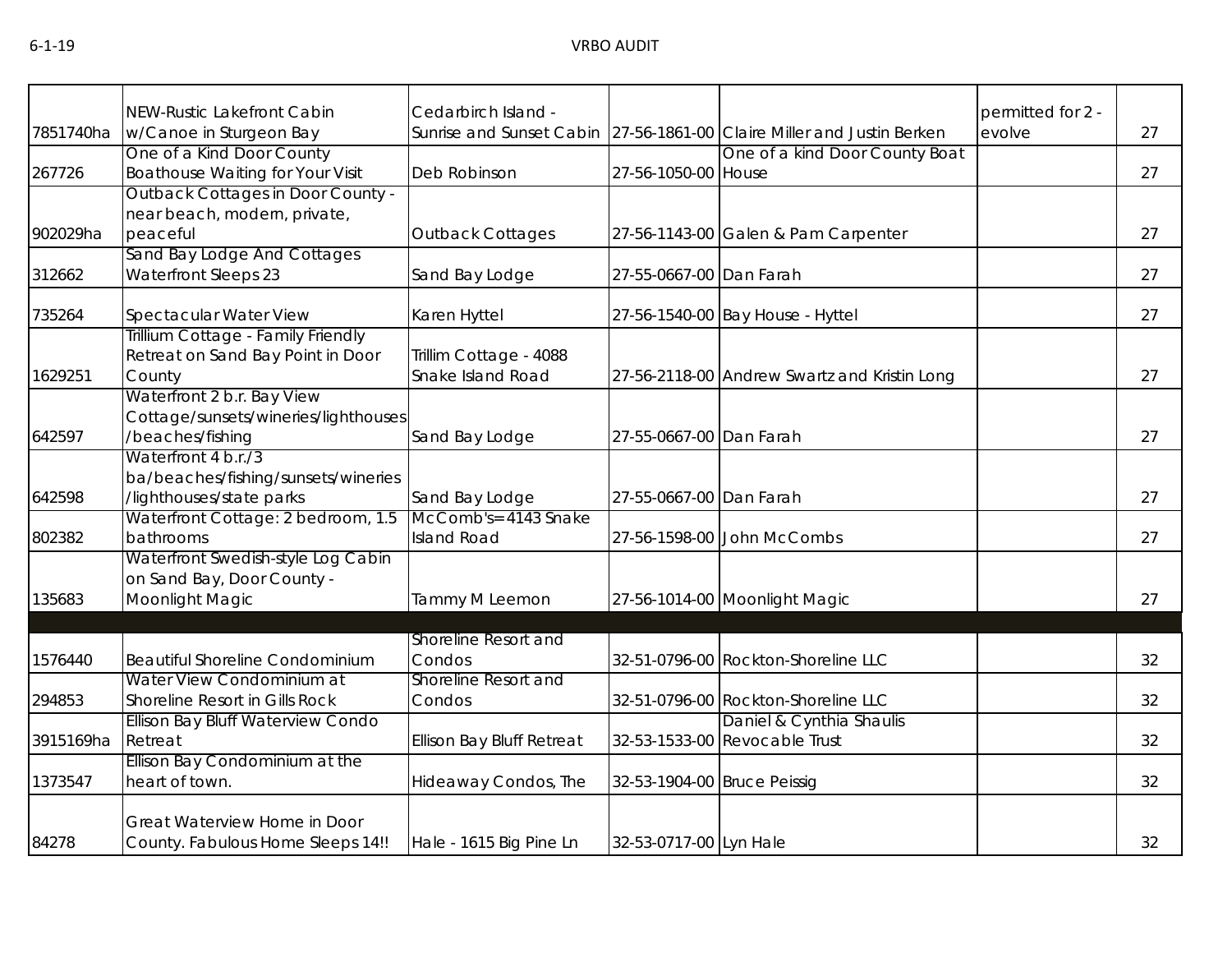|          | The Hideaway: New Construction                                                              |                                           |                             |                                          |                 |    |
|----------|---------------------------------------------------------------------------------------------|-------------------------------------------|-----------------------------|------------------------------------------|-----------------|----|
| 340966   | walk to Beach and Town                                                                      | Hideaway the Herman                       |                             | 32-53-0955-06 Greg Herman                |                 | 32 |
| 567511   | 2500 sq ft open floor plan short walk<br>to water!                                          | <b>Arnies Sanctuary</b>                   |                             | 32-56-1352-06 James Arneson              |                 | 32 |
|          | 4 Bedrm, 3 Bath! Between Sister Bay<br>& Ellison Bay. New on VRBO, Spring,                  |                                           |                             |                                          |                 |    |
| 1161665  | 2018.                                                                                       | Woodfield House                           |                             | 32-56-1710-00 Susanne Beaumont           |                 | 32 |
| 1650318  | 4 Bedroom Water Front Home, Sunset<br>Views!                                                | Windermere                                |                             | 32-56-2103-06 Barton Warner              |                 | 32 |
| 177327ha | Beach @ Sky Ledge - Spectacular<br><b>Water Views</b>                                       | Beach at Sky Ledge                        |                             | 32-56-0403-00 Daniel & Cynthia Schaulis  |                 | 32 |
| 1140156  | Beautiful 3 Bedroom Door County,<br>Heavily Wooded, Pet Friendly, NOW<br><b>OFFERS WIFI</b> | Door Stop                                 |                             | 32-56-1612-00 Terrence Rogers            | permitted for 2 | 32 |
|          | 4039459ha Beautiful Bayfront Sunset Views                                                   | On the Rocks - Gills Rock-<br>Steeno      |                             | 32-56-1464-00 David and Susan Steeno     |                 | 32 |
| 133165   | Beautiful Cottage on the Green Bay<br>Waterfront                                            | Schwandt Cottage                          |                             | 32-55-0177-00 Georgina Schwandt          |                 | 32 |
| 45293ha  | Beautiful Home with specatcular<br>views of Garrett Bay and Gills Rock!                     | <b>Garret Bay Bluff</b>                   | 32-56-1641-06 William Berry |                                          |                 | 32 |
| 996903   | <b>Beautiful Home With Water Views in</b><br><b>Peaceful Gills Rock</b>                     | <b>Hedgehog Harbor House</b><br>& Cottage |                             | 32-56-1506-00 David & Patricia Bernhard  |                 | 32 |
| 659326   | Beautiful log home on 5 acres just<br>steps away from Lake Michigan                         | <b>Hoffmans Up North</b>                  | 32-56-1463-06 Hoffman       | Hoffman's Up North LLC - Matthel         |                 | 32 |
| 116351   | Beautiful Log Home on 5 quiet acres                                                         | The Refuge/Appleport<br>Enterprises       |                             | 32-55-0623-00 Marc & Lori Maillefer      |                 | 32 |
| 788481   | Beautiful, Newly Renovated Peaceful<br>Place                                                | <b>Beach Road Rentals</b>                 |                             | 32-56-1541-00 Alma Vaicekauskas          |                 | 32 |
| 340765   | Cappy Cottage, Over 300 Ft. of<br>Private Shoreline on North Bay                            | Cappy Cottage                             |                             | 32-56-1132-06 Hakes Family Trust         |                 | 32 |
| 601468   | <b>Cedar Dell Chalet is the</b><br>quintessential Door county cabin                         | <b>Cedar Dell Chalet</b>                  |                             | 32-56-1203-06 Vicky Kalscheur            |                 | 32 |
| 1217459  | Charming cedar log cabin nestled in<br>the woods, footsteps from Rowley's<br>Bay            | Wagon Trail Dombrowski<br>Unit 1          |                             | 32-56-1831-00 Edward and Jill Dombrowski |                 | 32 |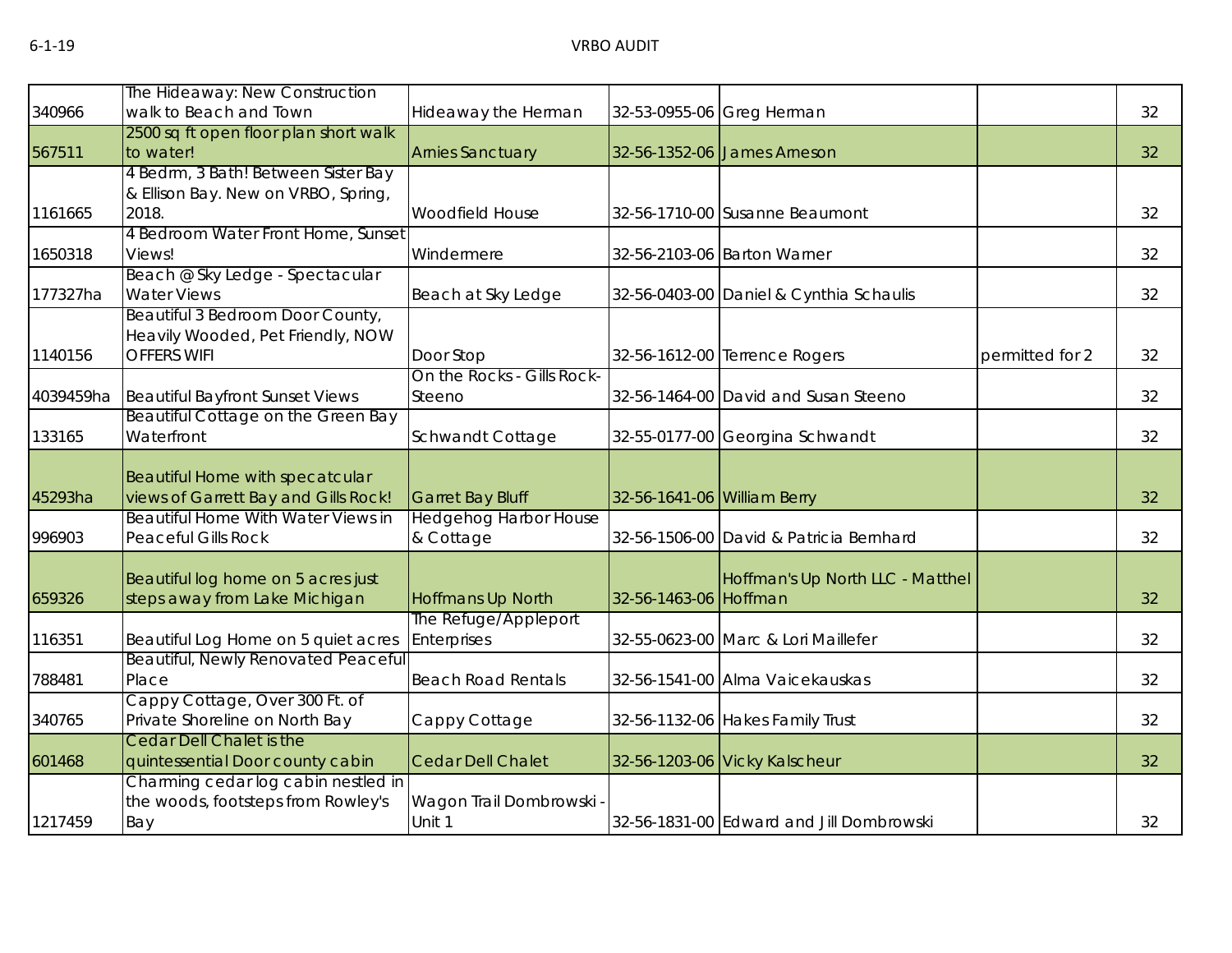|           | Charming Cottage On The Shore Of                                                    |                                                     |                            |                                               |                 |    |
|-----------|-------------------------------------------------------------------------------------|-----------------------------------------------------|----------------------------|-----------------------------------------------|-----------------|----|
| 482895    | Lake Michigan!                                                                      | <b>Appleport Sunrise</b>                            |                            | 32-56-1913-06 Kathleen & Edward Callahan      |                 | 32 |
|           | <b>Charming Traditional Cottages</b>                                                |                                                     |                            |                                               |                 |    |
| 343690    | Affordable and Travel Green                                                         | Terra Cottages                                      |                            | 32-55-0124-00 Deborah Taubert Gehan           | permitted for 5 | 32 |
|           | Charming, Warm, and Naturally Well                                                  | Wagon Trail #26 Lengh-                              |                            |                                               |                 |    |
| 706539    | Lit with Wooded Privacy                                                             | Little House in the Woods                           |                            | 32-56-1589-00 Carolyn Lengh                   |                 | 32 |
| 571419    | Classic 1927 Shore Log Home. Sleeps<br>8. Enjoy water views from 7 of 9<br>rooms!   | Northern Lights Properties<br>Summer Joy & Windsong | 32-56-1325-00 Alan Frisoni |                                               | permitted for 2 | 32 |
|           |                                                                                     |                                                     |                            |                                               |                 |    |
| 1603939   | <b>Classic Waterfront Estate,</b><br>Spectacular Sunset Views, Sleeps 20            | <b>Shadow Lawn</b>                                  |                            | 32-56-0190-06 John Peterson                   |                 | 32 |
| 7064918ha | Country Haven on Mink River Road                                                    | Country Haven                                       |                            | 32-55-0329-00 Myron & Andrea Beard            | permitted for 2 | 32 |
| 571451    | Ellison Bay bluff retreat with water<br>views                                       | The Refuge/Appleport<br><b>Enterprises</b>          |                            | 32-55-0623-00 Marc & Lori Maillefer           |                 | 32 |
| 4555418ha | Ellison Bay tranquility close to Europe<br>Lake and Newport State Park!             | Country Comfot                                      |                            | 32-56-1753-00 Daniel & Valerie Austgen        |                 | 32 |
| 724130    | Enjoy Your Own Private View Of Sister<br>Bay Sunsets on the Waterfront              | The Nest                                            |                            | 32-56-1514-06 Paul O'Keeffe & Tiffany Hubbard |                 | 32 |
| 1022944   | <b>Family Retreat Lake Front Wifi Bikes</b><br><b>Grill Lakeshore Fire Pits</b>     | <b>Sunset Shore Cottages</b>                        |                            | 32-56-1720-00 David & Deborah Cresto          | permitted for 2 | 32 |
| 1036054   | Family Retreat Lake View Wifi Cable<br>Tv Grill Lakeshore Fire Pits Dog<br>Friendly | <b>Sunset Shore Cottages</b>                        |                            | 32-56-1720-00 David & Deborah Cresto          | permitted for 2 | 32 |
|           | Great water view in peaceful                                                        | <b>Hedgehog Harbor House</b>                        |                            |                                               |                 |    |
| 998960    | Northern Door                                                                       | & Cottage                                           |                            | 32-56-1506-00 David & Patricia Bernhard       | permitted for 2 | 32 |
| 254081    | Historic Log Cabin(winter rate)                                                     | Docs Hideaway                                       |                            | 32-55-0770-00 Terry & Kermit Bott             |                 | 32 |
| 468070    | Lake Front Home At The End Of The<br>Road On Peninsula                              | Point, The                                          |                            | 32-56-1292-06 Heather Erickson                |                 | 32 |
|           | Little House on the Bay---Door                                                      |                                                     |                            | Schaulis & Schaulis & Werdeard &              |                 |    |
| 396817ha  | County Retro Style/ Comfortable--                                                   | Little House on the Bay                             | 32-56-1142-00 Schaulis     |                                               |                 | 32 |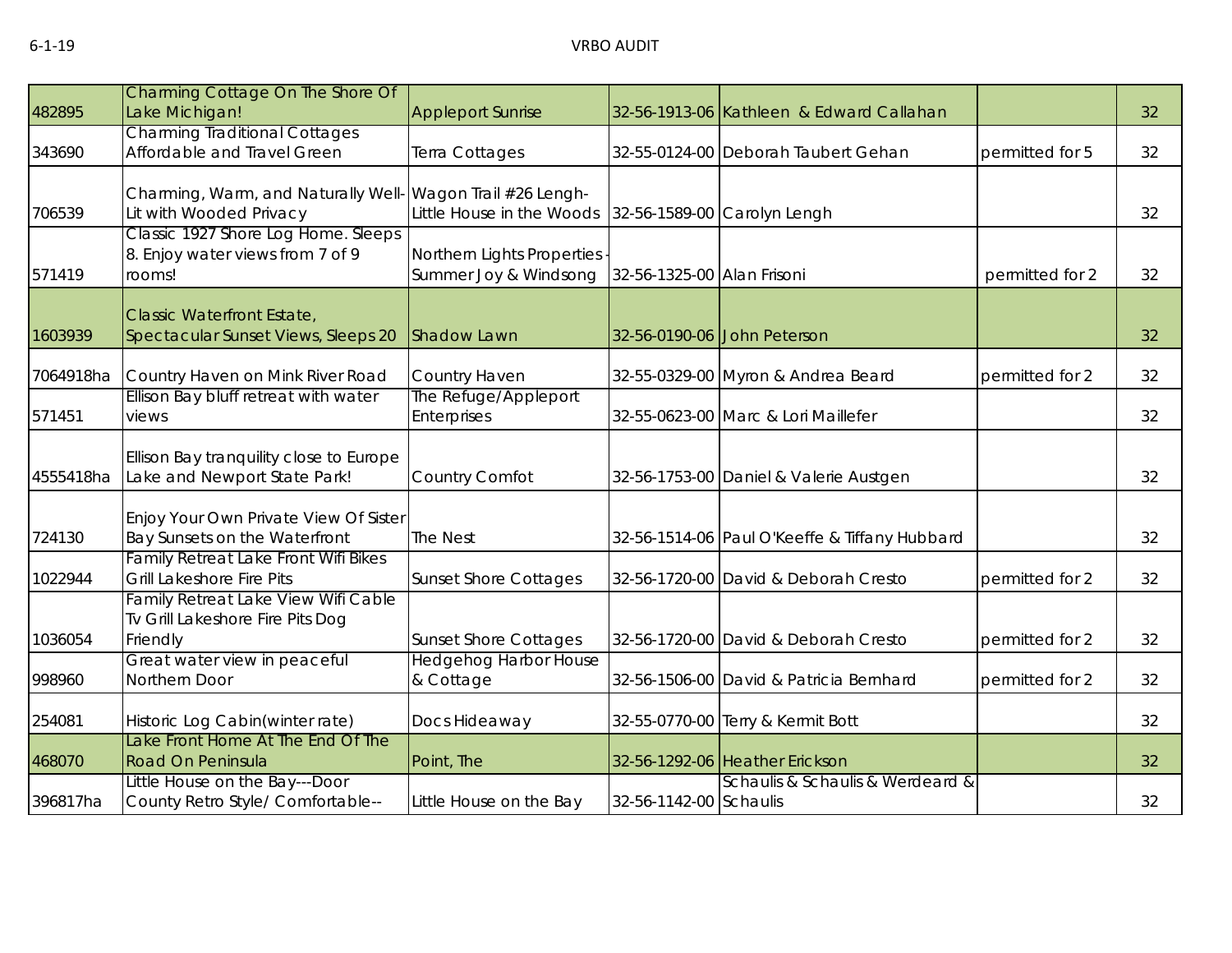|         | Located in Ellison Bay, less than 1/4                                   |                                                  |                            |                                                                 |                 |    |
|---------|-------------------------------------------------------------------------|--------------------------------------------------|----------------------------|-----------------------------------------------------------------|-----------------|----|
|         | mile from a public boat launch on                                       |                                                  |                            |                                                                 |                 |    |
| 821538  | beautiful                                                               | <b>Beechers Cabin</b>                            |                            | 32-56-1571-06 Susan Szabo & Mark Beecher                        |                 | 32 |
|         |                                                                         |                                                  |                            |                                                                 |                 |    |
| 1459031 | Lovely Moonbird Cottage                                                 | Moonbird                                         |                            | 32-56-2015-00   Desire Bromstad                                 |                 | 32 |
|         | Luxurious and spacious Door County                                      | <b>Waterfront Home</b>                           |                            |                                                                 |                 |    |
| 1236321 | Waterfront Home                                                         | <b>Bruckner</b>                                  | 32-56-1865-00 Dan Brucker  |                                                                 |                 | 32 |
|         | Marina Breeze, Spectacular Ellison                                      |                                                  |                            |                                                                 |                 |    |
| 181532  | Bay View & Dbl Master Suites                                            | Marina Breeze                                    |                            | 32-55-0759-00 Robert & Sherry Stein                             |                 | 32 |
| 1185191 | Murphy's "KipDee" Cottage                                               | Murphy's Kipdee Cottage 32-56-1827-00 Jon Murphy |                            |                                                                 |                 | 32 |
|         |                                                                         |                                                  |                            |                                                                 |                 |    |
|         | Nestled amongst the trees with                                          |                                                  |                            |                                                                 |                 |    |
| 581649  | commanding views of Green Bay!                                          | A Pearl                                          |                            | 32-56-1409-06 Jeffrey & Allison Ockwood                         |                 | 32 |
|         |                                                                         |                                                  |                            |                                                                 |                 |    |
|         | NEW IN 2018! Serendipity Meadow:                                        |                                                  |                            |                                                                 |                 |    |
| 1362190 | Family-friendly, 7-acre oasis                                           | Serendipity Meadow                               |                            | 32-56-1963-00 Cecilia & Dennis Lindell                          |                 | 32 |
|         |                                                                         |                                                  |                            |                                                                 |                 |    |
| 1409799 | NEW! DOOR 42- minutes away from<br>the hustle and bustle of Sister Bay! | Door 42                                          |                            | 32-56-1976-00 Shawn and Kim Marshall                            |                 | 32 |
|         |                                                                         |                                                  |                            |                                                                 |                 |    |
|         | New! Enjoy sunrise on Lake Michigan                                     |                                                  |                            |                                                                 |                 |    |
| 1152974 | in a 1969 Lakefront A-Frame                                             | Hazen Cabbage                                    |                            | 32-56-1496-00 Kimberly Hazen                                    |                 | 32 |
|         |                                                                         | On the Shore of Deaths                           |                            |                                                                 |                 |    |
| 1032665 | On the Shore of Deaths Door                                             | Door                                             | 32-56-1745-00 Todd Frisoni |                                                                 |                 | 32 |
|         |                                                                         |                                                  |                            |                                                                 |                 |    |
|         | Porcupine Shores Has An Elevated                                        |                                                  |                            |                                                                 |                 |    |
| 886997  | <b>View And Access To The Water</b>                                     | <b>Porcupine Shores</b>                          |                            | 32-56-1603-06 Brian Bartell & Kim Winburn                       |                 | 32 |
|         | Premier Vacation Rental Just a Short                                    |                                                  |                            |                                                                 |                 |    |
| 1177141 | Walk to The Heart of Sister Bay!!                                       | Sister Bay Respite                               |                            | 32-56-1838-00 Todd and Michelle Cox                             |                 | 32 |
|         | Premier Vacation Rental, Pet                                            |                                                  |                            |                                                                 |                 |    |
|         | Friendly, Walk to Water, Restaurant,                                    |                                                  |                            |                                                                 |                 |    |
| 835033  | Shopping, WiFi                                                          | Door Stop                                        |                            | 32-56-1612-00 Terrence Rogers                                   | permitted for 2 | 32 |
|         |                                                                         |                                                  |                            |                                                                 |                 |    |
|         | Romantic Waterfront Suite with                                          | Dan's Fish, Inc. d/b/a                           |                            |                                                                 |                 |    |
| 403817  | amazing water views (Cherry)                                            |                                                  |                            | Hedgehog Harbor Rental 32-56-1195-00 Daniel and Sherrie Schwarz |                 | 32 |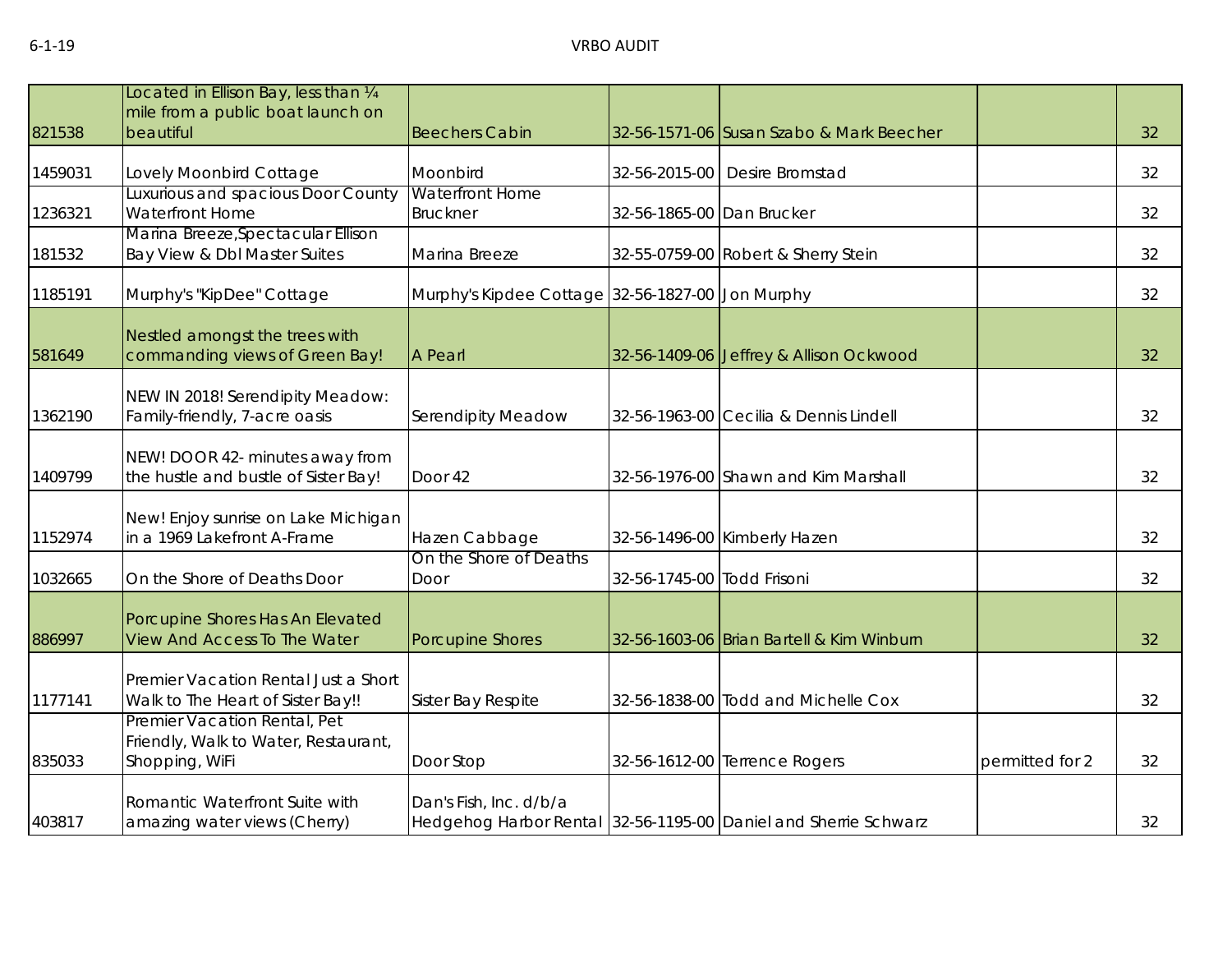|          | Serenity House located in quiet                                   |                         |                             |                                                                 |                 |    |
|----------|-------------------------------------------------------------------|-------------------------|-----------------------------|-----------------------------------------------------------------|-----------------|----|
|          | Rowleys Bay offering water, woods                                 |                         |                             |                                                                 |                 |    |
| 981731   | and beauty                                                        | Serenity House          |                             | 32-56-0438-00 James K Larson                                    |                 | 32 |
| 59435    | <b>Sister Bay Door County Private</b><br><b>Vacation Paradise</b> | <b>Dovetail Acres</b>   | 32-55-0422-00 Terry Wurster |                                                                 |                 | 32 |
|          | Spacious Lakefront Home Minutes                                   |                         |                             |                                                                 |                 |    |
| 1153343  | From Sister Bay                                                   |                         |                             | Wagon Trail #20 - DiSalvo 32-56-1786-00 Michah & August DiSalvo |                 | 32 |
|          | Summer Joy Cottage in Sister Bay,                                 |                         |                             |                                                                 |                 |    |
|          | WIYou Can't Get Any Closer to the Northern Lights Properties      |                         |                             |                                                                 |                 |    |
| 482130   | Water                                                             | Summer Joy & Windsong   | 32-56-1325-00 Alan Frisoni  |                                                                 | permitted for 2 | 32 |
|          |                                                                   |                         |                             |                                                                 |                 |    |
| 738760   | Sunny Cottage in Ellison Bay                                      | Terra Cottages          |                             | 32-55-0124-00 Deborah Taubert Gehan                             | permitted for 5 | 32 |
|          | The Cro's Nest - The Rat Race Stops                               |                         |                             |                                                                 |                 |    |
| 245293ha | here!                                                             | The Cros Nest           |                             | 32-56-0486-00 Nicholas J Kerpan                                 |                 | 32 |
|          | The Goddess Door Family Home near                                 |                         |                             |                                                                 |                 |    |
| 1639724  | The Clearing                                                      | <b>Goddess Door</b>     |                             | 32-56-2126-00 Jennifer Gaddes                                   |                 | 32 |
|          | Three Sisters Meadow Sweet Retreat-                               |                         |                             |                                                                 |                 |    |
|          | a quiet, spacious relaxation haven to                             |                         |                             |                                                                 |                 |    |
| 4465521  | unwind                                                            | Three Sisters Farm      |                             | 32-56-1523-00 Tim and Kathleen Kay                              |                 | 32 |
|          | <b>Totally Remodeled 2012 Brenner</b>                             |                         |                             |                                                                 |                 |    |
| 611204   | Tower!                                                            | <b>Brenner Tower</b>    |                             | 32-56-1227-06 Brenner Tower, LLC                                |                 | 32 |
|          | Two person efficiency cottage on                                  | Door County Vacation    |                             |                                                                 |                 |    |
| 431068   | green bay                                                         | Cottage                 |                             | 32-56-0932-00 John Finn & Carol Molepske                        | permitted for 2 | 32 |
|          | Unique architect designed home on                                 |                         |                             |                                                                 |                 |    |
| 1519464  | waterfront bluff                                                  | Vinkelhus-Vest          |                             | 32-56-1971-00 Kimberly Hazen                                    |                 | 32 |
|          | View the Lake from Every Room -                                   | <b>Hedgehog Harbor</b>  |                             |                                                                 |                 |    |
| 336228   | Hedgehog Harbor--                                                 | Retreat                 |                             | 32-56-0404-00 Daniel & Cynthia Schaulis                         |                 | 32 |
| 839291   | <b>Water Front Log Cabin!</b>                                     | <b>East Haven</b>       |                             | 32-56-1592-06 Barbara Moline                                    |                 | 32 |
|          | Waterfront Cottage Nestled in                                     |                         |                             |                                                                 |                 |    |
| 241353   | Picturesque Setting, Gills Rock                                   | Teskies Cottage         | 32-56-0962-00 Lyle Teskie   |                                                                 |                 | 32 |
|          | Waterfront Cottage with Views of                                  | Bells Cottage - 12748 N |                             |                                                                 |                 |    |
| 350098   | Deaths Door, New Kitchen                                          | Port Des Mortes         |                             | 32-56-1131-06 Matt & Ryan Bell                                  |                 | 32 |
|          |                                                                   |                         |                             |                                                                 |                 |    |
|          | Waterfront Dream Cottage with a                                   | Dan's Fish, Inc. d/b/a  |                             |                                                                 |                 |    |
| 403462   | Million Dollar View (Apple)                                       |                         |                             | Hedgehog Harbor Rental 32-56-1195-00 Daniel and Sherrie Schwarz |                 | 32 |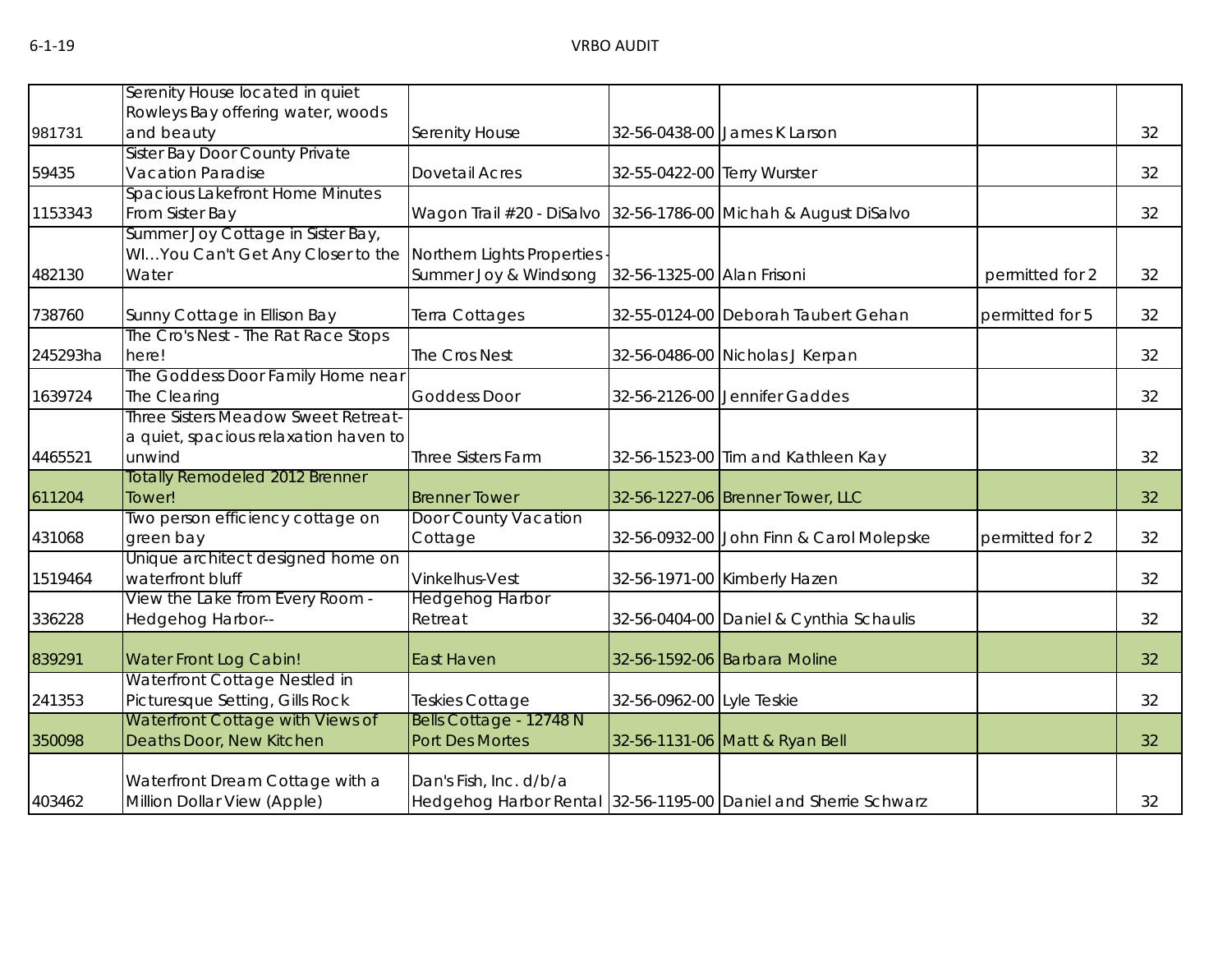| 1351557   | Your own sandy shore on the most<br>pleasant bay in Door County!   | <b>Vandelay Shore</b>                                |                           | 32-56-1870-06 Matthew P Shumway         |                   | 32 |
|-----------|--------------------------------------------------------------------|------------------------------------------------------|---------------------------|-----------------------------------------|-------------------|----|
|           | 220 FEET OF SHORELINE W/ PRIVATE                                   |                                                      |                           |                                         |                   |    |
|           | BEACH, PIER, PATIO, & HOT TUB FOR                                  |                                                      |                           |                                         |                   |    |
| 7686109ha | <b>ALL DAY FUN</b>                                                 | Loon Lady Lodge                                      |                           | 32-56-2062-00 Joanne Schaumburg         |                   | 32 |
|           |                                                                    |                                                      |                           |                                         |                   |    |
|           | 240' of Lake Michigan Sandy Beach                                  |                                                      |                           |                                         |                   |    |
|           | awaits! Have some fun in the sun                                   |                                                      |                           |                                         |                   |    |
| 847672    | and sand!                                                          | Linzmeier's on Glidden                               |                           | 33-56-1604-00 Mark & Margaret Linzmeier |                   | 33 |
|           | 8 miles of Sand Beach and 1/2 price                                |                                                      |                           |                                         |                   |    |
| 130307ha  | rates Monday - Thurs                                               | Mary Spangler                                        |                           | 33-56-0400-00 Mary's Beach House        |                   | 33 |
|           | A Waterfront Home for All-Seasons in                               |                                                      |                           |                                         |                   |    |
| 137311    | Door County!                                                       | Killkare                                             | 33-55-0483-00 Tom Nebel   |                                         | 369083ha          | 33 |
|           | A Waterfront Home for All-Seasons in                               |                                                      |                           |                                         |                   |    |
| 369083ha  | Door County!                                                       | Killkare                                             | 33-55-0483-00 Tom Nebel   |                                         | duplicate listing | 33 |
|           | At-The-Lake Lake Michigan Cape                                     |                                                      |                           |                                         |                   |    |
|           | Cod Home with Sand Beach Access                                    |                                                      |                           |                                         |                   |    |
| 371719    | to Lake Mich.                                                      | At the Lake                                          | 33-56-0350-00 Sally Jilot |                                         |                   | 33 |
|           | <b>Beachfront Cottage with Rustic</b>                              |                                                      |                           |                                         |                   |    |
| 114234    | Charm and Beautiful Sunsets                                        | BayShore Sunset Cottage 33-55-0240-00 Paul Peot      |                           |                                         |                   | 33 |
|           |                                                                    | Beautiful Home on the                                |                           |                                         |                   |    |
|           | Beautiful home on the best sand                                    | Best Sand Beach in Do                                |                           |                                         |                   |    |
| 1437885   | beach in Door County                                               | Co - Ciepluch                                        |                           | 33-56-2009-00 Gary and Marion Ciepluch  |                   | 33 |
|           |                                                                    |                                                      |                           |                                         |                   |    |
| 330470    | Best Location, ON THE BEACH.<br>borders Whitefish Dunes State Park | William Thornton                                     |                           | 33-56-2075-00 Door County Beach Home    |                   | 33 |
|           | Big Sully's Bay Shore House! July is                               |                                                      |                           |                                         |                   |    |
|           | Booked. August Has Limited                                         |                                                      |                           |                                         |                   |    |
| 3554564ha | Availability.                                                      | Tim Sullivan                                         |                           | 33-55-0829-00 Hidden Gem Cottages       |                   | 33 |
|           | Borders the Whitefish Dunes State                                  |                                                      |                           |                                         |                   |    |
|           | Park, Private Sand Beach - Best                                    |                                                      |                           |                                         |                   |    |
| 327497ha  | Beach in Dc!!                                                      | William Thornton                                     |                           | 33-55-0726-00 Door County Beach Retreat |                   | 33 |
|           | <b>Camelot Cliffs- Making Magical</b>                              |                                                      |                           |                                         |                   |    |
| 1024399   | <b>Memories</b>                                                    | <b>Brian Dougal</b>                                  |                           | 33-56-1740-00 Camelot Cliffs            |                   | 33 |
|           | Clark Lanke - Door County's Best                                   |                                                      |                           |                                         |                   |    |
| 804324    | <b>Kept Secret</b>                                                 | Chuck & Kathy Steinmetz 33-56-1581-12 Steinmetz Home |                           |                                         |                   | 33 |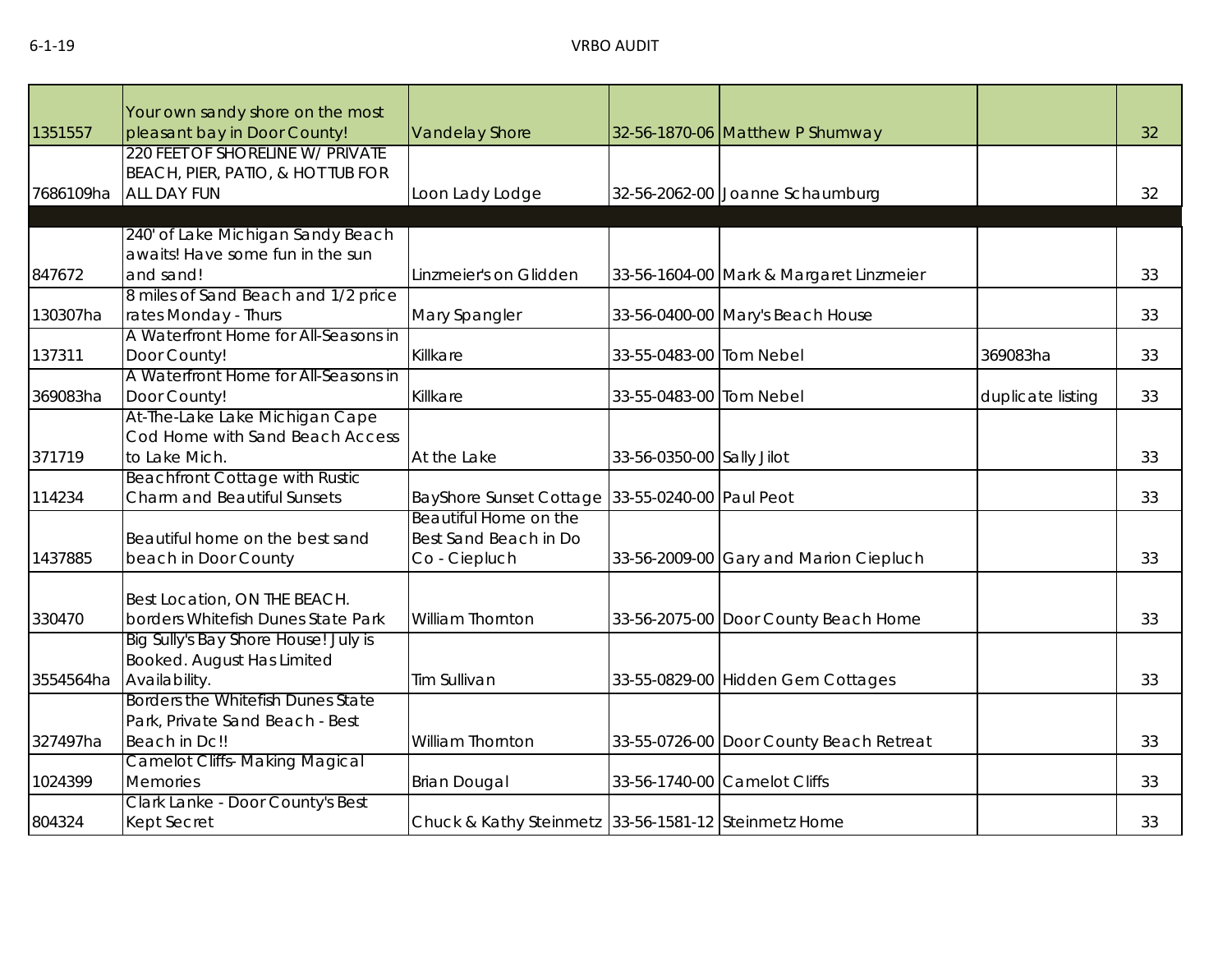| 1154220  | Clean Cozy Cottage On Waterfront<br>Property Privacy Yet Close To Town               | Andrew J & Annette J<br>Andropolis                    |                          | Andropolis Waterfront Cottages -<br>33-55-0030-00 4309 Bay Shore | permitted for 4 | 33 |
|----------|--------------------------------------------------------------------------------------|-------------------------------------------------------|--------------------------|------------------------------------------------------------------|-----------------|----|
| 1154198  | Clean Cozy Door County Cottage<br>On A Quiet Resort Property                         | <b>Andropolis Waterfront</b><br>Cottages              |                          | 33-55-0030-00 Andrew J & Annette J Andropolis permitted for 4    |                 | 33 |
| 1123981  | Clean Cozy Door County Cottage.<br>Waterfront Property, Free row boat<br>use + WiFi. | <b>Andropolis Waterfront</b><br>Cottages              |                          | 33-55-0030-00 Andrew J & Annette J Andropolis Permitted for 4    |                 | 33 |
| 1108105  | Coastal Cottage Resort. Comfy Cozy<br>Cottage. Sleeps upto 5, Free WiFi,<br>secluded | <b>Andropolis Waterfront</b><br>Cottages              |                          | 33-55-0030-00 Andrew J & Annette J Andropolis permitted for 4    |                 | 33 |
| 569474   | Country Charm- North Of Sturgeon<br>Bay On Hwy 42                                    | Country Charm                                         | 33-56-1436-00 Nancy Raye |                                                                  |                 | 33 |
| 26252    | Cozy Cottage Newly Available for<br>Winter and All 2019 Dates!                       | Kevin & Laura Forrest                                 |                          | 33-55-0619-00 Hidden Glidden                                     |                 | 33 |
| 579668   | Cozy Fireplace, Waterfront Grill,<br><b>Campfires &amp; Gorgeous Sunsets</b>         | Jon Hanson / Snug<br>Harbor                           |                          | 33-56-0906-00 Little Harbor Cottages                             |                 | 33 |
| 1370751  | Door County Bayside Waterfront<br>Home                                               | Scott & Tammy Duncan                                  |                          | 33-56-2018-00 Duncan - 5092 Bay Shore Dr                         |                 | 33 |
| 1469978  | Door County Waterfront                                                               | Polly and Doug Kerkman<br><b>Shirley Becker Trust</b> |                          | 33-56-1492-17 Lodge on Laurie Lane                               |                 | 33 |
| 235306ha | 'Dream Home' Borders Whitefish<br>Dunes Park, Private Sand Beach - Wifi Fred Suchy   |                                                       |                          | 33-56-0695-00 Door County Dream Home                             |                 | 33 |
| 813345   | Enjoy beautiful sunset on the bay in<br>this large lakefront family retreat          | lan & Lindsey Kazian                                  |                          | 33-56-1584-00 Camp Sunset                                        |                 | 33 |
| 433696   | Enjoy the best of Door County with<br>waterfront Lake Michigan Views                 | Lakeside Haven                                        |                          | 33-56-1240-06 Kathy Richmond                                     |                 | 33 |
| 567961   | <b>Family Friendly Glidden Drive Beach</b><br>Retreat on Lake Michigan               | Glidden Drive Beach<br>Retreat                        |                          | 33-56-1405-00 Jill Parak & Ryan Cantzler                         |                 | 33 |
| 194419   | Fantastic Family Cottage on Sand<br>Beach                                            | Nicola Kaftan                                         | 33-55-0777-00 Kaftan     |                                                                  |                 | 33 |
| 113217   | <b>Featured in Door County Magazine</b><br>Luxuy                                     | Travis & Jolyn Boland                                 | 33-56-0620-00 Boland     |                                                                  |                 | 33 |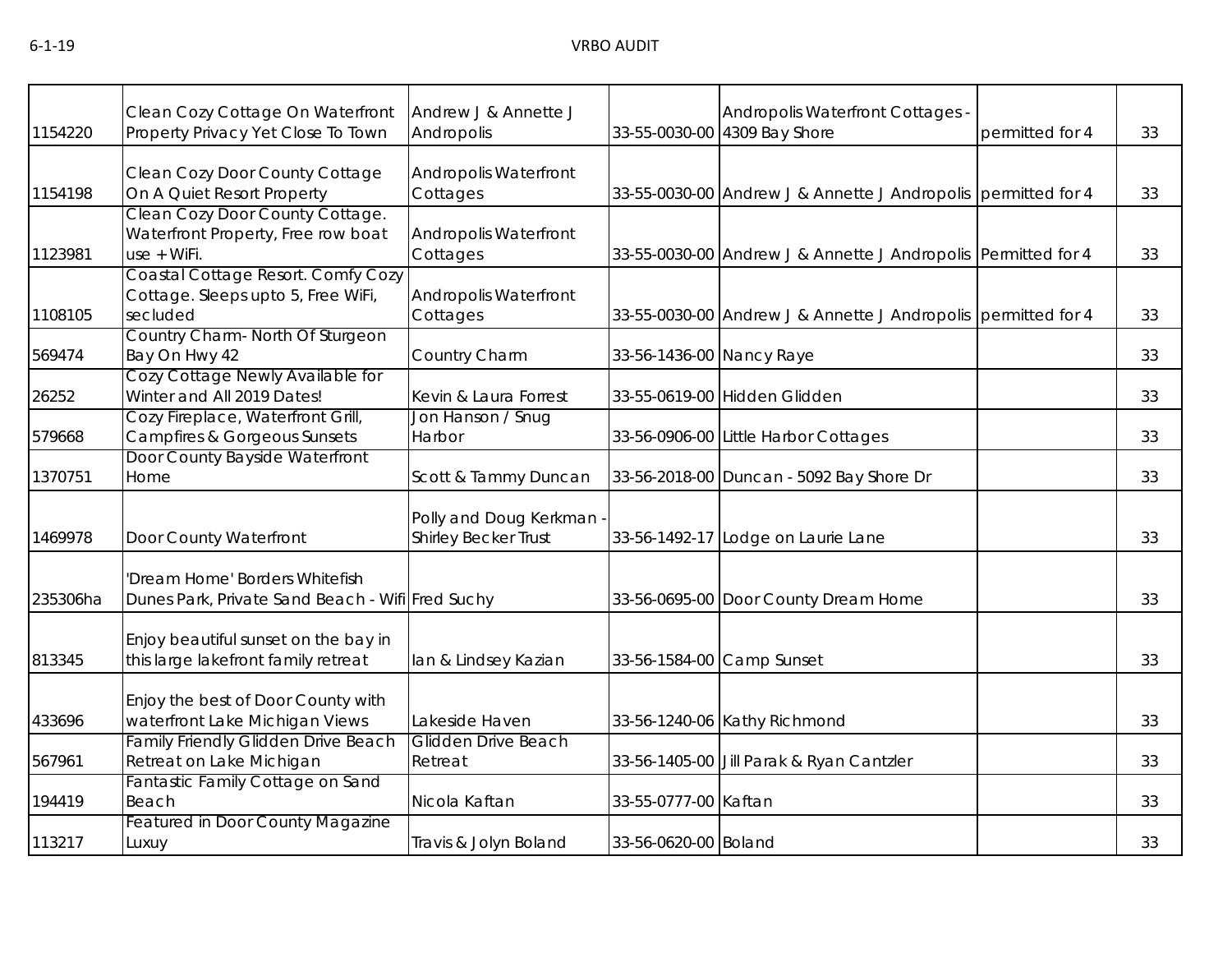|           | Just a short walk or bike ride to                                        |                                              |                            |                                      |                |    |
|-----------|--------------------------------------------------------------------------|----------------------------------------------|----------------------------|--------------------------------------|----------------|----|
| 705536    | downtown Sturgeon Bay.                                                   | The Green House                              |                            | 33-56-1493-06 A&J Properties, LLC    |                | 33 |
|           | Lake House - Spacious Newly                                              |                                              |                            |                                      |                |    |
|           | Renovated with Relaxing Wave                                             | Garth Kolterjahn & Greg                      |                            |                                      |                |    |
| 1326854   | Ambiance                                                                 | Powlowski                                    | 33-56-1380-04 Lake House   |                                      |                | 33 |
|           | Log Cabin on the Water-Best Beach                                        |                                              |                            |                                      |                |    |
| 241956ha  | in Door County - Wifi                                                    | Fred Suchy                                   |                            | 33-56-1447-00 Log Cabin on the Water |                | 33 |
|           | New As Of June '18 - Sunrise Cove -                                      |                                              |                            |                                      |                |    |
| 1352380   | Sandy Beach                                                              | Sunrise Cove - Cecchini                      |                            | 33-56-1871-04 Jill and Tony Cecchini |                | 33 |
|           | NEW LISTING - Thenell Cottage -                                          |                                              |                            |                                      |                |    |
| 1610629   | Rustic Charm just steps from the Bay!                                    | Thenells Cottage                             | 33-55-0063-07 John Thenell |                                      |                | 33 |
|           | New Listing! Sand beach and                                              | Sand Beach Cottage -                         |                            | Greg, Mary, Nick and Jennelle        |                |    |
| 1331712   | Amazing views on Lake Michigan                                           | Anderson                                     | 33-56-1942-00 Anderson     |                                      |                | 33 |
|           |                                                                          |                                              |                            |                                      |                |    |
| 1070197   | New Rental! SAND BEACH!                                                  | Crescent Beach Holiday                       |                            | 33-56-2134-12 William Aylward        |                | 33 |
|           | Newly Constructed 1900 sq foot<br>home, located on Private road and      |                                              |                            |                                      |                |    |
| 983613    | 6 wooded acres                                                           |                                              |                            |                                      |                | 33 |
|           |                                                                          | Serenity in the Woods                        |                            | 33-56-1691-06 Jeffrey & Lana Pray    |                |    |
|           | On the Water. In the Woods. Close to                                     |                                              |                            |                                      |                |    |
| 476585    | Everything. Perfect for Two.                                             | <b>Gmamas Place</b>                          |                            | 33-56-1246-00 Diane Knutson          |                | 33 |
|           | Prancing Pony - Norwegian                                                |                                              |                            |                                      |                |    |
|           | Timberframe Home in Whitefish                                            |                                              |                            |                                      |                |    |
| 676548    | <b>Bay/Family Friendly</b>                                               | Laura Siebert                                |                            | 33-56-0283-00 Prancing Pony          |                | 33 |
|           | Sit on the Dock of the Bay, Watching                                     |                                              |                            |                                      |                |    |
|           | Boats Float by, Sunsets Sizzle on the                                    | Jon Hanson / Snug                            |                            |                                      |                |    |
| 580389    | Water                                                                    | Harbor                                       |                            | 33-56-0906-00 Little Harbor Cottages |                | 33 |
|           |                                                                          |                                              |                            |                                      |                |    |
| 236281ha  | The Cottage on Lake Michigan-sand                                        |                                              |                            |                                      |                | 33 |
|           | beach, wooded lot, family friendly<br>Waterfront+Grill+Campfire+S'Mores+ | <b>Stehling Cottage</b><br>Jon Hanson / Snug |                            | 33-56-0970-00 Susan M Stehling       |                |    |
| 580438    | Sunsets = Starboard Cottage                                              | Harbor                                       |                            | 33-56-0906-00 Little Harbor Cottages | pemitted for 3 | 33 |
|           |                                                                          |                                              |                            |                                      |                |    |
|           | Scandinavian Lodge - Near                                                |                                              |                            |                                      |                |    |
|           | Waterfront Park - Studio Suite, 1 King                                   | Scandinavian Lodge                           |                            |                                      |                |    |
| 4884541ha | <b>Bed</b>                                                               | COA, Inc                                     |                            | 34-51-0036-00 Scandinavian Lodge     |                | 34 |
|           |                                                                          |                                              |                            |                                      |                |    |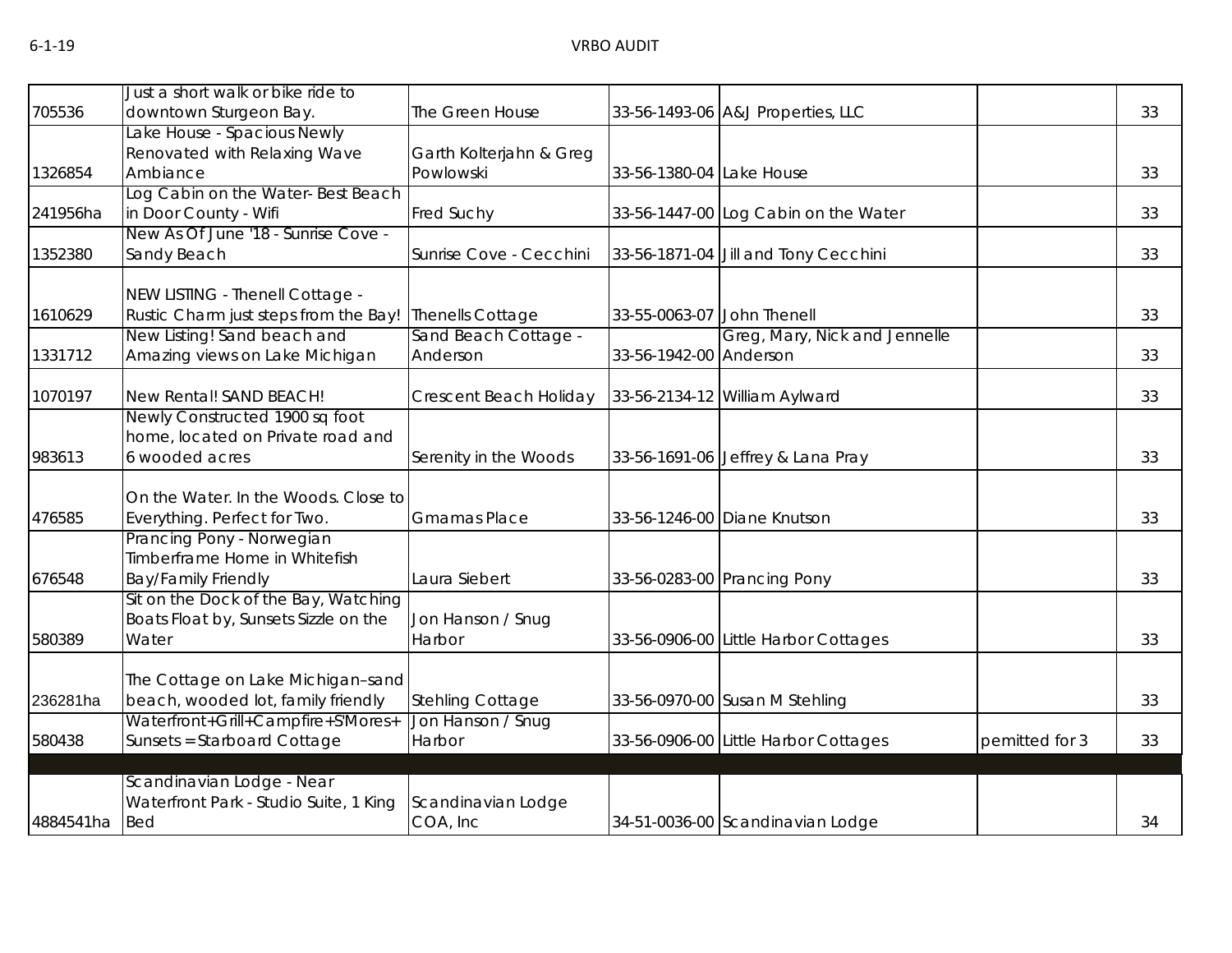|         | Amazing winter deals!!! Thanksgiving                                                   |                                                        |                          |                                                                   |      |    |
|---------|----------------------------------------------------------------------------------------|--------------------------------------------------------|--------------------------|-------------------------------------------------------------------|------|----|
| 347875  | 4 nights for the price of 3 nights!!                                                   | Richard & Ellen Weber                                  |                          | 34-53-0392-00 Skogland Weber                                      |      | 34 |
| 297305  | <b>Beautiful and Cozy Condo in Sister</b><br>Bay!                                      | Sarah George                                           |                          | 34-53-1039-00 George's Getaway                                    |      | 34 |
|         | <b>Brand new Water View Condo</b><br>across from marina and walk to                    |                                                        |                          |                                                                   |      |    |
| 1647494 | everything in town!                                                                    | Max McCormick                                          |                          | 34-56-2023-06 Marina View Condo #104                              | dcpm | 34 |
| 1166404 | Downtown Sister Bay!                                                                   | Susan Schlieble                                        |                          | 34-53-1795-00 Harborview Condo - Schieble                         |      | 34 |
| 1434839 | Marina View 102! High End<br>Downtown New Construction Now<br>Renting For Summer 2019! |                                                        |                          | Marina Development LLC 34-53-2021-18 Marina View Condominium #102 |      | 34 |
| 1432397 | Marina View 103! Water View<br>Downtown New Construction Now<br>Renting Summer 2019!   |                                                        |                          | Marina Development LLC 34-53-2022-18 Marina View Condominium #103 |      | 34 |
|         | Marina View 203! Water View<br>Downtown New Construction Now                           |                                                        |                          |                                                                   |      |    |
| 1477900 | Renting Summer 2019!                                                                   |                                                        |                          | Marina Development LLC 34-53-2025-18 Marina View Condominium #203 |      | 34 |
|         | Marina View 204! Water View<br>Downtown New Construction Now                           |                                                        |                          |                                                                   |      |    |
| 1468836 | Renting Summer 2019!                                                                   |                                                        |                          | Marina Development LLC 34-53-2026-18 Marina View Condominium #204 |      | 34 |
|         | NEW 2019 Condo Downtown Sister<br>Bay (walk to everything)                             | <b>McCormick Family</b><br><b>Enterprises LLP-Kris</b> |                          |                                                                   |      |    |
| 1653227 | Waterveiw!!!!<br>Newly built Excecutive Condo                                          | <b>McCormick</b>                                       |                          | 34-53-2024-06 Marina View Condo #201                              | dcpm | 34 |
| 1647469 | located in heart of Sister Bay!                                                        | Patrick Quinn                                          |                          | 34-53-2072-06 Mill Road Place 1                                   |      | 34 |
|         |                                                                                        | Kevin and Vicki Quinn                                  |                          | 34-53-2120-06 Mill Road Place 2                                   |      | 34 |
|         |                                                                                        | Ken Larsen - Mill Road<br>Place LLC                    |                          | 34-53-2112-06 Mill Road Place 3                                   |      | 34 |
|         |                                                                                        | Ken Larsen - Mill Road<br>Place LLC                    |                          | 34-53-2113-06 Mill Road Place 4                                   |      | 34 |
| 482635  | 3800 Sq Ft Home On Wood Lot,<br>Walking Distance To Town!                              | Jack and Teresa Wall                                   |                          | 34-56-1335-06 Wall to Wall Retreat                                |      | 34 |
| 127227  | An inn all your own                                                                    | Deb Homan                                              | 34-55-0743-00 Sweetbriar |                                                                   |      | 34 |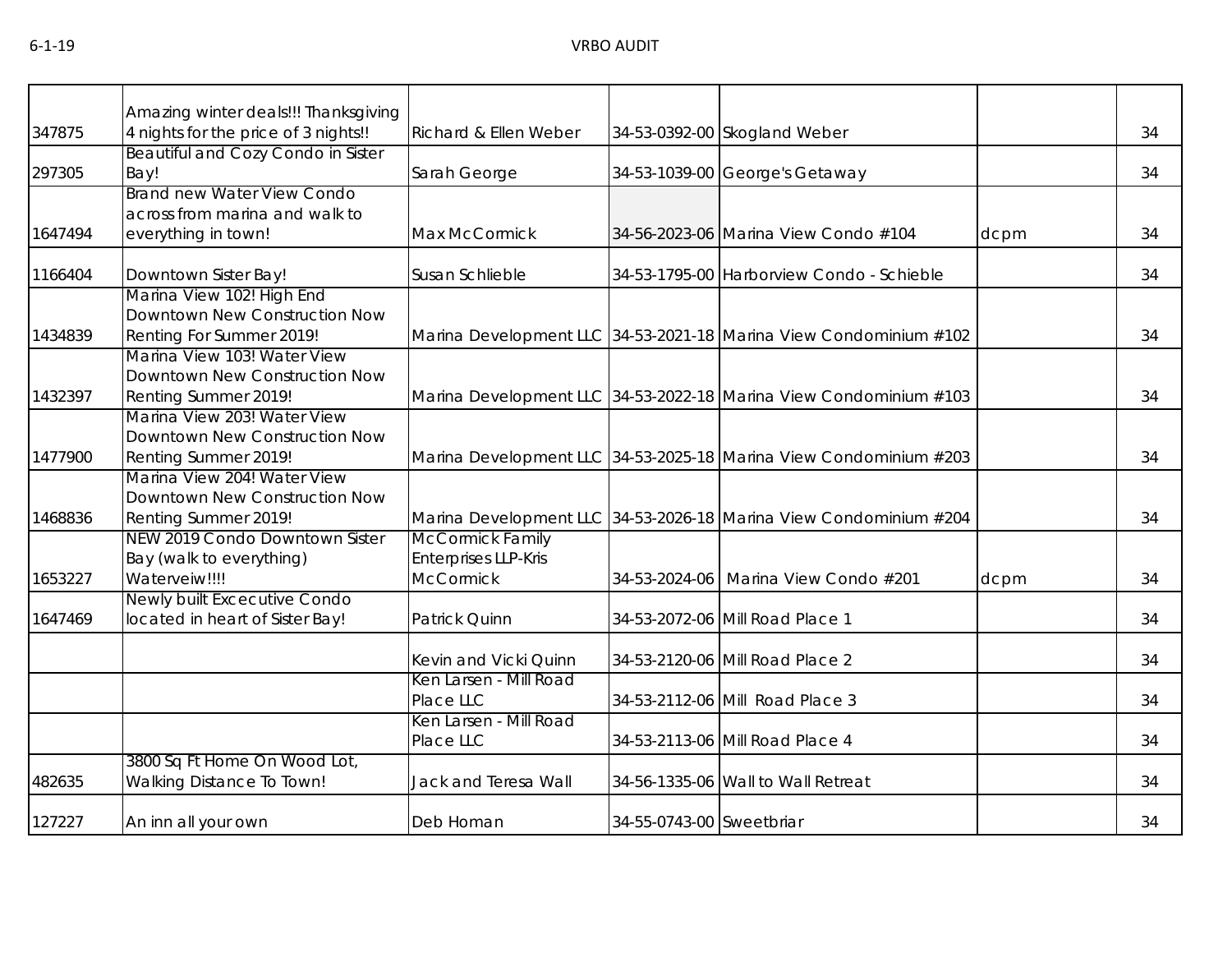|           | Beach Views, Waterfront Park                                            |                                                             |                                            |                 |    |
|-----------|-------------------------------------------------------------------------|-------------------------------------------------------------|--------------------------------------------|-----------------|----|
| 854329    | Access, Downtown Convenience!                                           | Dawn and Walter Nawrot 34-56-1620-00 The Sister Bay Getaway |                                            |                 | 34 |
| 188785    | Copper Moon Cottage                                                     | Donald & Linda Denny                                        | 34-55-0761-06 Copper Moon Cottage          |                 | 34 |
|           | Door County Church Restored to a                                        |                                                             |                                            |                 |    |
| 299942    | <b>Beautiful Home</b>                                                   | <b>Gary Polipnick</b>                                       | 34-56-2050-00 Maple Manor                  |                 | 34 |
| 1282834   | Door County Farm House Sister Bay                                       | Dorin Colcer                                                | 34-56-1945-00 My Door County Home - Colcer |                 | 34 |
|           |                                                                         | Corrine B. Vieth Survivors                                  |                                            |                 |    |
| 1179558   | Door County Sunsets in Sister Bay!<br>Downtown Sister Bay Cottage (walk | Trust                                                       | 34-56-1675-00 Woldts Waterfront Retreat    |                 | 34 |
|           | to everything), Sleeps 15, Open Year                                    |                                                             |                                            |                 |    |
| 4941549ha | Round.                                                                  | <b>Brandon Cotter</b>                                       | 34-56-1885-00 Cotter Cottage               |                 | 34 |
|           | Downtown-Walking Distance to                                            |                                                             |                                            |                 |    |
| 788504    | Everything                                                              | Alma Vaicekauskas                                           | 34-56-1597-00 Parkview Rental              |                 | 34 |
| 1098719   | Enjoy the holidays in the heart of<br>Sister Bay.                       | David and Karen Bushre                                      | 34-56-1771-00 Sunset Drive - Bushre        |                 | 34 |
|           | Enjoy this restored, old log home with                                  |                                                             |                                            |                 |    |
| 1359639   | recently completed renovations                                          | David R Peterson                                            | 34-56-1805-06 Another Thyme                |                 | 34 |
|           | Family Friendly Retreat in the Heart of                                 |                                                             |                                            |                 |    |
| 4444671ha | Sister Bay                                                              | Pam Schmitz                                                 | 34-56-1695-00 Sister Bay Chalet            |                 | 34 |
| 1201340   | IN THE HEART OF SISTER BAY !!!                                          | Dan and Chris Murphy                                        | 34-56-1289-00 Waterview Place              | permitted for 3 | 34 |
|           | In Town Sister Bay, Completely                                          | Jeff & Alicia Wiswell -                                     |                                            |                 |    |
|           | Renovated In 2015 With Excellent                                        | <b>Wiswell Property Group</b>                               |                                            |                 | 34 |
| 810432    | Upgrades<br>Mid-Century Home Close to the                               | <b>LLC</b>                                                  | 34-56-1888-06 High Garden Wiswell          |                 |    |
| 1624727   | Beach                                                                   | Louis J Wuollett                                            | 34-56-2106-00 Mid Century on Forest        |                 | 34 |
| 7625994   | Minutes away from downtown Sis                                          | Enza Piech                                                  | 34-56-2064-00 Piech -10873 N Spring        |                 | 34 |
|           | New 2018 Condo - Water View -                                           |                                                             |                                            |                 |    |
| 1239848   | Walk To Everything                                                      | Dan & Chris Murphy                                          | 34-56-1289-00 Waterview Place              | permitted for 3 | 34 |
| 1215728   | New Condo in the heart of Sister Bay<br>Waterview!!!                    | Chris and Dan Murphy                                        | 34-56-1289-00 Water View Place             | permitted for 3 | 34 |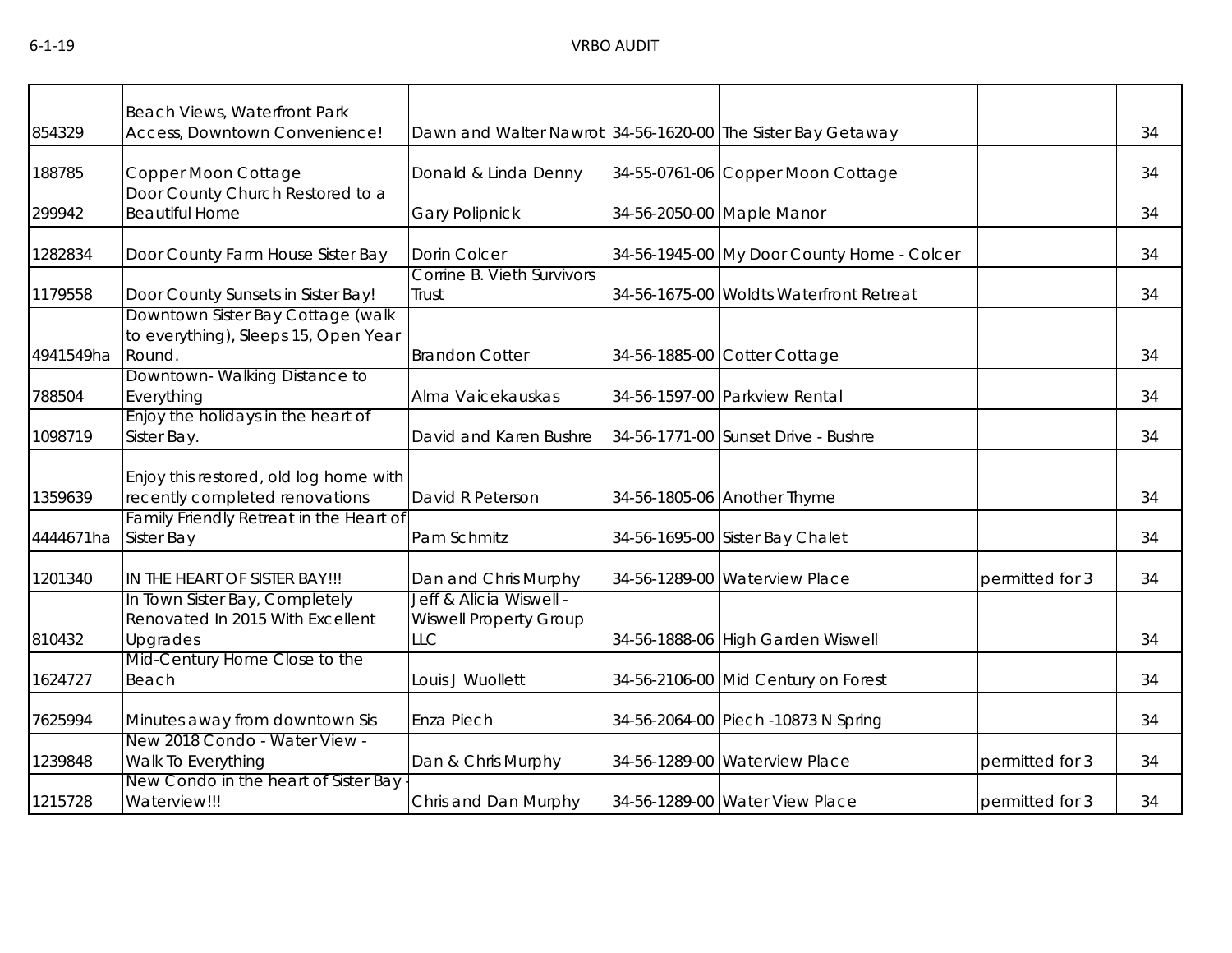|           | New for 2016, Luxuriously Renovated,                               |                               |                        |                                                 |                 |    |
|-----------|--------------------------------------------------------------------|-------------------------------|------------------------|-------------------------------------------------|-----------------|----|
|           | Walk to the Beach & Downtown                                       | <b>Wiswell Property Group</b> |                        |                                                 |                 |    |
| 849698    | Sister Bay                                                         | <b>LLC</b>                    |                        | 34-56-1602-06 Kings Landing                     |                 | 34 |
|           | Port New, One Block from Downtown                                  |                               |                        |                                                 |                 |    |
| 286713    | and Public Beach                                                   | Andrew Boockmeier             | 34-56-0075-06 Port New |                                                 |                 | 34 |
|           | Remodeled Cottage only steps                                       |                               |                        |                                                 |                 |    |
| 1359612   | away from Sister Bay!                                              | Jim Sailinsky                 |                        | 34-56-1757-06 Salinsky's Domicile - Cottage     |                 | 34 |
|           | Sister Bay Condo, Walk to the Beach                                |                               |                        |                                                 |                 |    |
| 1335838   | and Village                                                        | Jean Rosio                    |                        | 34-56-1941-00 Rosio Condo                       |                 | 34 |
| 1158494   | Sister Bay Cozy Cottage                                            | Karen Berndt                  |                        | 34-56-1788-00 Sister Bay Cottage - Berndt       |                 | 34 |
|           | Sister Bay Modern Farmhouse on                                     |                               |                        |                                                 |                 |    |
| 1631282   | Northwoods                                                         | Louis J Wuollett              |                        | 34-56-2080-00 Farmhouse on Northwoods           |                 | 34 |
|           | Sister Bay Parkview Beach Cottage                                  |                               |                        |                                                 |                 |    |
| 1208896   | #1                                                                 | Kim Erzinger                  |                        | 34-55-1385-00 Parkview Beach Cottage            | permitted for 2 | 34 |
|           | Sister Bay Parkview Beach Cottage                                  |                               |                        |                                                 |                 |    |
| 1218114   | #2                                                                 | Kim Erzinger                  |                        | 34-55-1385-00 Parkview Beach Cottage            | permitted for 2 | 34 |
|           | Trillium Retreat is conveniently                                   |                               |                        |                                                 |                 |    |
| 1360790   | located in the Village of Sister Bay                               | Dennis & Maribeth Dorn        |                        | 34-56-0495-06 Trillium Retreat                  |                 | 34 |
|           | Walk to town! Newly furnished 4                                    |                               |                        |                                                 |                 |    |
| 1022700   | bedrooom home in Sister Bay                                        | Julie & Nathan Slovin         |                        | 34-56-1702-06 Hidden Gem on Trillium            |                 | 34 |
|           | Walk to Town, Quiet, Wooded                                        |                               |                        |                                                 |                 |    |
| 7465774ha | Neighborhood                                                       | Pam Schmitz                   |                        | 34-56-2051-00 Hillside Hideaway                 |                 | 34 |
|           | Walking Distance to beach, shops                                   | Tom Ahlbeck - Daisy           |                        |                                                 |                 |    |
| 1357055   | and Sister Bay!                                                    | <b>Ahlbeck Trust</b>          |                        | 34-56-1892-06 Door in the Woods                 |                 | 34 |
|           |                                                                    |                               |                        |                                                 |                 |    |
| 1607444   | Welcome to your home away from<br>home in the heart of Sister Bay! | Dennis King                   |                        | 34-56-2101-00 Sister Bay House - DJK Properties |                 | 34 |
|           | Amazing water views from the                                       |                               |                        |                                                 |                 |    |
| 1585184   | moment you drive up                                                | Lynn and Jason Gilroy         |                        | 34-56-2102-00 Sunny Bluff - Gilroy              |                 | 34 |
|           |                                                                    |                               |                        |                                                 |                 |    |
|           | Overlooking 3rd Ave Downtown                                       |                               |                        |                                                 |                 |    |
| 4768058ha | Sturgeon Bay                                                       | Overlooking 3rd Ave           |                        | 35-53-1816-00 Joe Baw and Rob Paul              |                 | 35 |
|           | Rustic Italian Charm In Downtown                                   |                               |                        |                                                 |                 |    |
| 862731    | Sturgeon Bay                                                       | Villa and Corner Suite        | 35-53-1628-00 ADIP LLC |                                                 | permitted for 3 | 35 |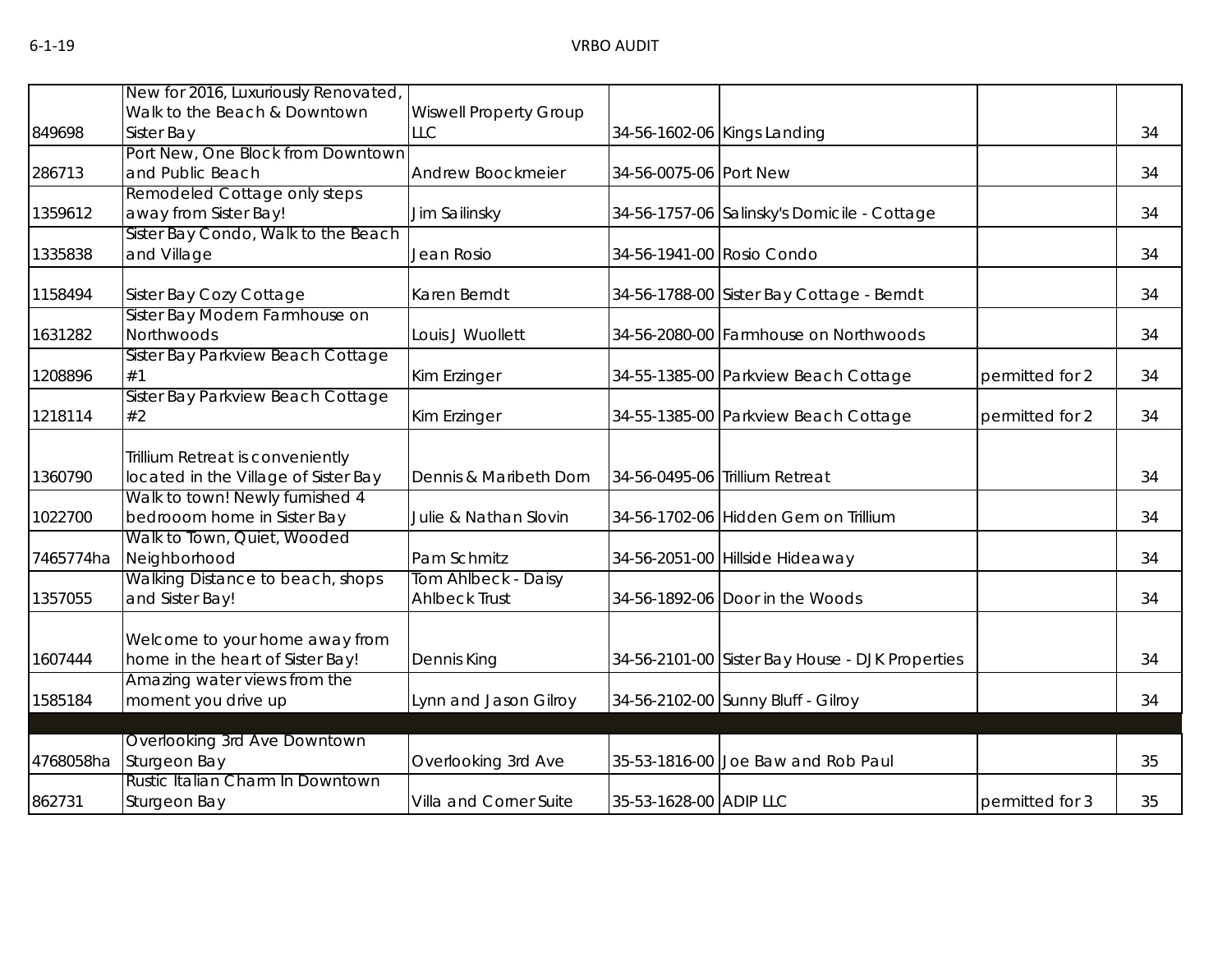|          | The Arbor Suite - Modern Comfort In                         |                                                       |                           |                                               |                 |    |
|----------|-------------------------------------------------------------|-------------------------------------------------------|---------------------------|-----------------------------------------------|-----------------|----|
|          | The Heart Of Downtown Sturgeon                              | The Arbor & Postcard -                                |                           |                                               |                 |    |
| 746476   | Bay                                                         | <b>RME Holdings</b>                                   |                           | 35-53-1452-00 Robert Esposito RME Holdings    | permitted for 2 | 35 |
|          | The Coach House Suite - Downtown                            | Villa, Coach and Corner                               |                           |                                               |                 |    |
| 1103228  | Sturgeon Bay                                                | Suite                                                 | 35-53-1628-00 ADIP LLC    |                                               |                 | 35 |
|          | The Magnolia Suite- Romantic                                |                                                       |                           |                                               |                 |    |
| 360120   | Victorian Elegance                                          | Diane Allen & Mike Perski                             |                           | 35-53-1096-00 The Magnolia Suite              |                 | 35 |
|          | The Postcard: Modern Comfort in the RME Holdings - Robert   |                                                       |                           |                                               |                 |    |
| 483699   | Heart of Downtown Sturgeon Bay                              | Esposito                                              |                           | 35-53-1452-00 Arbor & Postcard - RME Holdings | permitted for 2 | 35 |
|          | Historic Luxurious Suite, Modern                            |                                                       |                           |                                               |                 |    |
|          | Amenitites, Downtown, One block to                          |                                                       |                           |                                               | permitted for 6 |    |
| 794064   | waterfront                                                  | Tami Dal Santo                                        |                           | 35-54-1544-00 Diplomat B&B                    | units           | 35 |
|          | Historic Luxurious Suite, Modern                            |                                                       |                           |                                               |                 |    |
|          | Amenitites, Downtown, One block to                          |                                                       |                           |                                               | permitted for 6 |    |
| 814648   | waterfront                                                  | Tami Dal Santo                                        |                           | 35-54-1544-00 Diplomat B&B                    | units           | 35 |
|          | <b>Charming Private Home for Your</b>                       |                                                       |                           |                                               |                 |    |
| 1503292  | Relaxing Door County Vacation                               | Ballard House - Restassure 35-56-2044-17 Geri Ballard |                           |                                               |                 | 35 |
|          | Door County Home Away From                                  | Door County Home Away                                 |                           |                                               |                 |    |
| 1391961  | Home                                                        | from Home - Weckler                                   |                           | 35-56-2001-00 Phil and Alison Weckler         |                 | 35 |
|          |                                                             |                                                       |                           |                                               |                 |    |
|          |                                                             | Door County Waterfront                                |                           |                                               |                 |    |
| 1017982  | Door County Waterfront Cottage                              | Cottage - Minten                                      | 35-56-1767-00 Eric Minten |                                               |                 | 35 |
|          |                                                             | Marina                                                |                           |                                               |                 |    |
|          | Door County Waterfront Cottage                              | Cottages/Centerpointe                                 |                           |                                               |                 |    |
| 243639ha | with Indoor/Outdoor Pools                                   | Marina                                                | 35-56-0911-00             | <b>Shipyard Partners</b>                      | permitted for 3 | 35 |
|          |                                                             | Marina                                                |                           |                                               |                 |    |
| 7713779  | Door County Waterfront Cottage<br>with Indoor/Outdoor Pools | Cottages/Centerpointe<br>Marina                       |                           |                                               |                 |    |
|          |                                                             |                                                       | 35-56-0911-00             | <b>Shipyard Partners</b>                      | permitted for 3 | 35 |
| 892303   | Door County's Chalet on the Shore                           | Chalet on the Shore                                   |                           | 35-56-1663-00 Jennifer Jorns & Brian Frisque  |                 | 35 |
|          |                                                             | Lily Pad Cottage & Eagles                             |                           |                                               |                 |    |
| 1618234  | Eagle's Nest, Waterfront Apartment                          | <b>Nest</b>                                           |                           | 35-56-1808-00 Alisa Landman                   | permitted for 2 | 35 |
|          | Lily Pad, a Door County Waterfront                          | Lily Pad Cottage & Eagles                             |                           |                                               |                 |    |
| 1618607  | Cottage in Sturgeon Bay                                     | <b>Nest</b>                                           |                           | 35-56-1808-00 Alisa Landman                   | permitted for 2 | 35 |
|          |                                                             |                                                       |                           |                                               |                 |    |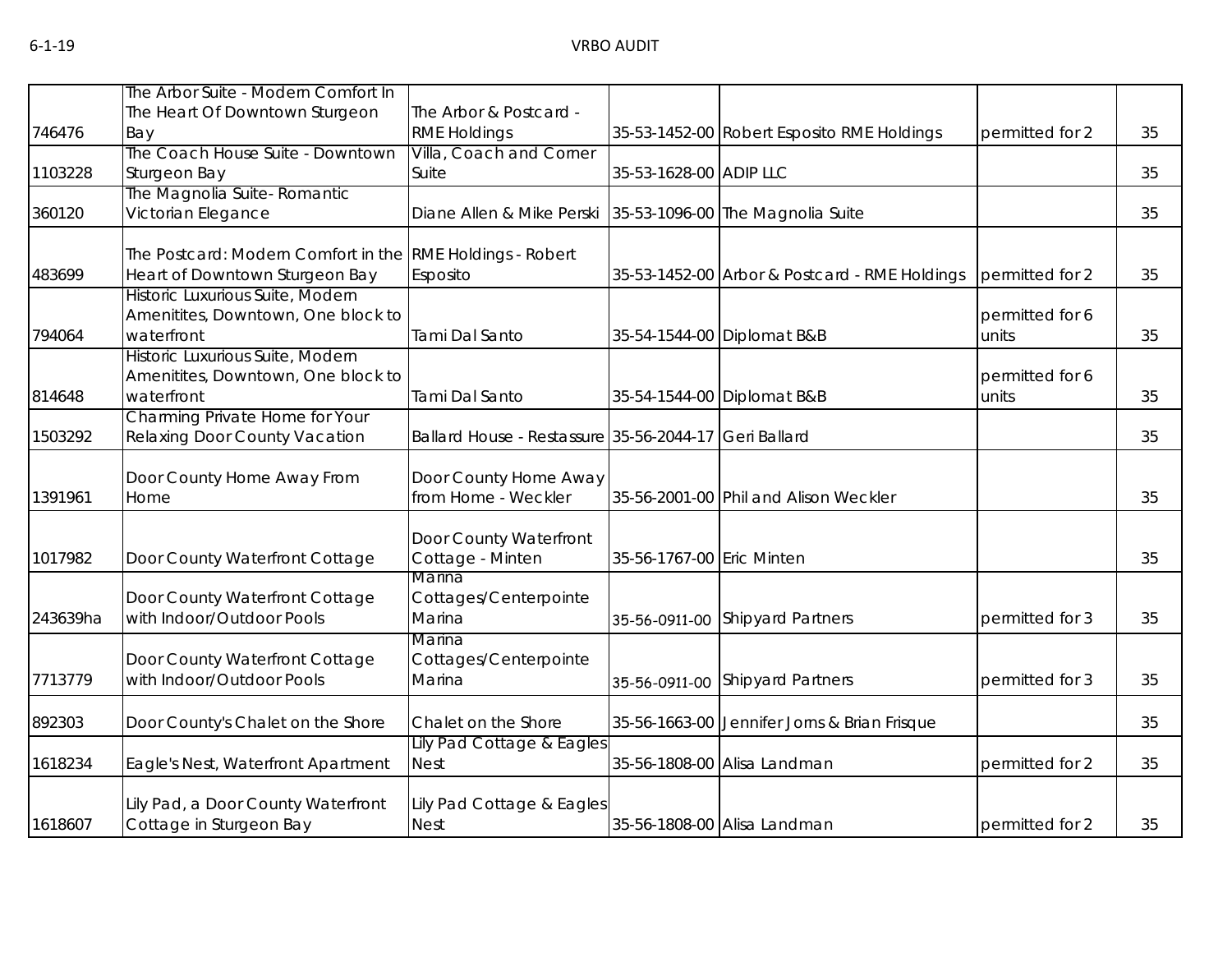|           | New Listing - Lagoon Bungalow                    |                                                        |                          |                                                               |                 |    |
|-----------|--------------------------------------------------|--------------------------------------------------------|--------------------------|---------------------------------------------------------------|-----------------|----|
|           | Retreat in Sturgeon Bay, with direct             |                                                        |                          |                                                               |                 |    |
| 1318797   | water access!                                    | Lagoon Bungalow                                        |                          | 35-56-1898-00 Anne Thenell                                    |                 | 35 |
|           | New Listing!! Beautiful Waterfront               |                                                        |                          |                                                               |                 |    |
|           | Retreat On Sturgeon Bay with 114'                |                                                        |                          |                                                               |                 |    |
| 1359613   | private doc                                      | Tacoma Beach Getaway 35-56-0880-00 Anne Thenell        |                          |                                                               |                 | 35 |
|           |                                                  |                                                        |                          |                                                               |                 |    |
|           | NEW! 'Collectic Farmhouse Suite!' in             | Hilpipre- 228 N 7th Ave -                              |                          |                                                               |                 |    |
| 7154645ha | Sturgeon Bay!                                    | Collectic Farmhouse Suite 35-56-1939-00 Aaron Hilpipre |                          |                                                               |                 | 35 |
|           | NEW! Downtown Sturgeon Bay Home Ben Keleny - ODK |                                                        |                          | Sunset House - Keleny - ODK                                   |                 |    |
| 7571025ha | - Walk to Bridge!                                | Properties LLC                                         | 35-56-2017-00 PROPERTIES |                                                               | permitted for 2 | 35 |
|           | NEW! Sturgeon Bay Home Near                      |                                                        |                          |                                                               |                 |    |
| 7124043ha | Potawatomi State Park!                           | Port View Cottage                                      |                          | 35-56-1927-00 Christine Dehnert                               |                 | 35 |
|           |                                                  | Sturgeon Bay Hidden                                    |                          |                                                               |                 |    |
| 1576606   | Sturgeon Bay Hidden Gem                          | Gem                                                    | 35-56-2074-00 Paul Peot  |                                                               |                 | 35 |
|           |                                                  |                                                        |                          |                                                               |                 |    |
| 1349260   | Sturgeon Bay Waterfront Estate                   | R & H Bayshore Estate                                  |                          | 35-56-1957-00 Helen & Robin Urban                             |                 | 35 |
|           | The Boathouse Waterfront Home                    |                                                        |                          |                                                               |                 |    |
| 1314613   | Sturgeon Bay                                     | The Boathouse                                          |                          | 35-56-1629-06 Bill and Heather Anderson                       |                 | 35 |
|           |                                                  |                                                        |                          |                                                               |                 |    |
|           | The Corner Suite: Modern Comfort in              | Robert and Teresa                                      |                          |                                                               |                 |    |
| 862730    | the Heart of Downtown Sturgeon Bay Esposito      |                                                        |                          | 35-56-1628-00 Villa and Corner Suite                          | permitted for 3 | 35 |
|           | Waterfront Sturgeon Bay Home w/                  |                                                        |                          |                                                               |                 |    |
| 4976711ha | Deck & Fire Pit                                  | Cheryl Link                                            |                          | 35-56-1875-00 On Bay Thyme                                    |                 | 35 |
|           | Charming Home Within Walking                     |                                                        |                          |                                                               |                 |    |
|           | Distance To Beach, Park And                      | Perfectly Downtown and                                 |                          |                                                               |                 |    |
| 1073150   | Downtown Shops!                                  | Delaware Dream                                         |                          | 35-56-1746-00 Carter Holdings                                 | permitted for 2 | 35 |
|           |                                                  |                                                        |                          |                                                               |                 |    |
|           |                                                  | Door County Houseboat                                  |                          | The Yacht Harbor LLC & Sturgeon                               |                 |    |
| 1075127   | Desiree, the Floating Cottage                    | Rentals LLC                                            |                          | 35-59-1676-00 Bay Marinas.com - Daniel Schott                 | permitted for 4 | 35 |
|           |                                                  |                                                        |                          |                                                               |                 |    |
|           |                                                  | Door County Houseboat                                  |                          | The Yacht Harbor LLC & Sturgeon                               |                 |    |
| 1035312   | Mary 1, a Floating Cottage                       | <b>Rentals LLC</b>                                     |                          | 35-59-1676-00 Bay Marinas.com - Daniel Schott permitted for 4 |                 | 35 |
|           | Newly constructed, Bay Breeze, the               |                                                        |                          |                                                               |                 |    |
|           | Floating Cottage. Reserve your stay              | Door County Houseboat                                  |                          | The Yacht Harbor LLC & Sturgeon                               |                 |    |
| 1305060   | today!                                           | <b>Rentals LLC</b>                                     |                          | 35-59-1676-00 Bay Marinas.com - Daniel Schott permitted for 4 |                 | 35 |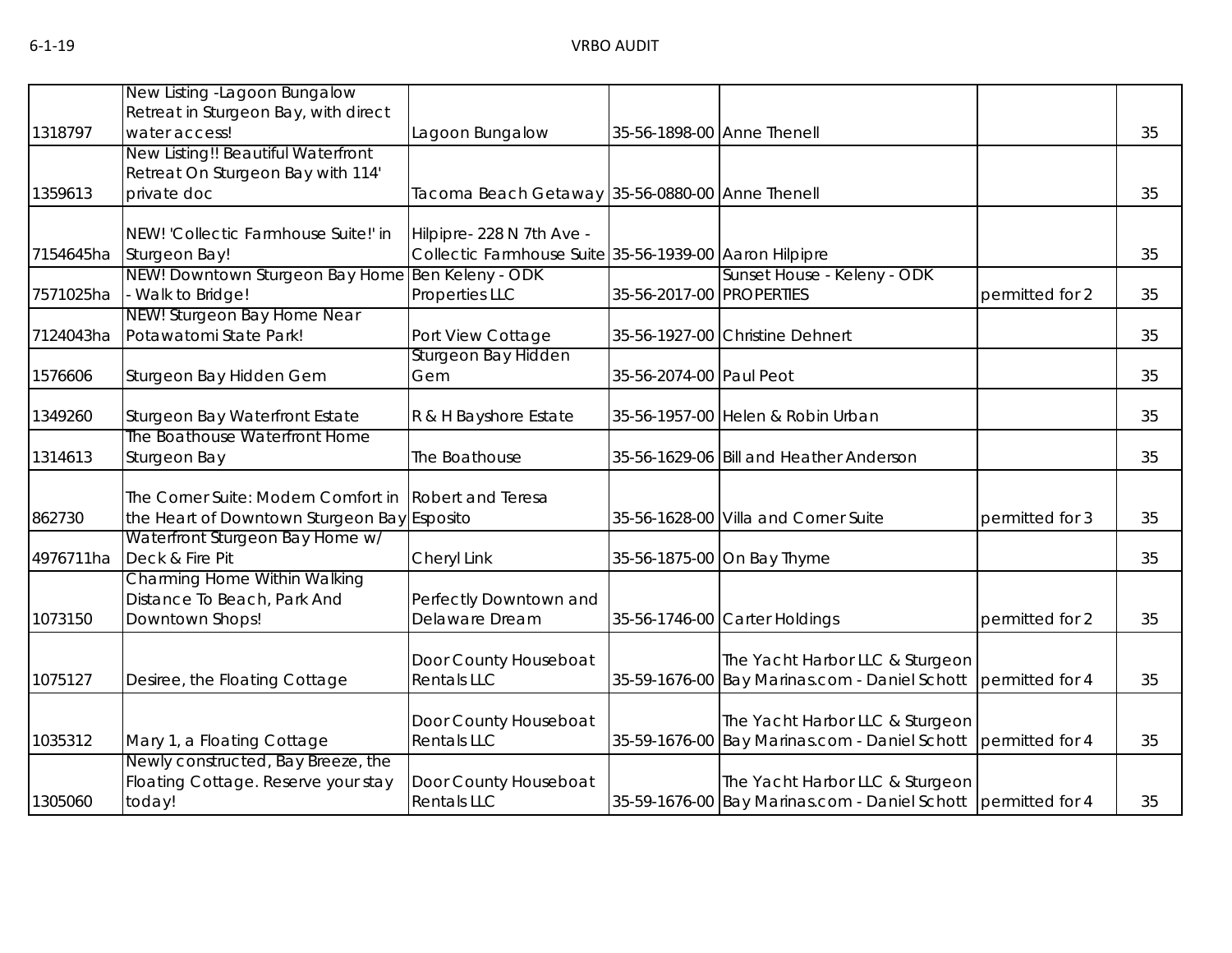| 1305715 | Newly Constructed, Pier Relaxn', the<br>Floating Cottage! Reserve your stay<br>today!  | Door County Houseboat<br><b>Rentals LLC</b> |                           | The Yacht Harbor LLC & Sturgeon<br>35-59-1676-00 Bay Marinas.com - Daniel Schott permitted for 4 |                 | 35 |
|---------|----------------------------------------------------------------------------------------|---------------------------------------------|---------------------------|--------------------------------------------------------------------------------------------------|-----------------|----|
|         | A Scenic Lakefront cottage. Door<br>County spring is comsing soon                      |                                             |                           | Jenkins 2359-2361 S Lake                                                                         |                 |    |
| 418990  | flowers wildlife                                                                       | David & Kay Jenkins                         | 36-56-1243-00 Michigan Dr |                                                                                                  | permitted for 3 | 36 |
|         | All Season Home- 200 Ft. of<br>Beachfront, Spectacular Views of Lily                   |                                             |                           |                                                                                                  |                 |    |
| 437119  | Bay                                                                                    | Mike Moreno                                 |                           | 36-56-1323-00 Moreno All Season Home                                                             |                 | 36 |
| 838167  | Arrowhead Waterfront Log Cottage<br>On Sand Beach With Fireplace.                      | <b>Arrowhead Cottage</b>                    |                           | 36-56-0844-00 Tom Groenfeldt                                                                     |                 | 36 |
| 893687  | Authentic Waterfront Log Cottage<br>On Sand Beach                                      | Pioneer Cottage                             |                           | 36-56-0866-00 David Groenfeldt                                                                   |                 | 36 |
| 515430  | Beach Cottage on Lake Michigan<br>near Sturgeon Bay                                    | Philip & Miriam Cote                        |                           | 36-56-0882-00 Cotes Cottages                                                                     |                 | 36 |
| 379533  | Beachfront, waterview, RUSTIC, dog<br>friendly, Sturgeon Bay, Door County,<br>sleeps 6 | <b>Firefly Cottages</b>                     |                           | 36-56-0879-00 Irene Johnson                                                                      | permitted for 3 | 36 |
| 429277  | Beautiful cozy cottage on Lake<br>Michigan. Steps to sandy beach.<br>Shake off winter! | David & Kay Jenkins                         |                           | Jenkins 2359-2361 S Lake<br>36-56-1243-00 Michigan Dr<br>permitted for 3                         |                 | 36 |
| 659505  | Beautiful waterfront home with<br>swimming pond - North Unit                           | Joe Fittshur                                |                           | 36-56-1329-00 Porthaven Executive Homes<br>permitted for 2                                       |                 | 36 |
| 659503  | <b>Beautiful Waterfront Home with</b><br>swimming pond - south unit                    | Joe Fittshur                                |                           | 36-56-1329-00 Porthaven Executive Homes                                                          | permitted for 2 | 36 |
| 1154854 | Get away from it all at this serene,<br>modern Door County estate.                     | The Clerestory on Lake<br>Michigan          |                           | Christopher Mohar and Kerry<br>36-56-1789-00 Kretchmar                                           |                 | 36 |
| 505916  | Lake Michigan Home; Awesome<br>SAND Beach; Taking October<br>Reservations; filling up! | Mike Boyer                                  |                           | 36-56-1358-00 Boyer Beach House                                                                  |                 | 36 |
| 897656  | Lakefront, waterview, sand beach,<br>RUSTIC, dog friendly, Sturgeon Bay<br>Door County | <b>Firefly Cottages</b>                     |                           | 36-56-0879-00 Irene Johnson                                                                      | permitted for 3 | 36 |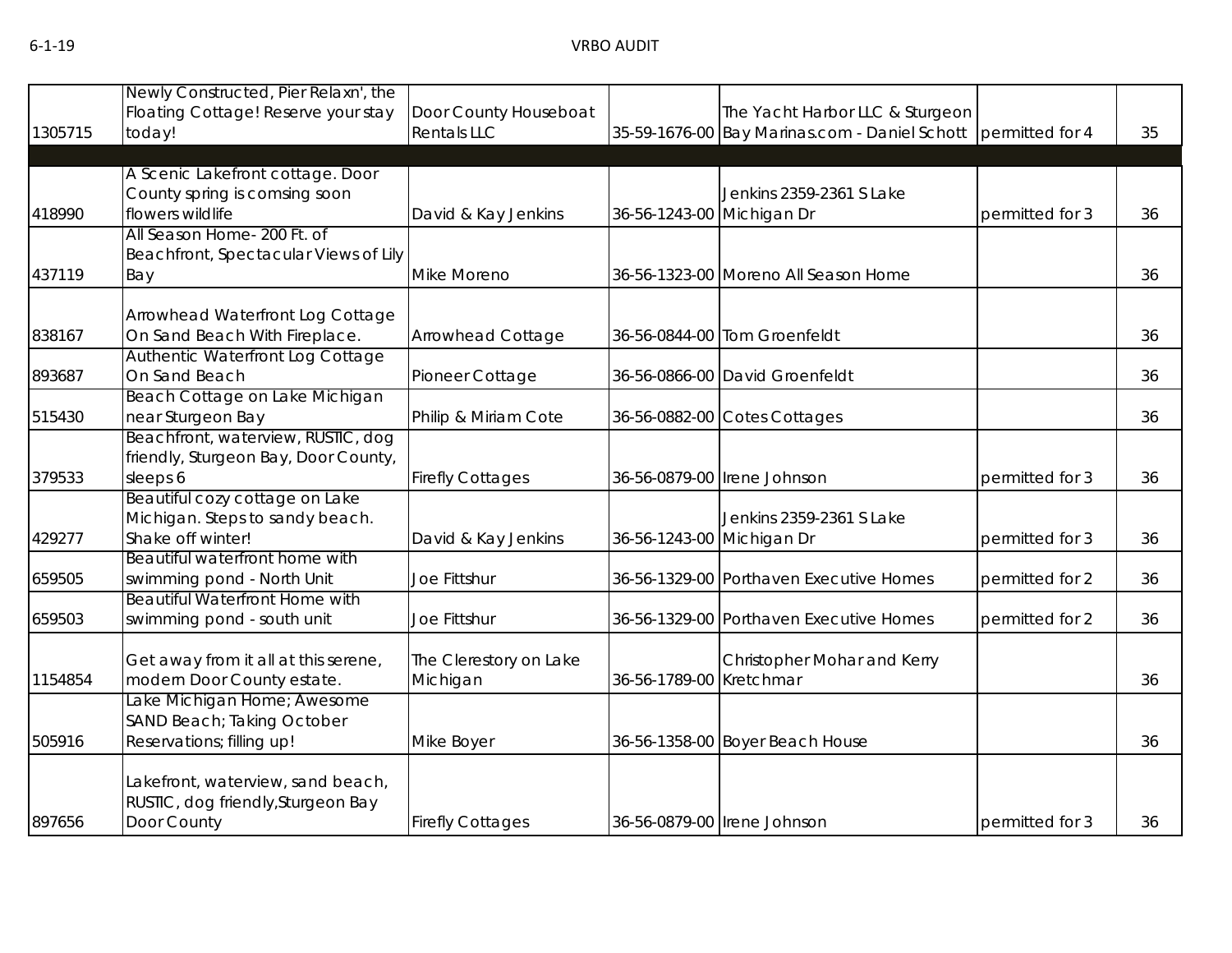|           | Merry Breeze 4 Cottage~Romantic                                                                  |                                                           |                           |                                                                                 |  |    |
|-----------|--------------------------------------------------------------------------------------------------|-----------------------------------------------------------|---------------------------|---------------------------------------------------------------------------------|--|----|
| 701320    | Getaway With 212 Ft Of Sandy Lake<br>Michigan Beach                                              | Merry Breeze Unit 4                                       |                           | 36-55-1438-00 Peggy & Don Donaldson                                             |  | 36 |
| 1375405   | New! Lake Michigan Beach Home<br>with 107' of Private Sand Beach                                 | <b>Just Beechy</b>                                        |                           | 36-56-1924-00 Kristin & Theodore Blackwood                                      |  | 36 |
|           | Peace of Beach Cottage, private<br>cottage on beautiful shores of Door                           |                                                           |                           |                                                                                 |  |    |
| 7189649ha | County                                                                                           | Chris Jeanquart                                           |                           | 36-56-1969-00 Jeanquart -3140 Lake Forest Park                                  |  | 36 |
| 1616605   | Relaxing cottage in the woods near<br>Lake Michigan                                              | Chickadee Cottage                                         |                           | 36-56-2073-00 KL Development Group LLC                                          |  | 36 |
| 1013091   | Sand Beach For Miles Awaits You,<br><b>Relax And Make Memories</b>                               | Harbour Lake House                                        | 36-56-1701-00 Tammy Estes |                                                                                 |  | 36 |
| 870129    | Sand Beach on Lake Michigan-<br>Rustic-Tolan's Log Cabin                                         | <b>Tolans Cottage</b>                                     |                           | 36-56-0816-13 Sally Tolan (Sandy Tolan)                                         |  | 36 |
| 433883    | Spring is Coming. Soon. Great Lake<br>Michigan Beach in Door County. 4<br>Bed/2 Bath.            | David & Kay Jenkins                                       |                           | Jenkins 2359-2361 S Lake<br>36-56-1243-00 Michigan Dr<br>permitted for 3        |  | 36 |
| 451482    | Sunrises, Quiet Beach WalksRelax<br>with Family & Friends. Dogs<br>Welcome!                      | Abode on the Beach                                        | 36-56-0811-00 Wulf        | Great Wulf Partners LLC/Capn                                                    |  | 36 |
| 1489258   | Walking distance to Lake Michigan -<br>Public Beaches   Family-Pet friendly                      | Clay Banks Woodsy<br>Retreat                              |                           | 36-56-1731-17 David Goettelman                                                  |  | 36 |
|           | Beautiful spacious home with 260                                                                 |                                                           |                           |                                                                                 |  |    |
| 224425    | feet of lakefront                                                                                | <b>Steve Pratapas</b>                                     |                           | 39-56-1015-00 White Star Lodge                                                  |  | 39 |
| 810620    | <b>BOOKING NOW! WATERFRONT-</b><br>ISLAND-LG.SCREEN PORCH-SUNRISE-<br><b>SUNSET-CAMPFIRES</b>    | Gordon's Isle View<br>Cottages                            | 39-56-1648-00             | Jane & Brett Barr/ Jerry &<br>Jacquelyn Gordon                                  |  | 39 |
| 570935    | <b>BOOKING NOW-WATERFRONT-</b><br>ISLAND- FIRE PIT-SUNRISE SUNSET-9<br><b>MI.TO STURGEON BAY</b> | Gordon's Isle View<br>Cottages                            |                           | Jane & Brett Barr/ Jerry &<br>39-56-1648-00 Jacquelyn Gordon<br>permitted for 2 |  | 39 |
| 1412219   | <b>Breathtaking peaceful Door County</b><br><b>Vacation Rental</b>                               | Dan and Sue Lind                                          |                           | 39-56-1986-00 Sunset Serenity LLC                                               |  | 39 |
| 1447164   | Cozy Cottage On The Water: Relax,<br>Fish, Kayak                                                 | Cottage Creek Ahlswede 39-56-2005-00 Rob & Emily Ahlswede |                           |                                                                                 |  | 39 |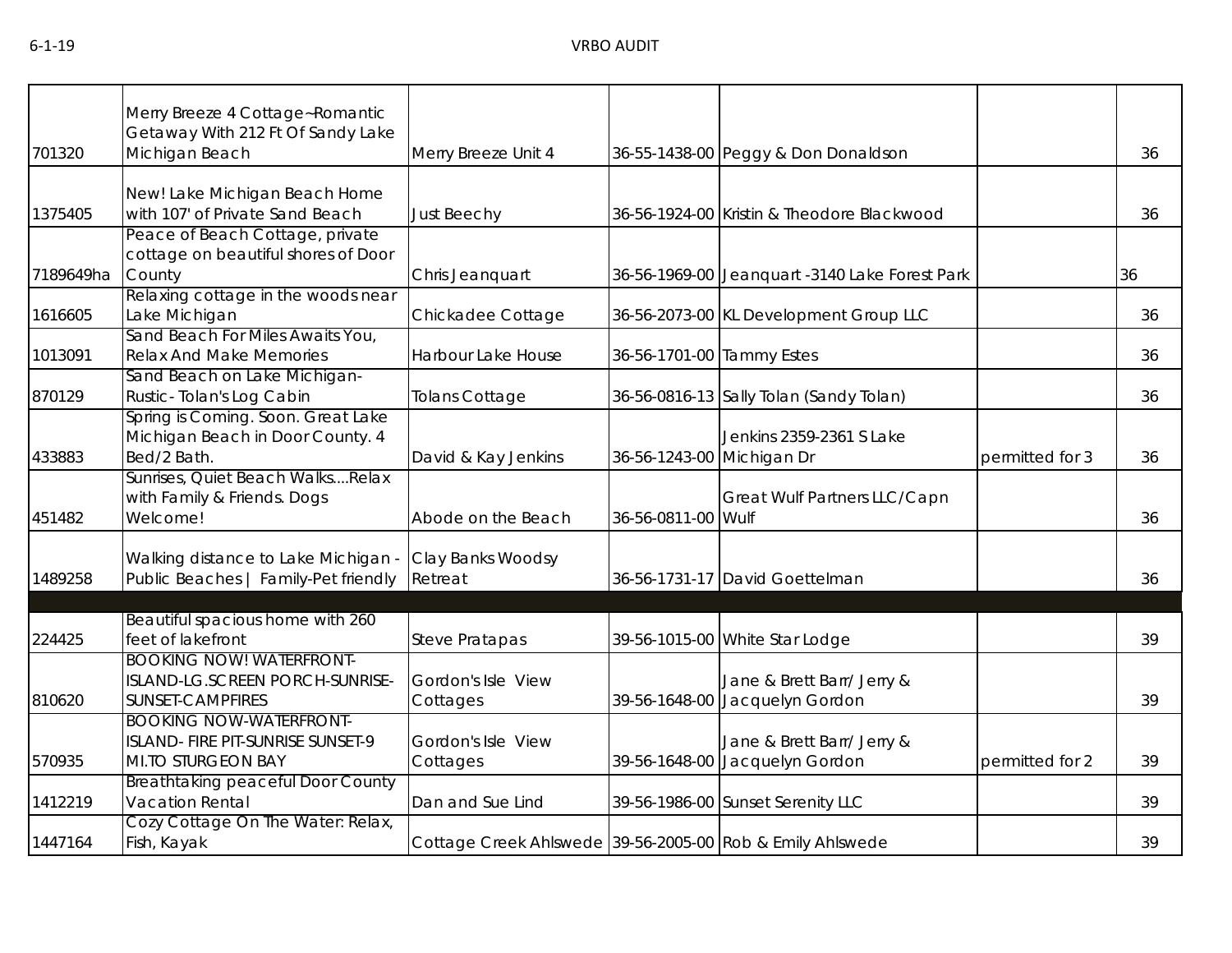|           | Cozy newly built home 35 feet off the                                                 |                            |                           |                                                                   |    |
|-----------|---------------------------------------------------------------------------------------|----------------------------|---------------------------|-------------------------------------------------------------------|----|
| 1492937   | Bay with stunning sunsets<br>Door County Shorefront 2 Bedroom                         | Fox Lane Beach House       |                           | 39-56-2039-00 Duane and Linda Nolte                               | 39 |
|           | Home On 1.2 Acres w/100 Ft Of                                                         |                            |                           |                                                                   |    |
| 559164    | Shoreline                                                                             | Cabin Sun Over Beach       |                           | 39-56-1398-00 Pat O' Donnell                                      | 39 |
|           |                                                                                       | Cabin on the Bay -         |                           |                                                                   |    |
| 962273    | Family Friendly Cabin On The Bay!                                                     | Goffard                    |                           | 39-56-1709-00 Gregory Goffard                                     | 39 |
|           | Sunset Cliff Cottage - Peaceful &                                                     |                            |                           |                                                                   |    |
|           | Serene perched on a 35' Cliff                                                         | Jon Hanson / Snug          |                           |                                                                   |    |
| 586665    | breathtaking views                                                                    | Harbor                     |                           | 39-56-0860-00 Sunset Cliff Cottage                                | 39 |
|           |                                                                                       |                            |                           |                                                                   |    |
|           |                                                                                       | <b>Desotell Waterfront</b> |                           |                                                                   |    |
| 1150626   | Dock, Firepit, WIFI, Large Private Yard Property<br>Door County, Green Bay waterfront |                            |                           | 42-56-1781-13 Helen and Tim Desotell                              | 42 |
|           | Cottage. 20 minutes to Green Bay                                                      |                            |                           |                                                                   |    |
| 4264111ha | and Stur. Bay                                                                         |                            |                           | Waterfront Cottage - Bur   42-56-1666-00 Waterfront Cottage - Bur | 42 |
|           | Waterfront Cottage in Southern Door                                                   |                            |                           |                                                                   |    |
|           | County, near Green Bay and                                                            | Waterfront Cottage         |                           |                                                                   |    |
| 1117085   | Sturgeon Bay                                                                          | Soukup                     | 42-56-1774-00 Lisa Soukup |                                                                   | 42 |
|           |                                                                                       |                            |                           |                                                                   |    |
|           |                                                                                       |                            |                           |                                                                   |    |
| 702550    | 2 Bedroom 1 bath on Lake Michigan                                                     | <b>Bill Smardo</b>         | 46-55-0603-00 Smardo      |                                                                   | 46 |
|           | 2 Bedroom(sleeps 6) Cottage on                                                        | Dan Jorgenson & Naomi      |                           | Detriot Harbor Homestead -                                        |    |
| 1548669   | Lake Michigan includes 2 Kayaks!                                                      | <b>Burke</b>               | 46-56-1937-00 Skinny Dip  |                                                                   | 46 |
|           |                                                                                       |                            |                           |                                                                   |    |
| 557405    | 60 Acre Farmhouse, Grat property to<br>enterain friends family and children           | Dan Jorgenson              |                           | 46-56-1332-00 Buckwild Farm                                       | 46 |
|           | Amazing Sunsets*80ft shore* 25                                                        |                            |                           |                                                                   |    |
| 285175    | acres*great cottage                                                                   | Amy Jorgenson              |                           | 46-56-0581-00 Funks Cottage                                       | 46 |
|           | Beautiful lake front 4 bedrom home                                                    |                            |                           |                                                                   |    |
| 292728    | with incredible sunsets                                                               | <b>RC Rudolph</b>          |                           | 46-55-0566-00 Cascio Cottages                                     | 46 |
|           |                                                                                       |                            |                           |                                                                   |    |
| 1391479   | <b>Breezy Beach Cottage</b>                                                           | <b>Richard Tobey</b>       |                           | 46-56-1940-00 Breezy Beach                                        | 46 |
|           | Century farmhouse with 4 bedrooms                                                     | Debra Sheridan (Thielke)   |                           |                                                                   |    |
| 806333    | and large outside deck.                                                               | and Dawn Chier             |                           | 46-56-1867-00 Old Orchard Century Farmhouse                       | 46 |
|           |                                                                                       |                            |                           |                                                                   |    |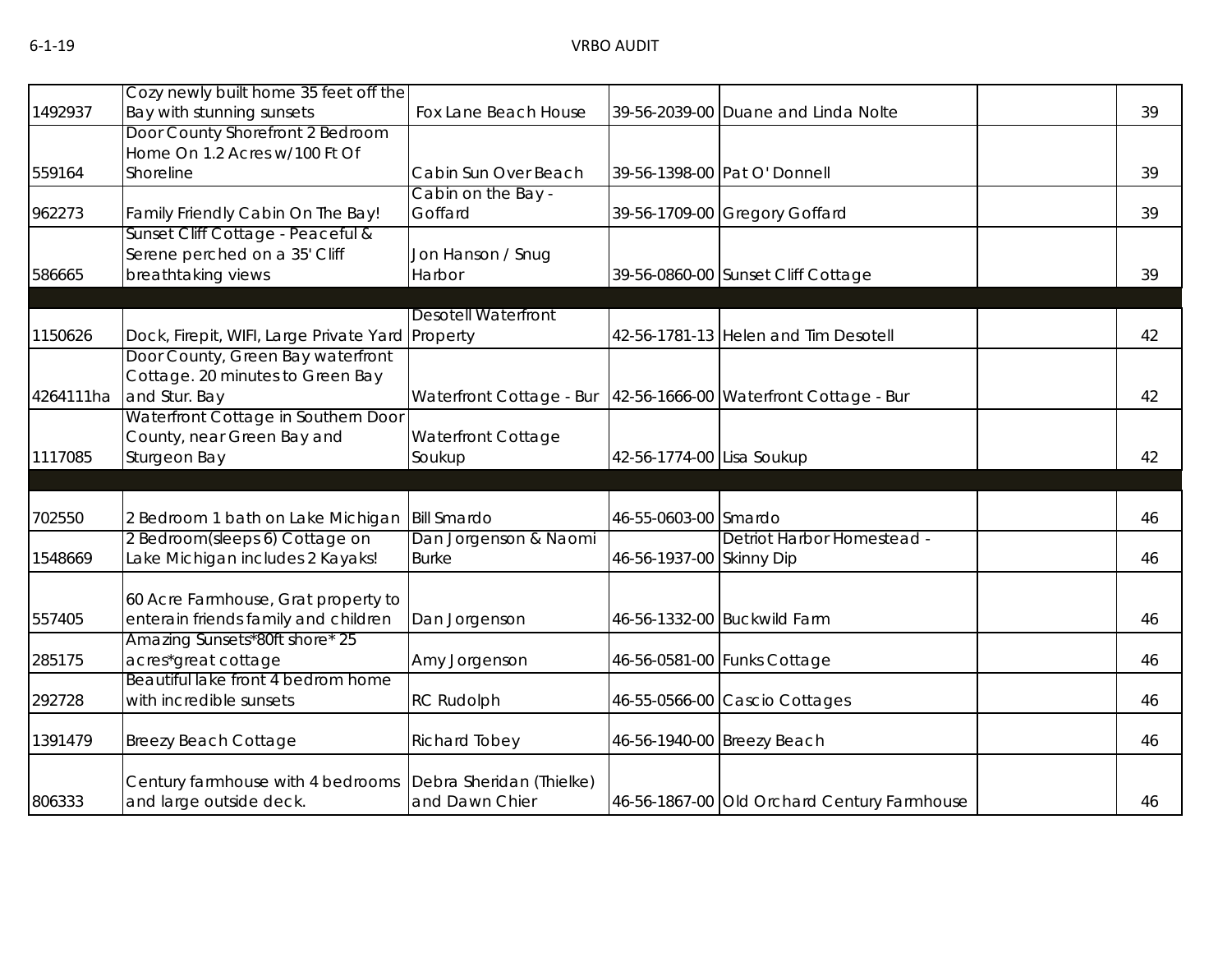|         | Cute Cabin Located Close to Beach                            |                          |                       |                                                                   |                 |    |
|---------|--------------------------------------------------------------|--------------------------|-----------------------|-------------------------------------------------------------------|-----------------|----|
|         | On Washington Island, Lake                                   |                          |                       |                                                                   |                 |    |
| 1054806 | Michigan                                                     | Dawn Chier               |                       | 46-55-0731-00 Coffee Creek Cabins                                 | permitted for 2 | 46 |
|         | Great sunrises 200 ft of Lake                                |                          |                       |                                                                   |                 |    |
|         | Michigan Shorefront 1.5 acres, 2                             |                          |                       |                                                                   |                 |    |
| 780911  | bedroom 1 bath                                               | Greg & Kristine Koetter  | 46-56-1588-00 Koetter |                                                                   |                 | 46 |
| 594977  | Home Owner Custom Built Log Cabin Dan & Lory Porter          |                          |                       | 46-56-1668-00 Log Cabin House - Porter                            |                 | 46 |
|         | Initiative's Retreat - Ultimate                              |                          |                       |                                                                   |                 |    |
| 1243560 | Lakefront Destination!                                       | Initiatives Retreat LLC  |                       | 46-56-1846-00 Initiatives Retreat                                 |                 | 46 |
|         | Sectacular Sunsets from Becutiful                            |                          |                       |                                                                   |                 |    |
| 362233  | Lake Shore Home                                              | <b>Trudy Schelitzche</b> |                       | 46-55-0564-00 Deer Run Shorefront Home                            |                 | 46 |
| 1308276 | Spacious Washington Island Home<br>4bed 2bath                | Carol Lemon              |                       | Washington Island Historical<br>46-56-1917-00 Home - Lemon        | 46              |    |
|         | Washington Island Westside                                   |                          |                       |                                                                   |                 |    |
| 806850  | <b>Shorefront Home</b>                                       | William & Mary Filer     |                       | 46-56-1428-00 Above and Beyond Cottage                            |                 | 46 |
|         | Waterfront cottage on Detroit<br>Harbor. Beautiful beach and |                          |                       |                                                                   |                 |    |
| 1392021 | dockage.                                                     | Leon A Shellswick        |                       | 46-55-0587-00 Spring Beach Cottage                                |                 | 46 |
| 1282279 | Wickman Waterfront Cottage<br>overlooking Hog Island         | Lynn Carpenter           |                       | Lakefront Cottage - Wickman<br>46-56-1968-00 Waterfront Carpenter |                 | 46 |

|         | <b>Your Home Base for Discovering</b>  |                    |
|---------|----------------------------------------|--------------------|
| 1375338 | <b>Green Bay &amp; Door County!</b>    | Not in Door County |
|         | 2 Bdrm Waterfront condo in beautiful   |                    |
|         | Algoma, minutes to Door County         |                    |
| 1318887 | and Lambeau                            | Not in Door County |
|         | Beautiful Apartments in a turn-of-the- |                    |
| 428159  | century historic building              | Not in Door County |
|         | Rivers Edge Condominiums,              |                    |
|         | Waterfront condos located in           |                    |
| 843879  | Algoma WI. Lake Michigan               | Not in Door County |
|         | Beautiful Gem of a Home in Algoma      |                    |
| 4590279 | Wisconsin                              | Not in Door County |
|         | Homey Lakefront Condo In Serene        |                    |
|         | Algoma, WI, A Stone's Throw From       |                    |
| 480722  | <b>Door County</b>                     | Not in Door County |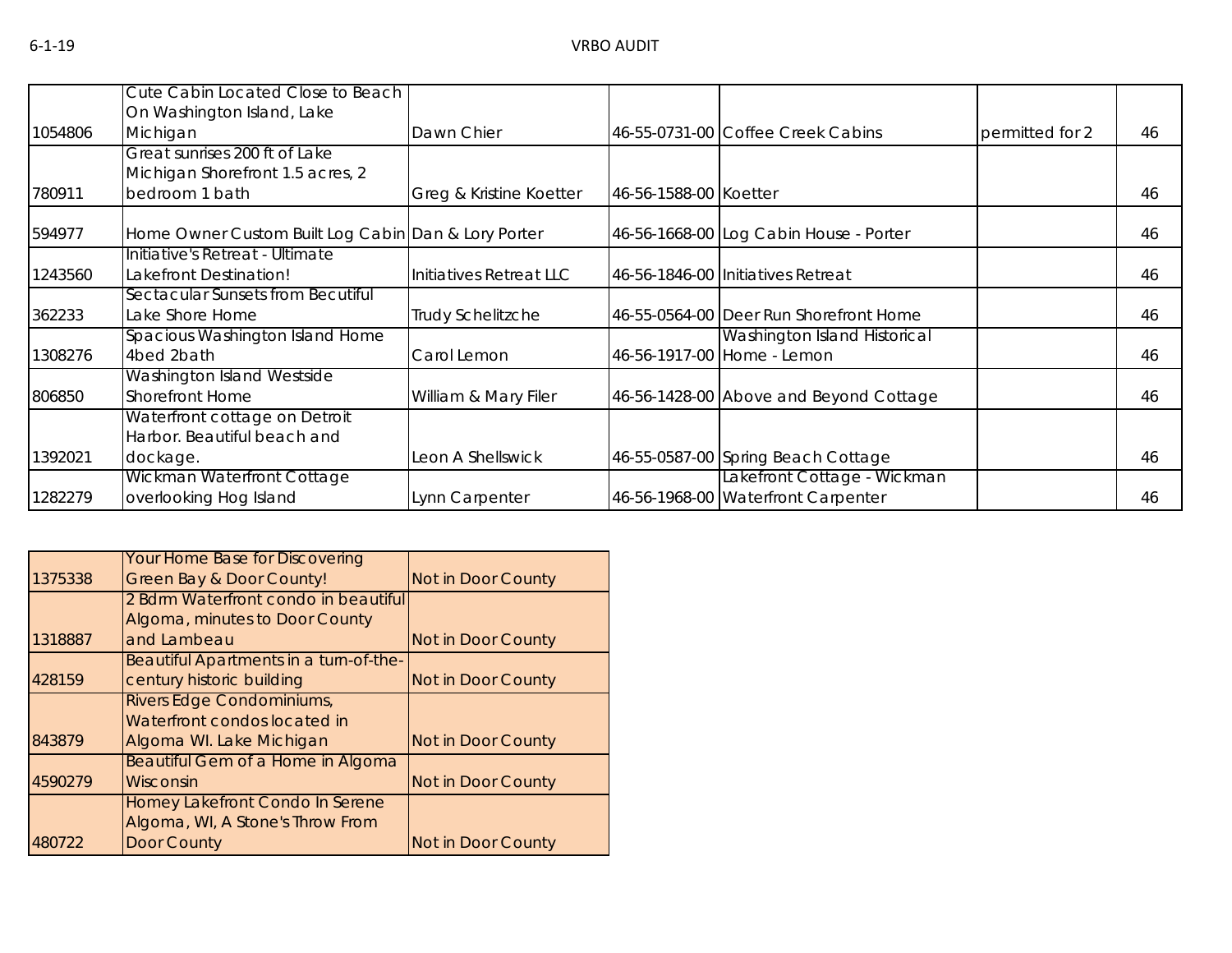|         | Home Base for Discovering Green       |                    |
|---------|---------------------------------------|--------------------|
| 25466   | <b>Bay &amp; Door County!</b>         | Not in Door County |
|         |                                       |                    |
|         | Waterfront, Beautiful Sunrises, WIFI, |                    |
| 344207  | Direct TV, Sleeps a Family of Six.    | Not in Door County |
|         | Secluded Beach Cottage - 100ft of     |                    |
| 394047  | Private, Sandy Beachfront             | Not in Door County |
|         |                                       |                    |
|         | Captains Cove - Spectacular           |                    |
| 405736  | Lakefront Home W/Pool - Sleeps 15     | Not in Door County |
|         | Cozy Condo with Gorgeous Views on     |                    |
| 1414157 | Lake Michigan                         | Not in Door County |
|         | Charming farmhouse located near       |                    |
|         | National Shrine of Our Lady of Good   |                    |
| 1574130 | Help                                  | Not in Door County |
|         | Modern Condo just steps from Lake     |                    |
| 1364728 | Michigan.                             | Not in Door County |
|         | Amore' De Bay Romantic Suite for 2    |                    |
|         | includes Free Continental Breakfast   |                    |
| 728187  | & WiFi.                               | Not in Door County |
|         | One of the best lakefront condos      |                    |
| 723000  | Algoma has to offer!                  | Not in Door County |

| <b>MUNI</b>    |                               | # of VRBO Properties |
|----------------|-------------------------------|----------------------|
| $\overline{2}$ | <b>Baileys Harbor</b>         | 69                   |
| $\overline{6}$ | <b>Clay Banks</b>             | 4                    |
| 8              | Town of Egg Harbor            | 61                   |
| 9              | Village of Egg Harbor         | 48                   |
| 11             | Ephraim                       | 51                   |
| 12             | Gibraltar                     | 87                   |
| 13             | <b>Village of Forestville</b> |                      |
| 14             | Town of Forestville           |                      |
| 15             | Jacksonport                   | 30                   |
| 27             | Nasewaupee                    | 23                   |
| 32             | <b>Liberty Grove</b>          | 68                   |
| 33             | Sevastopol                    | 40                   |
| 34             | <b>Sister Bay</b>             | 46                   |
| 35             | City of Sturgeon Bay          | 31                   |